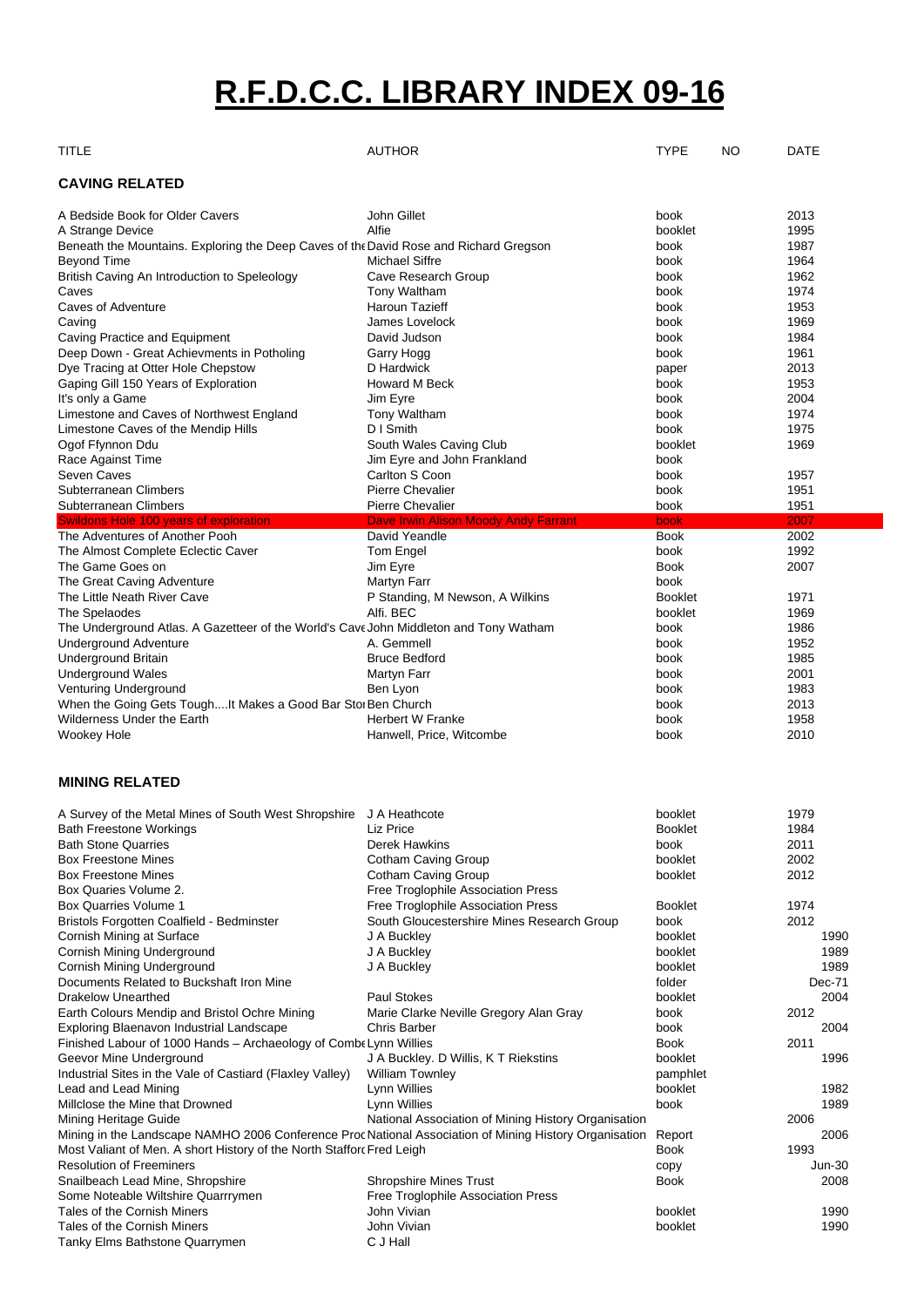| The Archaelology of Mining and Quarrying in England                                   | National Association of Mining History Organisation             | book        | 2016 |
|---------------------------------------------------------------------------------------|-----------------------------------------------------------------|-------------|------|
| The Cornish Mining Industry                                                           | J A Buckley                                                     | booklet     | 1988 |
| The Freeminers of the Forest of Dean and Hundred of St Cyril Hart                     |                                                                 | <b>Book</b> | 2002 |
| The Great County Adit                                                                 | J Buckley                                                       | book        | 2000 |
| The Industrial Teagues and the Forest of Dean                                         | <b>Ralph Antis</b>                                              | book        | 1990 |
| The Milwr Tunnel, Bagillt to Loggerheads 1897-1987                                    | Cris Ebbs                                                       |             | 1993 |
| The Mine Under the Sea                                                                | Jack Penhale                                                    | book        | 2007 |
| The Mines of Newent and Ross                                                          | David Bick                                                      | book        | 1987 |
| The Mines of Shropshire and Montgomeryshire                                           | Roger Burt                                                      | book        | 1990 |
| The Mines of the Forest of Dean and Surrounding Areas Tony Oldham                     |                                                                 | Guide       | 2002 |
| The Nent Force Level and Brewery Shaft                                                | Peter Wikinson                                                  | book        | 2001 |
| The Nenthead Mines                                                                    | <b>Martin Critchley</b>                                         |             | 1998 |
| Through the Ages. The Story of Nenthead                                               | Louse M Thain                                                   | booklet     | 1999 |
| Towards a Better Understanding - New research on old r Welsh Mines Society Conference |                                                                 | book        | 2010 |
| WaterPower in Mining                                                                  | Peak District Mines Historical Society edited by Peter Bulletin |             | 2004 |

### **MISCELLANEOUS**

| <b>Bats</b>                                                            | Michael Blackmore              | book           | 1963 |
|------------------------------------------------------------------------|--------------------------------|----------------|------|
| Cave Life in Britain                                                   | Lee Kniaht                     | <b>Booklet</b> |      |
| Exploring the Limestone Landscapes of the 3 Peaks & N Phillip J Murphy |                                | booklet        | 2005 |
| Exploring the Limestone Landscapes of Upper Wharfdale Phillip J Murphy |                                | booklet        | 2003 |
| Horseshoe Bats                                                         | John Hooper                    |                | 1962 |
| Penwyllt                                                               | Peter Burgess                  | <b>Book</b>    | 2010 |
| Portraits of the Past                                                  | Chris Barber Michael Blackmore | book           | 1996 |
| Secret Underground Bristol                                             | Sally Watson                   | book           | 2002 |
| Secret Underground Cities                                              | N J McCamley                   | book           | 2007 |
| The Greater Horseshoe Bat                                              | Roger Ransome                  |                | 1980 |
| They Words They Words They Orrible Words                               | Nick Cornwell Smith            | book           | 1993 |

## **SURVEYS**

| 3 Counties Cave System                          | <b>BCRA</b> | survey | 1980 |
|-------------------------------------------------|-------------|--------|------|
| 50 ft of level at Buckshaft                     |             |        |      |
| Ban-y-Gor                                       |             | survey | 1995 |
| <b>Bearse Common</b>                            |             |        |      |
| Bearse Common, Slade Wood and Slade Brook Cave  |             | survey | 2002 |
| <b>Big Sink</b>                                 |             | survey | 2002 |
| <b>Birch Hill Iron Mine</b>                     |             |        |      |
| <b>Blakeney Stone Mine</b>                      |             |        |      |
| <b>Box Mine</b>                                 |             |        |      |
| <b>Brinchcombe Level</b>                        |             |        |      |
| <b>Brownley Hill Mine</b>                       |             |        |      |
| Buckshaft, Perseverence and Shakemantle Section |             |        |      |
| Cinderford Bridge Gale Map                      |             |        |      |
| Clanna Resurgence Cave                          |             |        |      |
| Clearwell caves tourist area                    |             |        |      |
| Cranham Oolitic Limestone Mine                  |             |        |      |
| Dan yr Ogof Catchment and geology               |             |        |      |
| Dan yr Ogof Lithology sections                  |             |        |      |
| Dan-yr-Ogof                                     |             | survey | 1973 |
| Daren Cilau                                     |             | survey | 1985 |
| <b>Easegill Caverns</b>                         |             | survey | 1983 |
| Easter Iron Mine                                |             |        |      |
| <b>Eastwater Cave</b>                           |             |        |      |
| <b>Eastwater Upper and Lower Series</b>         |             | survey |      |
| Eglws Faen                                      |             | survey | 1979 |
| Fairplay drainage level                         |             |        |      |
| Gale Map Eastern United Colliery                |             |        |      |
| GВ                                              |             | survey | 1966 |
| <b>Hawthornswood Swallet</b>                    |             |        |      |
| <b>Herbert's Quarry</b>                         |             |        |      |
| <b>Herberts Quarry Caves</b>                    |             | survey | 1988 |
| Joy's Green 'S' Hole                            |             |        |      |
| Lancaster/Easegill/Pippikin                     |             | survey | 1983 |
| <b>Little Neath River Cave</b>                  |             | survey | 1967 |
| <b>Llanelly Quarry Pot</b>                      |             | survey | 1964 |
| Longwood August                                 |             |        |      |
| Marazion Mining District Cornwall 1863          |             |        |      |
| New Dun                                         |             |        |      |
| Noxon Park and Mines of Bream                   |             |        |      |
| Oakwood Mill Deep                               |             |        |      |
| Oakwood Mill Land Level                         |             | survey | 1880 |
| Ogof Carno                                      |             |        |      |
| Ogof Carno Adit                                 |             | survey | 1992 |
| Ogof Ffynnon Ddu                                |             |        |      |
| Ogof Ffynnon Ddu 1-2-3                          |             | survey | 1990 |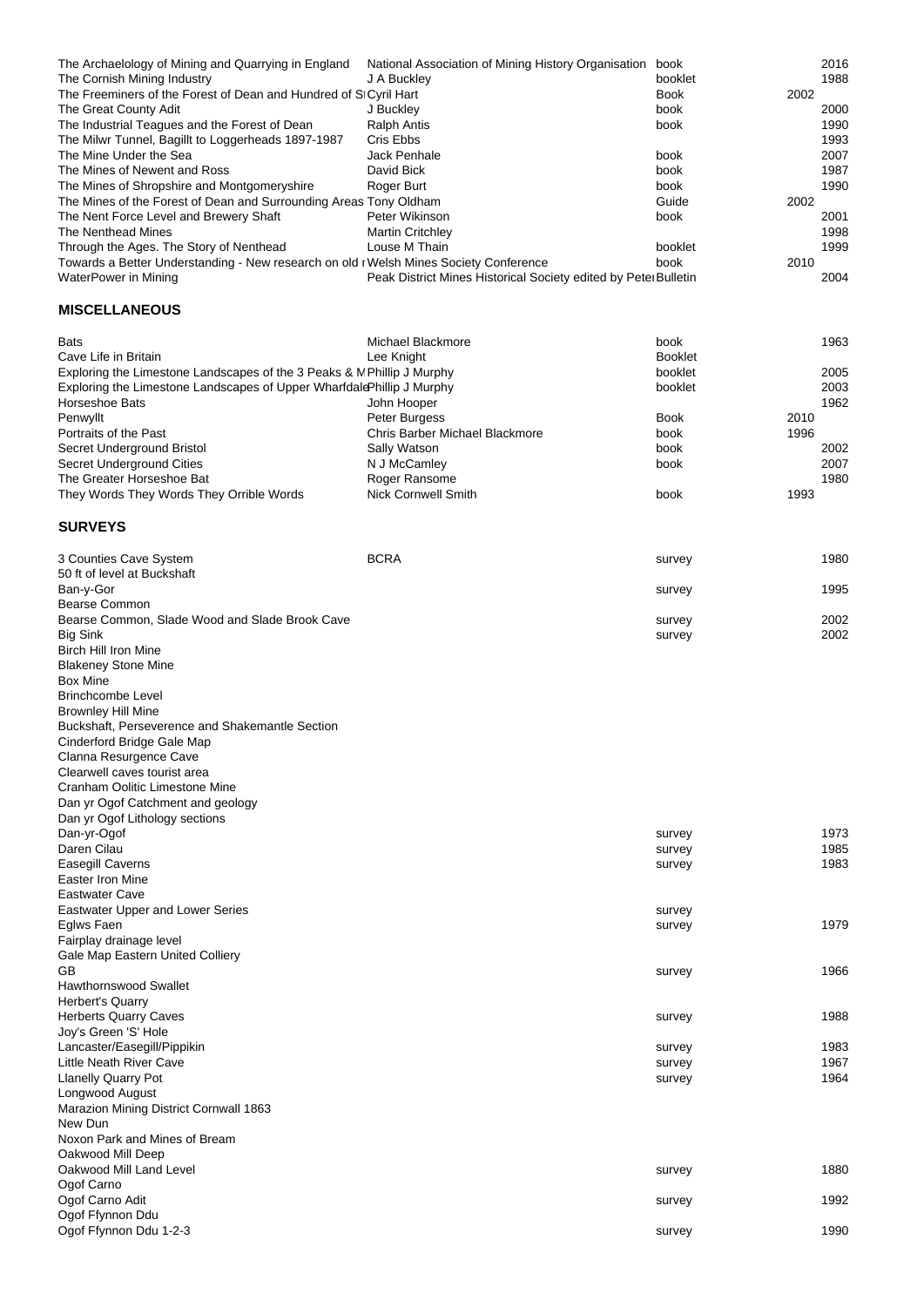| Ogof Ffynnon Ddu 1-2-3-4                      | survey |      |
|-----------------------------------------------|--------|------|
| Old Ham / New Dun                             |        |      |
| Old Ham Iron Mine 1st Level                   |        |      |
| Otter Hole                                    | survey | 1978 |
| Otter Hole                                    | survey | 1990 |
| Otter Hole tidal section                      | survey | 1978 |
| Perseverence Mine                             |        |      |
| Redhouse                                      |        |      |
| Redhouse Lane Swallet                         | survey | 1993 |
| Shakemantle Abandonment Plan                  |        |      |
| Slade Brook Cave                              | survey | 1996 |
| Slaughter / Wetsink                           |        |      |
| Swildons Hole                                 | survey | 1995 |
| Swildons Hole                                 | survey | 1965 |
| Westbury Brook Iron Mine                      | survey | 1971 |
| Wetsink                                       | survey | 1995 |
| Wetsink leading to Slaughter Cave line survey | survey |      |
| Wigpool Iron Mine                             |        |      |
| Wookey Hole section                           |        |      |

#### **GUIDEBOOKS**

| A Visitor's Guide to Clearwell Caves 2008<br>Caves and Karst of the Yorkshire Dales Vol 1<br>Caves of South Wales<br>Caves of the Central Northern Outcrop<br>Caves of the South East Outcrop and Caves and Mines Tony Oldham & Keith Jones<br>CNCC Eco Resin Rigging System No. 1<br>CNCC Eco Resin Rigging System No. 2<br>CNCC Eco Resin Rigging System No. 3 | <b>Clearwell Caves</b><br><b>British Cave Research Association</b><br><b>Tim Stratford</b><br>Tony Oldham<br>The Council of Northern Caving Clubs<br>The Council of Northern Caving Clubs<br>The Council of Northern Caving Clubs | <b>Booklet</b><br>book<br>Guidebook<br>booklet<br>Guidebook<br>Guide<br>Guide<br>Guide | 2008<br>2013<br>1982<br>1986<br>1992 |
|------------------------------------------------------------------------------------------------------------------------------------------------------------------------------------------------------------------------------------------------------------------------------------------------------------------------------------------------------------------|-----------------------------------------------------------------------------------------------------------------------------------------------------------------------------------------------------------------------------------|----------------------------------------------------------------------------------------|--------------------------------------|
| Mendip the Complete Caves and a View of the Hills<br>Mendip Underground A Cavers Guide                                                                                                                                                                                                                                                                           | Nicholas Barrington and William Stanton<br>Alan Gray Rob Taviner Richard Whitcombe                                                                                                                                                | Guidebook                                                                              | 1977<br>2013                         |
| Northern Caves Vol. 3                                                                                                                                                                                                                                                                                                                                            |                                                                                                                                                                                                                                   | Guidebook                                                                              | 1994                                 |
| Northern Sump Index                                                                                                                                                                                                                                                                                                                                              | Cave Diving Group                                                                                                                                                                                                                 | Guidebook                                                                              | 1995                                 |
| The Caves of Clydach                                                                                                                                                                                                                                                                                                                                             | Tony Oldham                                                                                                                                                                                                                       | booklet                                                                                | 1981                                 |
| The Caves of Gower                                                                                                                                                                                                                                                                                                                                               | Tony Oldham                                                                                                                                                                                                                       | booklet                                                                                | 1982                                 |
| The Caves of the Forest of Dean                                                                                                                                                                                                                                                                                                                                  | Tony Oldham, Keith Jones, Paul Taylor                                                                                                                                                                                             | Guidebook                                                                              | 2006                                 |
| The Caves of the Southern Outcrop                                                                                                                                                                                                                                                                                                                                | Tony Oldham                                                                                                                                                                                                                       |                                                                                        | 1985                                 |
| The Mines of the FOD & Surrounding Areas                                                                                                                                                                                                                                                                                                                         | Tony Oldham                                                                                                                                                                                                                       | Guidebook                                                                              |                                      |
| The Survey of Pant Mawr Pot                                                                                                                                                                                                                                                                                                                                      | The Cave Research Group of Great Britain                                                                                                                                                                                          | booklet                                                                                | $Dec-59$                             |
| The Welsh Sump Index                                                                                                                                                                                                                                                                                                                                             | Cave Diving Group                                                                                                                                                                                                                 | Guide                                                                                  | 2006                                 |
| <b>MAPS</b>                                                                                                                                                                                                                                                                                                                                                      |                                                                                                                                                                                                                                   |                                                                                        |                                      |
| Cinderford/Littledean Area Map                                                                                                                                                                                                                                                                                                                                   |                                                                                                                                                                                                                                   |                                                                                        | 1878                                 |
| Geology, Drainage and Structure of the DYO Catchment Area                                                                                                                                                                                                                                                                                                        |                                                                                                                                                                                                                                   |                                                                                        |                                      |
| OS Geological Map sheet 233 Monmouth                                                                                                                                                                                                                                                                                                                             | <b>Ordanance Survey</b>                                                                                                                                                                                                           |                                                                                        | 1974                                 |
| SO6016-SO6116                                                                                                                                                                                                                                                                                                                                                    | <b>Ordanance Survey</b>                                                                                                                                                                                                           |                                                                                        | 1961                                 |
| SO61 NW 6" geological map Drybrook, Lydbrook and Rt Ordanance Survey                                                                                                                                                                                                                                                                                             |                                                                                                                                                                                                                                   |                                                                                        |                                      |
| SO6818-6918                                                                                                                                                                                                                                                                                                                                                      | <b>Ordanance Survey</b>                                                                                                                                                                                                           |                                                                                        | 1972                                 |
| SO7018-7118                                                                                                                                                                                                                                                                                                                                                      | Ordanance Survey 1:1250                                                                                                                                                                                                           |                                                                                        | 1972                                 |
| <b>VIDEOS AND DVDS</b>                                                                                                                                                                                                                                                                                                                                           |                                                                                                                                                                                                                                   |                                                                                        |                                      |
| A Short History GW Hall 1924-2013                                                                                                                                                                                                                                                                                                                                |                                                                                                                                                                                                                                   |                                                                                        |                                      |
| A Tribute to Mike Wooding                                                                                                                                                                                                                                                                                                                                        | Sid Perou                                                                                                                                                                                                                         | <b>DVD</b>                                                                             |                                      |
| Alum Pot                                                                                                                                                                                                                                                                                                                                                         | Sid Perou                                                                                                                                                                                                                         | <b>DVD</b>                                                                             |                                      |
| Archive Compilation Tape No. 28 - Morses Level                                                                                                                                                                                                                                                                                                                   | 1A Recordings                                                                                                                                                                                                                     | Video                                                                                  |                                      |
| BCRC Conference June 12-14 2015                                                                                                                                                                                                                                                                                                                                  | <b>Redhouse Productions</b>                                                                                                                                                                                                       | DVD                                                                                    | 2015                                 |
| Beyond Limits (cave diving in Pozo Azul)                                                                                                                                                                                                                                                                                                                         | David Perez                                                                                                                                                                                                                       | <b>DVD</b>                                                                             | 2009                                 |
| <b>Brian Cave Monologue</b>                                                                                                                                                                                                                                                                                                                                      |                                                                                                                                                                                                                                   | Video                                                                                  |                                      |
| Cave Rescue. 3 Practices with GCRG                                                                                                                                                                                                                                                                                                                               | Nicky Bayley                                                                                                                                                                                                                      | dvd                                                                                    |                                      |
| Cave Safe No. 1. Enjoying and protecting the Undergrou Andy Sparrow<br>Cave Safe No. 2. Ropes, Rigging, Ladders and Lifelines Andy Sparrow                                                                                                                                                                                                                       |                                                                                                                                                                                                                                   | Video<br>Video                                                                         |                                      |
| Cave Safe No. 3. SRT and Advanced Ropework                                                                                                                                                                                                                                                                                                                       | <b>Andy Sparrow</b>                                                                                                                                                                                                               | Video                                                                                  |                                      |
| Caves of Glass                                                                                                                                                                                                                                                                                                                                                   | Sid Perou                                                                                                                                                                                                                         | DVD                                                                                    |                                      |
| Caving in the Abode of the Clouds Meghalaya 2003/2004 Nicky Bayley                                                                                                                                                                                                                                                                                               |                                                                                                                                                                                                                                   | dvd                                                                                    | 2004                                 |
| China Beneath the Wall                                                                                                                                                                                                                                                                                                                                           | Gavin Newman                                                                                                                                                                                                                      | <b>DVD</b>                                                                             | 2006                                 |
| Comedy Trio                                                                                                                                                                                                                                                                                                                                                      | Sid Perou                                                                                                                                                                                                                         | <b>DVD</b>                                                                             |                                      |
| Croessor Rhossyd Mine (RFDCC)                                                                                                                                                                                                                                                                                                                                    | Nicky Bayley                                                                                                                                                                                                                      | <b>DVD</b>                                                                             | 2007                                 |
| Cutting Edge - the Cave Rescue Organisation                                                                                                                                                                                                                                                                                                                      |                                                                                                                                                                                                                                   | Video                                                                                  | 1995                                 |
| Daren Cilau                                                                                                                                                                                                                                                                                                                                                      | <b>Steve Sharpe</b>                                                                                                                                                                                                               | <b>DVD</b>                                                                             |                                      |
| Deep Dark and Dusty - The Story of Bath Stone, it's Quarries and Quarrymen                                                                                                                                                                                                                                                                                       |                                                                                                                                                                                                                                   | <b>DVD</b>                                                                             |                                      |
| Development of Cave Diving Techniques in Britain                                                                                                                                                                                                                                                                                                                 | Sid Perou                                                                                                                                                                                                                         | <b>DVD</b>                                                                             |                                      |
| Dow Cave                                                                                                                                                                                                                                                                                                                                                         | Sid Perou                                                                                                                                                                                                                         | <b>DVD</b>                                                                             |                                      |
| <b>Drakelow</b>                                                                                                                                                                                                                                                                                                                                                  | 1A Recordings                                                                                                                                                                                                                     | dvd                                                                                    | 1997                                 |
| Forbidden Secrets of the Cigalere                                                                                                                                                                                                                                                                                                                                | Sid Perou                                                                                                                                                                                                                         | <b>DVD</b>                                                                             |                                      |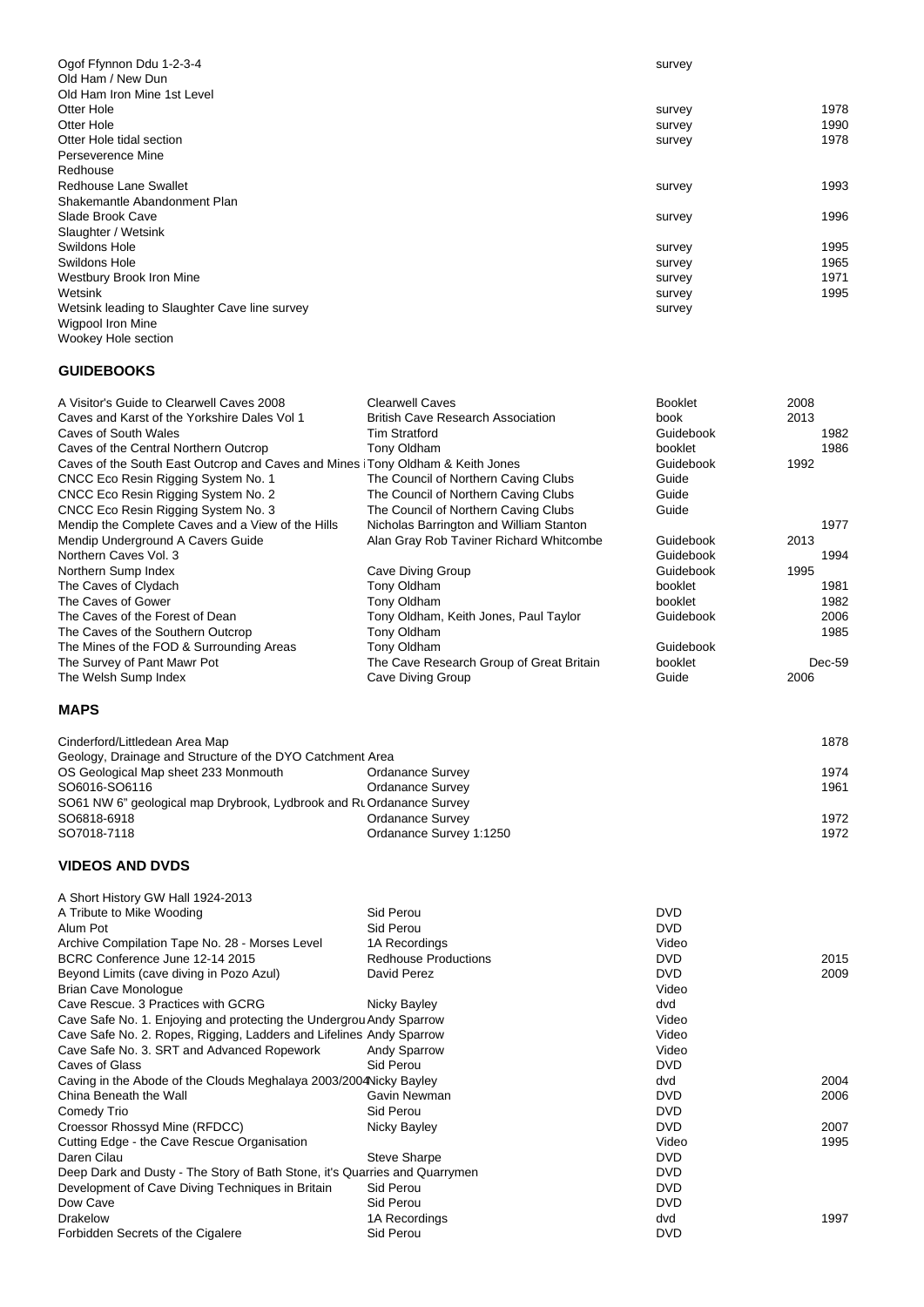| Forest 2005 Symposium. The Opening Address<br>Gaping Gill 100 Years of Exploration                                 | Nicky Bayley and Paul Taylor<br>Sid Perou               | dvd<br>DVD                  | 2005          |
|--------------------------------------------------------------------------------------------------------------------|---------------------------------------------------------|-----------------------------|---------------|
| <b>Hard Decisions at Sleets Gill</b>                                                                               | Sid Perou                                               | <b>DVD</b>                  |               |
| <b>Hidden Depths of Mexico</b><br>Hollow Mountain of Mulu                                                          | Sid Perou<br>Sid Perou                                  | <b>DVD</b><br><b>DVD</b>    |               |
| In Search of Bones in Wetsink the Slaughter Stream Cav Nicky Bayley                                                |                                                         | <b>DVD</b>                  | 2006          |
| Lancaster Hole                                                                                                     | Sid Perou                                               | <b>DVD</b>                  |               |
| Lecheguilla                                                                                                        |                                                         | dvd                         |               |
| Life and Times of Steve Tomalin                                                                                    | Paul Taylor                                             | DVD                         | 2013          |
| Man Bilong Hole Bilong Stone                                                                                       | Sid Perou                                               | <b>DVD</b>                  |               |
| Miss Graces Lane - A History of Exploration<br>Morse's Level - Underground in a Forest of Dean Free M1A Recordings | <b>Nicky Bayley</b>                                     | dvd<br>dvd                  | 2005          |
| Narrow Gauge at Work Mining in the Forest of Dean                                                                  | J and S Productions                                     | <b>DVD</b>                  |               |
| On 3 An Introduction to Digital Photography for Cavers                                                             | <b>Charles Woods</b>                                    | Cd                          |               |
| Otter Hole                                                                                                         | Sid Perou                                               | <b>DVD</b>                  |               |
| Otter Hole 40 Years On                                                                                             | Paul Taylor                                             | DVD                         | 2013          |
| Pipikin Pot                                                                                                        | Sid Perou                                               | <b>DVD</b>                  |               |
| Pollution in Wetsink 2013                                                                                          | Paul Taylor                                             | <b>DVD</b>                  | 2013          |
| Quarrying, sawing and Dressing Stone<br><b>Scowles Project</b>                                                     | 1A Recordings<br>Royal Forest of Dean Caving Club       | Video<br>Cd                 | Dec-08        |
| Shout                                                                                                              | Derbyshire Cave Rescue                                  | <b>DVD</b>                  | 2003          |
| Snailbeach                                                                                                         | 1A Recordings                                           | Video                       |               |
| Speleogenesis                                                                                                      | Sid Perou                                               | DVD                         |               |
| Sunday and Sunset Pot                                                                                              | Sid Perou                                               | <b>DVD</b>                  |               |
| The Arch Never Sleeps Open University                                                                              |                                                         | Video                       |               |
| The Cave Diving Story Part 1                                                                                       | Sid Perou                                               | <b>DVD</b>                  |               |
| The Cave Diving Story Part 2                                                                                       | Sid Perou                                               | <b>DVD</b>                  |               |
| The Cave Diving Story Part 3                                                                                       | Sid Perou                                               | <b>DVD</b><br><b>DVD</b>    |               |
| The Deepest Hole in the World<br>The Doward Rock Removal                                                           | Sid Perou<br>Paul Taylor                                | <b>DVD</b>                  | 2013          |
| The Drowned River of Dracos                                                                                        | Sid Perou                                               | <b>DVD</b>                  |               |
| The History of the River Severn Ferries and the Rescue of the Severn Princess                                      |                                                         |                             |               |
| The Lost River of Gaping Gill                                                                                      | Sid Perou                                               | <b>DVD</b>                  |               |
| The Lost River of Gaping Gill - Breakthrough                                                                       | Sid Perou                                               | <b>DVD</b>                  |               |
| The Story of the Beachley to Aust Ferry                                                                            |                                                         | <b>DVD</b>                  |               |
| <b>White Scar</b>                                                                                                  | Sid Perou                                               | <b>DVD</b>                  |               |
|                                                                                                                    |                                                         |                             |               |
| <b>TRAINING</b>                                                                                                    |                                                         |                             |               |
|                                                                                                                    |                                                         |                             |               |
| Life on a Line. Rope Rescue Manual                                                                                 |                                                         | photocopy                   |               |
| <b>Manual of Caving Techniques</b>                                                                                 | The Cave Research Group                                 | book                        | 1969          |
| <b>SRT</b>                                                                                                         | Dave Elliot                                             | book                        | 1986          |
| <b>Surveying Caves</b>                                                                                             | <b>Brian Ellis</b><br><b>Chris Howes</b>                | book<br>Book                | 1976<br>1989  |
| To Photograph Darkness<br>Universal Study Guide for Cave Rescue Training                                           | National Speleological Society                          |                             | 1993          |
| <b>LOCAL INTEREST</b>                                                                                              |                                                         |                             |               |
|                                                                                                                    |                                                         |                             |               |
| A Child in the Forest                                                                                              | <b>Winifred Foley</b>                                   | book                        |               |
| A Glance back at Lydney Docks                                                                                      | Neil Parkhouse                                          | book                        | 2001<br>1979  |
| A Ventillation Furnace on the Findall Iron Mine, Soudley Diana Court and Ian Standing<br>Caves - The Environment   | <b>Clearwell Caves</b>                                  | Photocopy<br>booklet        |               |
| Caves and Caving in the Forest of Dean. A Study Vol.1 Dave Appleing                                                |                                                         | booklet                     | <b>Jun-94</b> |
| Cheltenham Stone - The Withington Quarries                                                                         | Arthur J Price                                          | <b>Book</b>                 | 2007          |
| David Mushet's Section of the Strata of the Forest of Det David Mushet                                             |                                                         | copy                        | 1824          |
| Forest of Dean Report on the Coleford Iron Ore Compan© Baring Horwood<br>Freeminers in the Forest                  |                                                         |                             | 1919<br>2000  |
| <b>GCRG Major Rescue Training Exercise Westbury Brook GCRG</b>                                                     | lan Hayes                                               | booklet                     | 1993          |
| Historical Sites of Industrial Importance on Forestry Com lan Standing and S Coates                                |                                                         | Photocopy                   | 1979          |
| Otter Hole Pollution                                                                                               | Forest of Dean Cave Conservation and Access GroupReport |                             | Feb-02        |
| Robert Mushet and the Darkhill Ironworks                                                                           | Keith Webb                                              | book                        | 2001          |
| Royal Forest of Dean Mining Museum Brochure                                                                        | <b>Clearwell Caves</b>                                  | booklet                     | 1990          |
| Royal Forest of Dean Mining Museum Brochure                                                                        | <b>Clearwell Caves</b>                                  | booklet                     | pre 1990      |
| The Archeology and History of Ancient Dean and the Wy Bryan Walters                                                |                                                         | book                        |               |
| The Award of the Dean Forest Mining Commissioners 18 Thomas Sopwith<br>The Countryside around Staunton             | <b>B</b> V Cave                                         | Photocopy<br><b>Booklet</b> |               |
| The Forest of Dean Book                                                                                            | <b>Humphrey Phelps</b>                                  | book                        | 2008          |
| The Forest of Dean Iron Industry 1st to 4th Centuries AD Dean Archeological Group Bryan Walters                    |                                                         | book                        | 1992          |
| The Forest of Dean Iron Industry 1st to 4th Centuries AD Dean Archeological Group Bryan Walters                    |                                                         | book                        | 1992          |
| The Laws of the Dean Forest and Hundred of St Briavels 1878                                                        |                                                         | book                        | 2000          |
| The Parish of English Bicknor in the 20th Century<br>Warren James and the Forest of Dean Riots                     | <b>Millenium Committee</b><br><b>Ralph Anstis</b>       | book<br>book                | 1999<br>1986  |

#### **LOCAL INTEREST JOURNALS**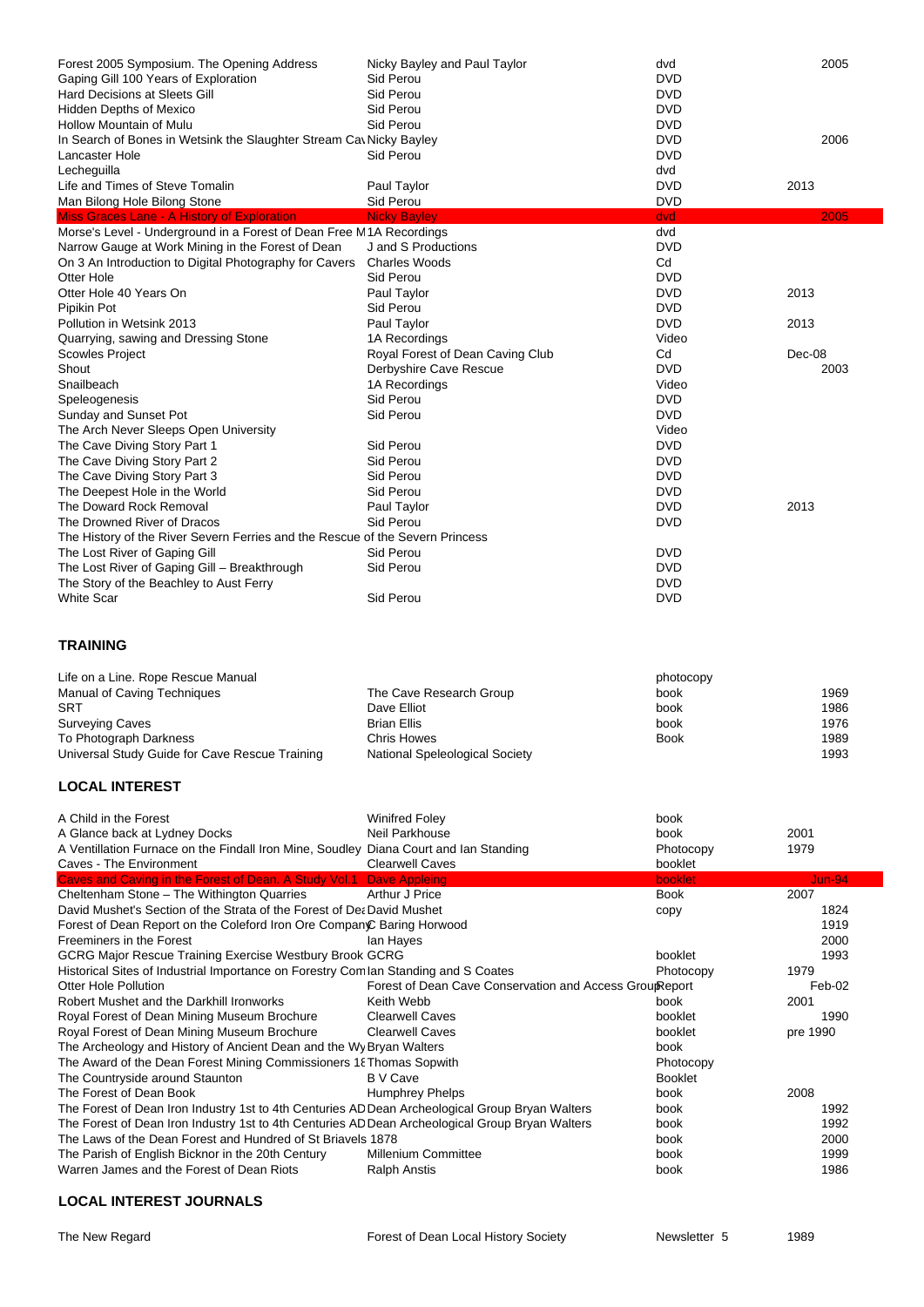| The New Regard | Forest of Dean Local History Society | Newsletter 6 | 1990 |        |
|----------------|--------------------------------------|--------------|------|--------|
| The New Regard | Forest of Dean Local History Society | Newsletter   |      | Dec-95 |

#### **GEOLOGY**

| A Geological Map of the Forest of Dean 1833                                                | Henry Maclauchlan                           |                | 1994 |      |
|--------------------------------------------------------------------------------------------|---------------------------------------------|----------------|------|------|
| Basic Geological Mapping                                                                   | John W Barnes                               | <b>Book</b>    | 1981 |      |
| British Regional Geology - Bristol and Gloucester District Insitute of Geological Sciences |                                             | <b>Booklet</b> | 1948 |      |
| Cave Geology                                                                               | Arthur N Palmer                             | book           | 2012 |      |
| Cowley Manor - Notes on the Local Geology                                                  | W Dregghorn                                 | Photocopy      | 1996 |      |
| Geology of the Forest of Dean Coal and Iron Ore Field F M Trotter                          |                                             |                |      | 1942 |
| Iron Ores - The Haematites of the Forest of Dean and S(T Franklin Sibly                    |                                             |                |      | 1927 |
| Minerals and Rocks                                                                         | Dr J Kourimsky                              | <b>Book</b>    | 1977 |      |
| The Elements of Dowsing                                                                    | Le Viccomte Henry de France                 | Photocopy      | 1948 |      |
| Water Tracing of the Severn Tunnel Great Spring                                            | University of Bristol Speleological Society | Photocopy      | 1970 |      |
| The Use of Dowsing Forest of Dean Caving Syposium                                          | John Wilcock                                | Photocopy      | 1994 |      |

#### **FOREIGN PUBLICATIONS**

| Caves of County Clare                                                                  | C A Self                 | book        | post 1978 |
|----------------------------------------------------------------------------------------|--------------------------|-------------|-----------|
| Ghar Parau                                                                             | David Judson             |             | 1973      |
| Gouffre Berger                                                                         | Mark Wright Robbie Shone | book        | 2014      |
| Lechuguilla Jewel of the Underground                                                   | <b>Speleo Projects</b>   | <b>book</b> | 1998      |
| The Illustrated History of Tunnel Warfare. The Vietnam V Tom Mangold and John Penycate |                          | <b>Book</b> |           |
| Vercors Caves - Classic French Caving Vol 1                                            | Des Marshall             | book        | 1993      |

#### **CAVING CLUB JOURNALS AND NEWSLETTERS**

| Royal Forest of Dean Caving Club Newsletter | Royal Forest of Dean Caving Club | Newsletter   | 1              | Nov-64        |
|---------------------------------------------|----------------------------------|--------------|----------------|---------------|
| Royal Forest of Dean Caving Club Newsletter | Royal Forest of Dean Caving Club | Newsletter   | $\overline{2}$ | Feb-65        |
| Royal Forest of Dean Caving Club Newsletter | Royal Forest of Dean Caving Club | Newsletter   | 3              | <b>Jul-65</b> |
| Royal Forest of Dean Caving Club Newsletter | Royal Forest of Dean Caving Club | Newsletter   | 4              | <b>Nov-65</b> |
| Royal Forest of Dean Caving Club Newsletter | Royal Forest of Dean Caving Club | Newsletter   | 5              | Mar-66        |
| Royal Forest of Dean Caving Club Newsletter | Royal Forest of Dean Caving Club | Newsletter # |                | Dec-66        |
| Royal Forest of Dean Caving Club Newsletter | Royal Forest of Dean Caving Club | Newsletter   | 7              | Aug-67        |
| Royal Forest of Dean Caving Club Newsletter | Royal Forest of Dean Caving Club | Newsletter   | 8              | Oct-67        |
| Royal Forest of Dean Caving Club Newsletter | Royal Forest of Dean Caving Club | Newsletter   | 9              | Nov-67        |
| Royal Forest of Dean Caving Club Newsletter | Royal Forest of Dean Caving Club | Newsletter   | 10             | Feb-68        |
| Royal Forest of Dean Caving Club Newsletter | Royal Forest of Dean Caving Club | Newsletter   | 11             | Mar-68        |
| Royal Forest of Dean Caving Club Newsletter | Royal Forest of Dean Caving Club | Newsletter   | 11             | Mar-68        |
| Royal Forest of Dean Caving Club Newsletter | Royal Forest of Dean Caving Club | Newsletter   | 12             | Apr-68        |
| Royal Forest of Dean Caving Club Newsletter | Royal Forest of Dean Caving Club | Newsletter   | 13             | <b>Jul-68</b> |
| Royal Forest of Dean Caving Club Newsletter | Royal Forest of Dean Caving Club | Newsletter   | 16             | Feb-69        |
| Royal Forest of Dean Caving Club Newsletter | Royal Forest of Dean Caving Club | Newsletter   | 17             | May-69        |
| Royal Forest of Dean Caving Club Newsletter | Royal Forest of Dean Caving Club | Newsletter   | 18             | Dec-69        |
| Royal Forest of Dean Caving Club Newsletter | Royal Forest of Dean Caving Club | Newsletter   | 20             | Feb-70        |
| Royal Forest of Dean Caving Club Newsletter | Royal Forest of Dean Caving Club | Newsletter   | 21             | Mar-70        |
| Royal Forest of Dean Caving Club Newsletter | Royal Forest of Dean Caving Club | Newsletter   | 22             | Apr-70        |
| Royal Forest of Dean Caving Club Newsletter | Royal Forest of Dean Caving Club | Newsletter   | 23             | May-70        |
|                                             |                                  | Newsletter   | 24             | <b>Jun-70</b> |
| Royal Forest of Dean Caving Club Newsletter | Royal Forest of Dean Caving Club |              |                |               |
| Royal Forest of Dean Caving Club Newsletter | Royal Forest of Dean Caving Club | Newsletter   | 25             | Oct-70        |
| Royal Forest of Dean Caving Club Newsletter | Royal Forest of Dean Caving Club | Newsletter   | 26             | <b>Nov-70</b> |
| Royal Forest of Dean Caving Club Newsletter | Royal Forest of Dean Caving Club | Newsletter   | 38             | Jan-72        |
| Royal Forest of Dean Caving Club Newsletter | Royal Forest of Dean Caving Club | Newsletter   | 39             | Feb-72        |
| Royal Forest of Dean Caving Club Newsletter | Royal Forest of Dean Caving Club | Newsletter   | 40             | Mar-72        |
| Royal Forest of Dean Caving Club Newsletter | Royal Forest of Dean Caving Club | Newsletter   | 46             | Mar-73        |
| Royal Forest of Dean Caving Club Newsletter | Royal Forest of Dean Caving Club | Newsletter   | 47             | Jun-73        |
| Royal Forest of Dean Caving Club Newsletter | Royal Forest of Dean Caving Club | Newsletter   | 48             | Sep-73        |
| Royal Forest of Dean Caving Club Newsletter | Royal Forest of Dean Caving Club | Newsletter   | 49             | <b>Nov-73</b> |
| Royal Forest of Dean Caving Club Newsletter | Royal Forest of Dean Caving Club | Newsletter   | 50             | Jan-74        |
| Royal Forest of Dean Caving Club Newsletter | Royal Forest of Dean Caving Club | Newsletter   | 51             | Feb-74        |
| Royal Forest of Dean Caving Club Newsletter | Royal Forest of Dean Caving Club | Newsletter   | 52             | Apr-74        |
| Royal Forest of Dean Caving Club Newsletter | Royal Forest of Dean Caving Club | Newsletter   | 53             | <b>Jul-74</b> |
| Royal Forest of Dean Caving Club Newsletter | Royal Forest of Dean Caving Club | Newsletter   | 54             | <b>Nov-74</b> |
| Royal Forest of Dean Caving Club Newsletter | Royal Forest of Dean Caving Club | Newsletter   | 55             | Jan-75        |
| Royal Forest of Dean Caving Club Newsletter | Royal Forest of Dean Caving Club | Newsletter   | 56             | Feb-75        |
| Royal Forest of Dean Caving Club Newsletter | Royal Forest of Dean Caving Club | Newsletter   | 57             | Apr-75        |
| Royal Forest of Dean Caving Club Newsletter | Royal Forest of Dean Caving Club | Newsletter   | 58             | May-75        |
| Royal Forest of Dean Caving Club Newsletter | Royal Forest of Dean Caving Club | Newsletter   | 59             | Sep-75        |
| Royal Forest of Dean Caving Club Newsletter | Royal Forest of Dean Caving Club | Newsletter   | 60             | Dec-75        |
| Royal Forest of Dean Caving Club Newsletter | Royal Forest of Dean Caving Club | Newsletter   | 61             | Feb-76        |
| Royal Forest of Dean Caving Club Newsletter | Royal Forest of Dean Caving Club | Newsletter   | 62             | Mar-76        |
| Royal Forest of Dean Caving Club Newsletter | Royal Forest of Dean Caving Club | Newsletter   | 63             | <b>Jun-76</b> |
| Royal Forest of Dean Caving Club Newsletter | Royal Forest of Dean Caving Club | Newsletter   | 64             | Aug-76        |
| Royal Forest of Dean Caving Club Newsletter | Royal Forest of Dean Caving Club | Newsletter   | 65             | Oct-76        |
| Royal Forest of Dean Caving Club Newsletter | Royal Forest of Dean Caving Club | Newsletter   | 66             | Jan-77        |
| Royal Forest of Dean Caving Club Newsletter | Royal Forest of Dean Caving Club | Newsletter   | 77             | Feb-77        |
|                                             |                                  |              |                |               |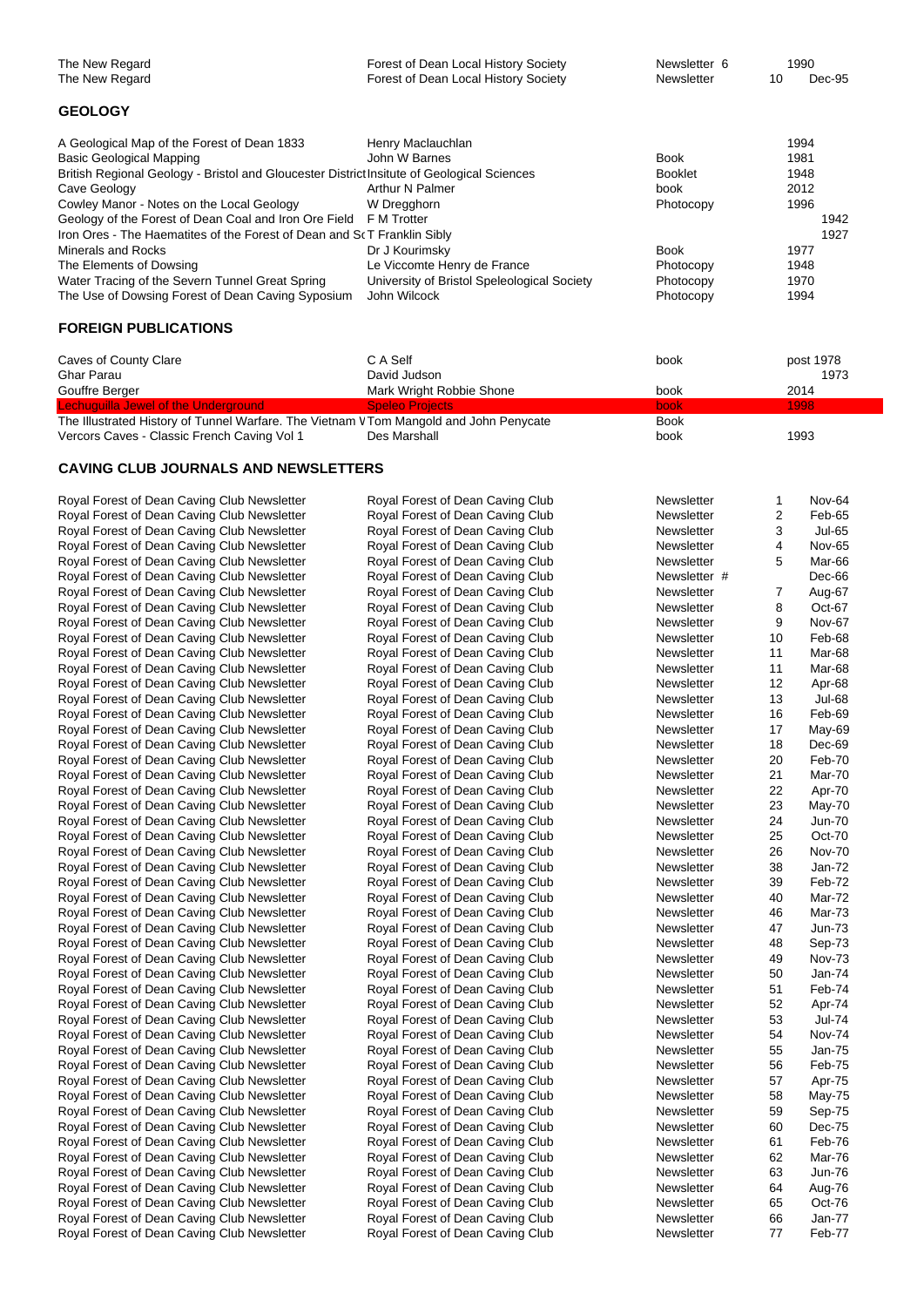Royal Forest of Dean Caving Club Newsletter Royal Forest of Dean Caving Club Newsletter 69 Jan-78 Royal Forest of Dean Caving Club Newsletter Royal Forest of Dean Caving Club Newsletter 70 Mar-78 Royal Forest of Dean Caving Club Newsletter Royal Forest of Dean Caving Club Newsletter 71 Dec-78 Royal Forest of Dean Caving Club Newsletter Royal Forest of Dean Caving Club Newsletter 71 Dec-78 Royal Forest of Dean Caving Club Newsletter Royal Forest of Dean Caving Club Newsletter 72 Jan-79 Royal Forest of Dean Caving Club Newsletter Royal Forest of Dean Caving Club Newsletter 73 Mar-79 Royal Forest of Dean Caving Club Newsletter Royal Forest of Dean Caving Club Newsletter 74 Jun-79 Royal Forest of Dean Caving Club Newsletter Royal Forest of Dean Caving Club Newsletter 75 Oct-79<br>Royal Forest of Dean Caving Club Newsletter Royal Forest of Dean Caving Club Newsletter 76 Dec-79 Royal Forest of Dean Caving Club Newsletter Royal Forest of Dean Caving Club Newsletter 76 Dec-79 Royal Forest of Dean Caving Club Newsletter Royal Forest of Dean Caving Club Newsletter 78 Apr-80 Royal Forest of Dean Caving Club Newsletter Royal Forest of Dean Caving Club Newsletter 79 Aug-80 Royal Forest of Dean Caving Club Newsletter **Royal Forest of Dean Caving Club** Newsletter 80 Jan-81<br>Royal Forest of Dean Caving Club Newsletter Royal Forest of Dean Caving Club Newsletter 81 May-81 Royal Forest of Dean Caving Club Newsletter Royal Forest of Dean Caving Club Newsletter 81 May-81 May-81 May-81 May-81 May-81 May-81 May-81 May-81 May-81 May-81 May-81 May-81 May-81 May-81 May-81 May-81 May-81 May-81 May-8 Royal Forest of Dean Caving Club Newsletter Royal Forest of Dean Caving Club Newsletter 82 Jul-81 Royal Forest of Dean Caving Club Newsletter Royal Forest of Dean Caving Club Newsletter 83 Oct-81 Royal Forest of Dean Caving Club Newsletter Royal Forest of Dean Caving Club Newsletter 84 Jan-82 Royal Forest of Dean Caving Club Newsletter Royal Forest of Dean Caving Club Newsletter 85 Jun-82 Royal Forest of Dean Caving Club Newsletter Royal Forest of Dean Caving Club Newsletter 86 Oct-82 Royal Forest of Dean Caving Club Newsletter Royal Forest of Dean Caving Club Newsletter 87 Feb-84 Royal Forest of Dean Caving Club Newsletter **Royal Forest of Dean Caving Club** Newsletter 88 May-84<br>Royal Forest of Dean Caving Club Newsletter Royal Forest of Dean Caving Club Newsletter 89 Jul-84 Royal Forest of Dean Caving Club Newsletter Royal Forest of Dean Caving Club Newsletter Newsletter 89 Newsletter Royal Forest of Dean Caving Club Newsletter **Royal Forest of Dean Caving Club** Newsletter 90 Sep-84<br>Royal Forest of Dean Caving Club Newsletter Royal Forest of Dean Caving Club Newsletter 91 Jan-85 Royal Forest of Dean Caving Club Newsletter Royal Forest of Dean Caving Club Newsletter Newsletter 91 Newsletter Royal Forest of Dean Caving Club Newsletter Royal Forest of Dean Caving Club Newsletter 92 Mar-85 Royal Forest of Dean Caving Club Newsletter Royal Forest of Dean Caving Club Newsletter 93 Dec-85 Royal Forest of Dean Caving Club Newsletter Royal Forest of Dean Caving Club Newsletter 94 Jan-86 Royal Forest of Dean Caving Club Newsletter Royal Forest of Dean Caving Club Newsletter 95 May-86 Royal Forest of Dean Caving Club Newsletter **Royal Forest of Dean Caving Club** Newsletter 96 Aug-86<br>Royal Forest of Dean Caving Club Newsletter Royal Forest of Dean Caving Club Newsletter 97 Nov-86 Royal Forest of Dean Caving Club Newsletter Royal Forest of Dean Caving Club Newsletter Newsletter 197 November 2008 Royal Forest of Dean Caving Club Newsletter **Royal Forest of Dean Caving Club** Newsletter 98 Mar-87<br>Royal Forest of Dean Caving Club Newsletter Royal Forest of Dean Caving Club Newsletter 99 Aug-87 Royal Forest of Dean Caving Club Newsletter Royal Forest of Dean Caving Club Newsletter Newsletter 9 Royal Forest of Dean Caving Club Newsletter Royal Forest of Dean Caving Club Newsletter 100 Jan-88 Royal Forest of Dean Caving Club Newsletter Royal Forest of Dean Caving Club Newsletter 101 Oct-88 Royal Forest of Dean Caving Club Newsletter Royal Forest of Dean Caving Club Newsletter Royal Forest of Dean Caving Club Newsletter Royal Forest of Dean Caving Club Newsletter 103 summer-89 Royal Forest of Dean Caving Club Newsletter **Royal Forest of Dean Caving Club** Newsletter 105 Dec-89<br>Royal Forest of Dean Caving Club Newsletter Royal Forest of Dean Caving Club Newsletter 106 May-90 Royal Forest of Dean Caving Club Newsletter Royal Forest of Dean Caving Club Newsletter Newsletter 106 May-90 Royal Forest of Dean Caving Club Newsletter Royal Forest of Dean Caving Club Newsletter 107 Dec-90 Royal Forest of Dean Caving Club Newsletter Royal Forest of Dean Caving Club Newsletter Newsletter 108 Winter-Royal Forest of Dean Caving Club Newsletter Royal Forest of Dean Caving Club Newsletter 109 summer-92 Royal Forest of Dean Caving Club Newsletter Royal Forest of Dean Caving Club Newsletter Royal Forest of Dean Caving Club Newsletter Royal Forest of Dean Caving Club Newsletter 111 Royal Forest of Dean Caving Club Newsletter **Royal Forest of Dean Caving Club** Newsletter 112 autumn-93 Royal Forest of Dean Caving Club Newsletter Royal Forest of Dean Caving Club Newsletter Newsletter 113 and 113 spr-Royal Forest of Dean Caving Club Newsletter Royal Forest of Dean Caving Club Newsletter 114 summer-94 Royal Forest of Dean Caving Club Newsletter Royal Forest of Dean Caving Club Newsletter 115 autumn-94 Royal Forest of Dean Caving Club Newsletter Royal Forest of Dean Caving Club Newsletter Royal Forest of Dean Caving Club Newsletter Royal Forest of Dean Caving Club Newsletter 117 summer-95 Royal Forest of Dean Caving Club Newsletter Royal Forest of Dean Caving Club Newsletter Newsletter 118 and 118 spring-Royal Forest of Dean Caving Club Newsletter **Royal Forest of Dean Caving Club** Newsletter 119 autumn-96 Royal Forest of Dean Caving Club Newsletter Royal Forest of Dean Caving Club Newsletter 120 Jun-97 Royal Forest of Dean Caving Club Newsletter Royal Forest of Dean Caving Club Newsletter 121 Apro-Royal Forest of Dean Caving Club Newsletter Royal Forest of Dean Caving Club Newsletter 121 Apr-98 Royal Forest of Dean Caving Club Newsletter Royal Forest of Dean Caving Club Newsletter 122 98 Royal Forest of Dean Caving Club Newsletter Royal Forest of Dean Caving Club Newsletter 122 Sep-98 Royal Forest of Dean Caving Club Newsletter Royal Forest of Dean Caving Club Newsletter Newsletter 123 spring-Royal Forest of Dean Caving Club Newsletter Royal Forest of Dean Caving Club Newsletter Newsletter 124 Winter-Royal Forest of Dean Caving Club Newsletter Royal Forest of Dean Caving Club Newsletter 125 Sep-00 Royal Forest of Dean Caving Club Newsletter Royal Forest of Dean Caving Club Newsletter 126 Feb-01 Royal Forest of Dean Caving Club Newsletter Royal Forest of Dean Caving Club Newsletter 127 Jan-02 Royal Forest of Dean Caving Club Newsletter Royal Forest of Dean Caving Club Newsletter 128 Dec-02 Royal Forest of Dean Caving Club Newsletter Royal Forest of Dean Caving Club Newsletter Newsletter 128 Dec-028 Dec-Royal Forest of Dean Caving Club Newsletter Royal Forest of Dean Caving Club Newsletter 129 Oct-03 Royal Forest of Dean Caving Club Newsletter Royal Forest of Dean Caving Club Newsletter 130 Dec-04 Royal Forest of Dean Caving Club Newsletter **Royal Forest of Dean Caving Club** New Royal Forest of Dean Caving Club Newsletter Royal Forest of Dean Caving Club Newsletter Newsletter 131 Dec-131 Dec-Royal Forest of Dean Caving Club Newsletter Royal Forest of Dean Caving Club Newsletter 131 Dec-05 Royal Forest of Dean Caving Club Newsletter **Royal Forest of Dean Caving Club** Newsletter 132 Jan-07 Royal Forest of Dean Caving Club Newsletter Royal Forest of Dean Caving Club Newsletter 132 Jan-072 Jan-072 Jan-072 Jan-072 Jan-072 Jan-072 Jan-072 Jan-072 Jan-072 Jan-072 Jan-072 Jan-072 Jan-072 Jan-072 Jan-072 Jan-072 Ja Royal Forest of Dean Caving Club Newsletter **Royal Forest of Dean Caving Club** New Royal Forest of Dean Caving Club Newsletter Royal Forest of Dean Caving Club Newsletter Newsletter 133 Royal Forest of Dean Caving Club Newsletter 133 Royal Forest of Dean Caving Club Newsletter 133 Royal Forest of Dean Ca Royal Forest of Dean Caving Club Newsletter Royal Forest of Dean Caving Club Newsletter 134 Oct-084 Oct-084 Oct-084 Oct-084 Oct-084 Oct-084 Oct-084 Oct-084 Oct-084 Oct-084 Oct-084 Oct-084 Oct-084 Oct-084 Oct-084 Oct-084 Oc Royal Forest of Dean Caving Club Newsletter Royal Forest of Dean Caving Club Newsletter 136 Apr-Royal Forest of Dean Caving Club Newsletter Royal Forest of Dean Caving Club Newsletter 137 Newsletter 137 Sep-Royal Forest of Dean Caving Club Newsletter Royal Forest of Dean Caving Club Newsletter 138 Dec-Royal Forest of Dean Caving Club Newsletter Royal Forest of Dean Caving Club Newsletter 139 Mar-100 mar-100 mar-Royal Forest of Dean Caving Club Newsletter Royal Forest of Dean Caving Club Newsletter Newsletter 140 Jun-100 Jun-

Royal Forest of Dean Caving Club Newsletter Royal Forest of Dean Caving Club Newsletter 67 Jun-77

| ewsletter | 67  | Jun-7         |
|-----------|-----|---------------|
| ewsletter | 69  | Jan-7         |
| ewsletter | 70  | Mar-7         |
| ewsletter | 71  | Dec-7         |
| ewsletter | 71  | Dec-7         |
| ewsletter | 72  | Jan-7         |
| ewsletter | 73  | Mar-7         |
| ewsletter | 74  | Jun-7         |
| ewsletter | 75  | Oct-7         |
| ewsletter | 76  | Dec-7         |
| ewsletter | 78  | Apr-8         |
| ewsletter | 79  | Aug-8         |
| ewsletter | 80  | Jan-8         |
| ewsletter | 81  | May-8         |
| ewsletter | 82  | Jul-8         |
| ewsletter | 83  | Oct-8         |
| ewsletter | 84  | Jan-8         |
| ewsletter | 85  | Jun-8         |
| ewsletter | 86  | Oct-8         |
| ewsletter | 87  | Feb-8         |
| ewsletter | 88  | May-8         |
| ewsletter | 89  | Jul-8         |
| ewsletter | 90  | Sep-8         |
| ewsletter | 91  | Jan-8         |
| ewsletter | 92  | Mar-8         |
| ewsletter | 93  | Dec-8         |
| ewsletter | 94  | Jan-8         |
| ewsletter | 95  | May-8         |
| ewsletter | 96  | Aug-8         |
| ewsletter | 97  | Nov-8         |
| ewsletter | 98  | Mar-8         |
| ewsletter | 99  | Aug-8         |
| ewsletter | 100 | Jan-8         |
| ewsletter | 101 | Oct-8         |
| ewsletter |     | 102 winter-88 |
| ewsletter |     | 103 summer-8  |
| ewsletter | 105 | Dec-8         |
| ewsletter | 106 | May-9         |
| ewsletter | 107 | Dec-9         |
| ewsletter |     | 108 winter-91 |
| ewsletter |     | 109 summer-9  |
| ewsletter |     | 110 winter-92 |
| ewsletter | 111 | spring-93     |
| ewsletter |     | 112 autumn-93 |
| ewsletter |     | 113 spr-94    |
| ewsletter |     | 114 summer-9  |
| ewsletter |     | 115 autumn-94 |
| ewsletter |     | 116 winter-95 |
| ewsletter |     | 117 summer-9  |
| ewsletter |     | 118 spring-96 |
| ewsletter |     | 119 autumn-96 |
| ewsletter | 120 | Jun-9         |
| ewsletter |     | 121 Apr-98    |
| ewsletter | 121 | Apr-9         |
| ewsletter | 122 | 9             |
| ewsletter | 122 | Sep-9         |
| ewsletter |     | 123 spring-99 |
| ewsletter |     | 124 winter-99 |
| ewsletter | 125 | Sep-0         |
| ewsletter | 126 | Feb-0         |
| ewsletter | 127 | Jan-0         |
| ewsletter | 128 | Dec-0         |
| ewsletter |     | 128 Dec-02    |
| ewsletter | 129 | $Oct-0$       |
| ewsletter | 130 | Dec-0         |
| ewsletter |     | 130 Dec-04    |
| ewsletter |     | 131 Dec-05    |
| ewsletter | 131 | Dec-0         |
| ewsletter | 132 | Jan-0         |
| ewsletter |     | 132 Jan-07    |
| ewsletter | 133 |               |
| ewsletter |     | 133 Dec-07    |
| ewsletter |     | 134 Oct-08    |
| ewsletter |     | 136 Apr-09    |
| ewsletter |     | 137 Sep-09    |
| ewsletter |     | 138 Dec-09    |
| ewsletter |     | 139 mar-10    |
| awsletter |     | 140 Jun-10    |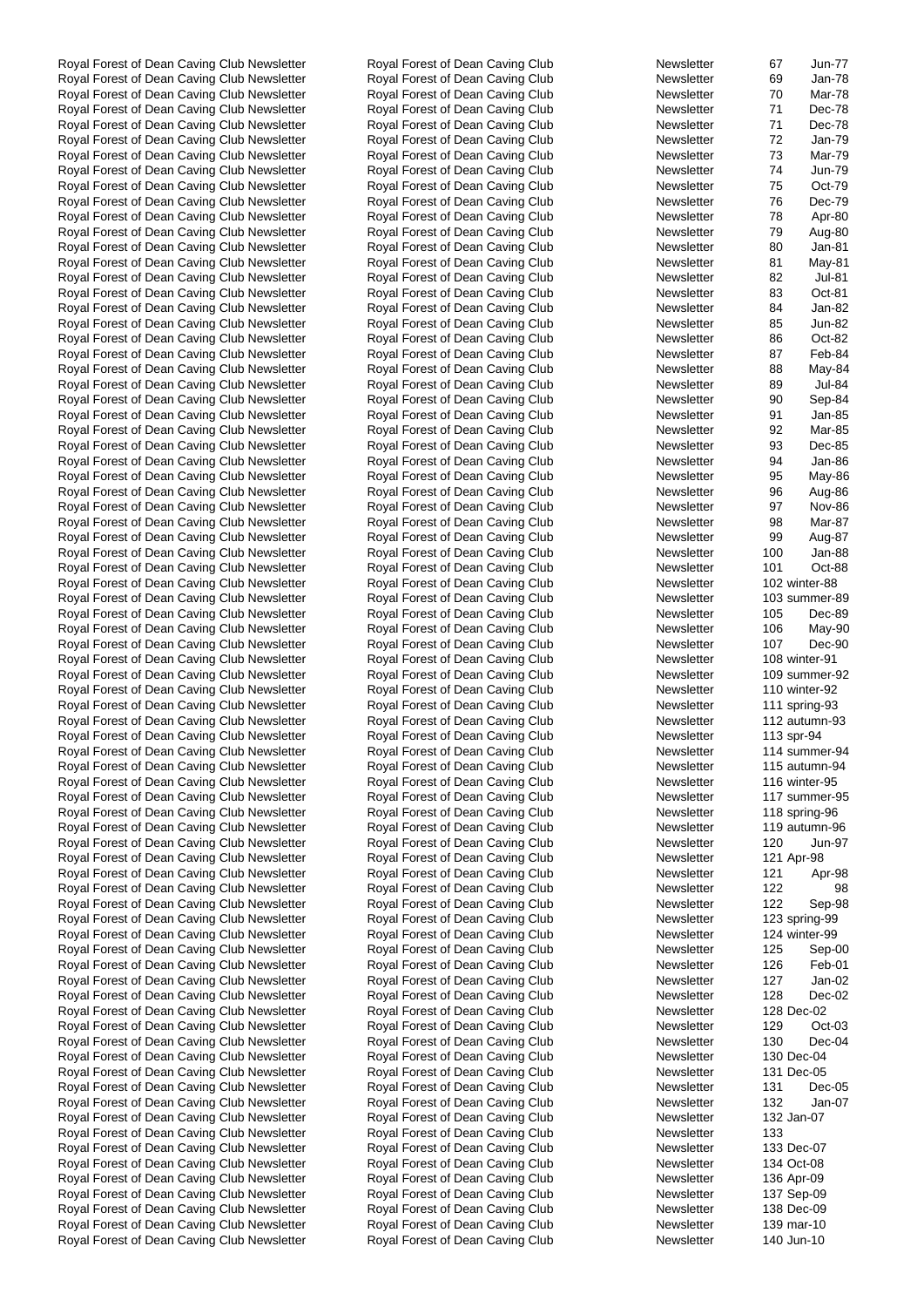| Royal Forest of Dean Caving Club Newsletter                                              | Royal Forest of Dean Caving Club        | Newsletter     | 141 Sep-10       |
|------------------------------------------------------------------------------------------|-----------------------------------------|----------------|------------------|
| Royal Forest of Dean Caving Club Newsletter                                              | Royal Forest of Dean Caving Club        | Newsletter     | 144 Jun-11       |
| Royal Forest of Dean Caving Club Newsletter                                              | Royal Forest of Dean Caving Club        | Newsletter     | 145 Aut-2011     |
| Royal Forest of Dean Caving Club Newsletter                                              | Royal Forest of Dean Caving Club        | Newsletter     | 146 Wint-2011    |
| Royal Forest of Dean Caving Club Newsletter                                              | Royal Forest of Dean Caving Club        | Newsletter     | 147 Spr-2012     |
| Royal Forest of Dean Caving Club Newsletter                                              | Royal Forest of Dean Caving Club        | Newsletter     | 149<br>Sep-12    |
| Royal Forest of Dean Caving Club Newsletter                                              | Royal Forest of Dean Caving Club        | Newsletter     | 151 spr-13       |
|                                                                                          |                                         |                |                  |
| Royal Forest of Dean Caving Club Newsletter Index                                        | Royal Forest of Dean Caving Club        | Index          |                  |
| Index to references to Otter Hole in the RFDCC Newlette Royal Forest of Dean Caving Club |                                         | Index          | may-74 to Jan-78 |
| Royal Forest of Dean Caving Club Ireland 68                                              | Royal Forest of Dean Caving Club        | Report         | 1968             |
| The Green Holes Expedition                                                               | Royal Forest of Dean Caving Club        | Report         | 1987             |
| Newspaper cuttings re. caving                                                            | Royal Forest of Dean Caving Club        | cuttings       |                  |
| Album of Norman                                                                          |                                         | photos         |                  |
| Caving Expedition to Oromia Ethiopia 2013                                                | Royal Forest of Dean Caving Club        | Report         | <b>Nov-13</b>    |
| Gloucester Speleological Society Newsletter                                              | <b>Gloucester Speleological Society</b> | Newsletter 2-1 | Apr-61           |
| Gloucester Speleological Society Newsletter                                              | Gloucester Speleological Society        | Newsletter 4-1 | Nov-61           |
| Gloucester Speleological Society Newsletter                                              | <b>Gloucester Speleological Society</b> | Newsletter 1-2 | Mar-62           |
| Gloucester Speleological Society Newsletter                                              | <b>Gloucester Speleological Society</b> | Newsletter 1-3 | Mar-63           |
| Gloucester Speleological Society Newsletter                                              | <b>Gloucester Speleological Society</b> | Newsletter 2-3 | Nov-64           |
|                                                                                          |                                         |                |                  |
| Gloucester Speleological Society Newsletter                                              | <b>Gloucester Speleological Society</b> | Newsletter 1-4 | 1965             |
| Gloucester Speleological Society Newsletter                                              | <b>Gloucester Speleological Society</b> | Newsletter     | Apr-65           |
| Gloucester Speleological Society Newsletter                                              | Gloucester Speleological Society        | Newsletter     | Jul-66           |
| Gloucester Speleological Society Newsletter                                              | <b>Gloucester Speleological Society</b> | Newsletter     | Aug-66           |
| Gloucester Speleological Society Newsletter                                              | <b>Gloucester Speleological Society</b> | Newsletter     | Nov-66           |
| Gloucester Speleological Society Newsletter                                              | Gloucester Speleological Society        | Newsletter     | Jan-68           |
| Gloucester Speleological Society Newsletter                                              | <b>Gloucester Speleological Society</b> | Newsletter     | Feb-68           |
| Gloucester Speleological Society Newsletter                                              | Gloucester Speleological Society        | Newsletter     | Mar-68           |
| Gloucester Speleological Society Newsletter                                              | <b>Gloucester Speleological Society</b> | Newsletter     | Apr-68           |
| Gloucester Speleological Society Newsletter                                              | Gloucester Speleological Society        | Newsletter     | May-68           |
| Gloucester Speleological Society Newsletter                                              | Gloucester Speleological Society        | Newsletter     | <b>Jun-68</b>    |
| Gloucester Speleological Society Newsletter                                              | <b>Gloucester Speleological Society</b> | Newsletter     | Aug-68           |
| Gloucester Speleological Society Newsletter                                              | <b>Gloucester Speleological Society</b> | Newsletter     | Sep-68           |
| Gloucester Speleological Society Newsletter                                              | Gloucester Speleological Society        | Newsletter     | Nov-68           |
| Gloucester Speleological Society Newsletter                                              | Gloucester Speleological Society        | Newsletter     | Dec-68           |
| Gloucester Speleological Society Newsletter                                              | <b>Gloucester Speleological Society</b> | Newsletter     | Jan-69           |
| Gloucester Speleological Society Newsletter                                              | Gloucester Speleological Society        | Newsletter     | Feb-69           |
| Gloucester Speleological Society Newsletter                                              | <b>Gloucester Speleological Society</b> | Newsletter     | Apr-69           |
| Gloucester Speleological Society Newsletter                                              | Gloucester Speleological Society        | Newsletter     | May-69           |
|                                                                                          |                                         |                |                  |
| Gloucester Speleological Society Newsletter                                              | <b>Gloucester Speleological Society</b> | Newsletter     | <b>Jul-69</b>    |
| Gloucester Speleological Society Newsletter                                              | <b>Gloucester Speleological Society</b> | Newsletter     | <b>Nov-70</b>    |
| Gloucester Speleological Society Newsletter                                              | Gloucester Speleological Society        | Newsletter     | Dec-70           |
| Gloucester Speleological Society Newsletter                                              | Gloucester Speleological Society        | Newsletter     | Feb-71           |
| Gloucester Speleological Society Newsletter                                              | <b>Gloucester Speleological Society</b> | Newsletter     | Apr-71           |
| Gloucester Speleological Society Newsletter                                              | Gloucester Speleological Society        | Newsletter     | <b>Jun-71</b>    |
| Gloucester Speleological Society Newsletter                                              | Gloucester Speleological Society        | Newsletter     | Dec-71           |
| Gloucester Speleological Society Newsletter                                              | <b>Gloucester Speleological Society</b> | newsletter -   | Jun-72           |
| Gloucester Speleological Society Newsletter                                              | <b>Gloucester Speleological Society</b> | Newsletter     | Jun-72           |
| Gloucester Speleological Society Newsletter                                              | Gloucester Speleological Society        | Newsletter     | <b>Nov-72</b>    |
| Gloucester Speleological Society Newsletter                                              | Gloucester Speleological Society        | Newsletter     | Dec-72           |
| Gloucester Speleological Society Newsletter                                              | Gloucester Speleological Society        | Newsletter     | Jan-73           |
| Gloucester Speleological Society Newsletter                                              | <b>Gloucester Speleological Society</b> | Newsletter     | Feb-73           |
| Gloucester Speleological Society Newsletter                                              | Gloucester Speleological Society        | Newsletter     | May-73           |
| Gloucester Speleological Society Newsletter                                              | <b>Gloucester Speleological Society</b> | Newsletter     | <b>Jul-73</b>    |
| Gloucester Speleological Society Newsletter                                              | Gloucester Speleological Society        | Newsletter     | Sep-73           |
| Gloucester Speleological Society Newsletter                                              | Gloucester Speleological Society        | Newsletter     | Dec-73           |
| Gloucester Speleological Society Newsletter                                              | Gloucester Speleological Society        | Newsletter     | Feb-74           |
| Gloucester Speleological Society Newsletter                                              | <b>Gloucester Speleological Society</b> | Newsletter     | Mar-74           |
| Gloucester Speleological Society Newsletter                                              | Gloucester Speleological Society        | Newsletter     | Apr-74           |
| Gloucester Speleological Society Newsletter                                              | Gloucester Speleological Society        | Newsletter     | May-74           |
|                                                                                          |                                         | Newssheet      | <b>Jun-74</b>    |
| Gloucester Speleological Society News Sheet                                              | <b>Gloucester Speleological Society</b> |                |                  |
| Gloucester Speleological Society Newsletter                                              | <b>Gloucester Speleological Society</b> | Newsletter     | Oct-74           |
| Gloucester Speleological Society Newsletter                                              | Gloucester Speleological Society        | Newsletter     | Nov-74           |
| Gloucester Speleological Society Newsletter                                              | Gloucester Speleological Society        | Newsletter     | Apr-75           |
| Gloucester Speleological Society Newsletter                                              | Gloucester Speleological Society        | Newsletter     | Aug-76           |
| Gloucester Speleological Society Newsletter                                              | Gloucester Speleological Society        | Newsletter     | Oct-76           |
| Gloucester Speleological Society Newsletter                                              | Gloucester Speleological Society        | Newsletter     | Dec-76           |
| Gloucester Speleological Society Newsletter                                              | Gloucester Speleological Society        | Newsletter     | Feb-77           |
| Gloucester Speleological Society Newsletter                                              | <b>Gloucester Speleological Society</b> | Newsletter     | Apr-77           |
| Gloucester Speleological Society Newsletter                                              | Gloucester Speleological Society        | Newsletter     | <b>Jun-77</b>    |
| Gloucester Speleological Society Newsletter                                              | Gloucester Speleological Society        | Newsletter     | Nov-77           |
| Gloucester Speleological Society Newsletter                                              | Gloucester Speleological Society        | Newsletter     | Dec-80           |
| Gloucester Speleological Society Newsletter                                              | <b>Gloucester Speleological Society</b> | Newsletter     | Feb-81           |
| Gloucester Speleological Society Newsletter                                              | Gloucester Speleological Society        | Newsletter     | Apr-81           |
| Gloucester Speleological Society Newsletter                                              | Gloucester Speleological Society        | Newsletter     | <b>Jul-81</b>    |
|                                                                                          |                                         |                |                  |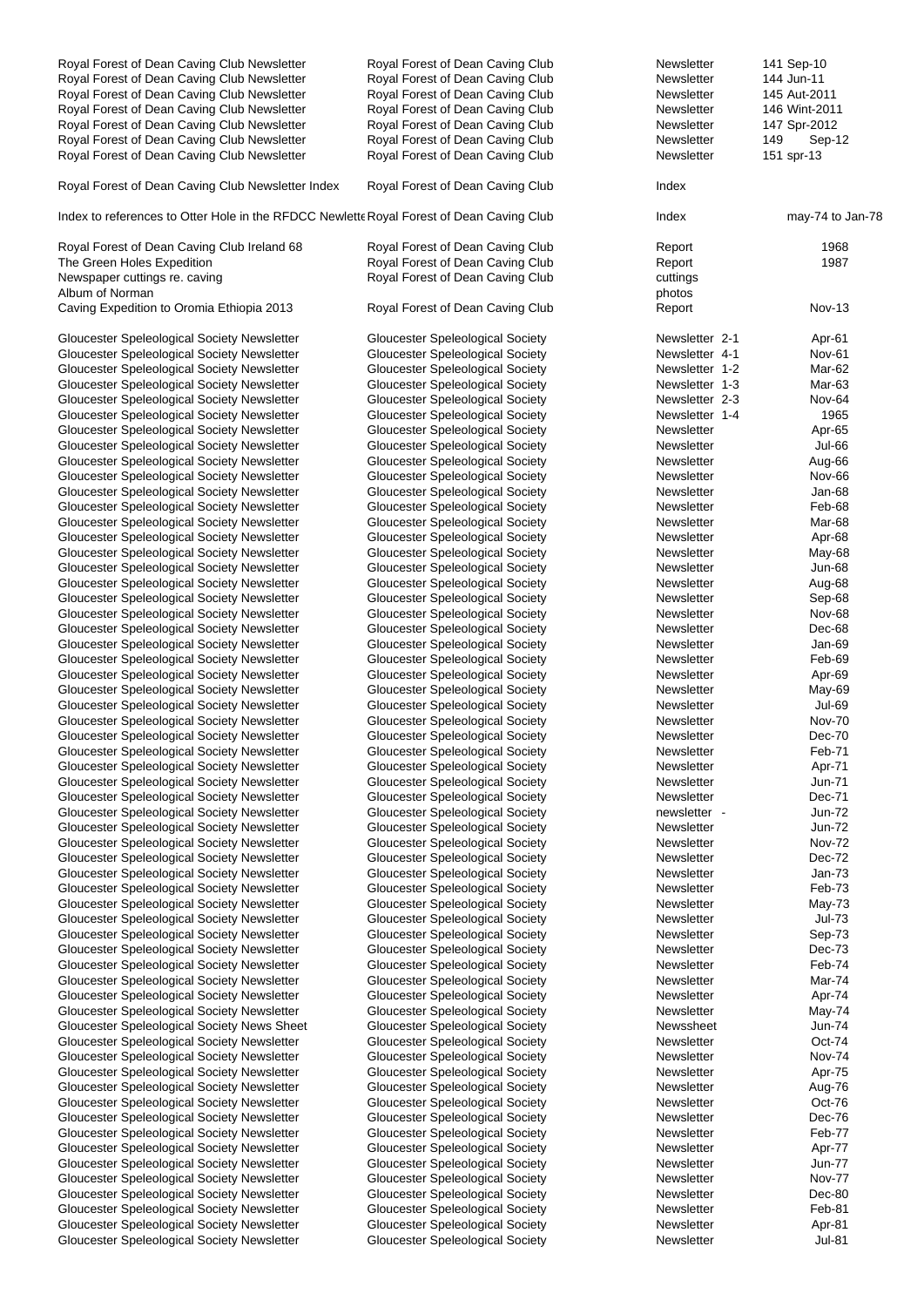| Gloucester Speleological Society Newsletter                                            | <b>Gloucester Speleological Society</b> | Newsletter     | May-83        |
|----------------------------------------------------------------------------------------|-----------------------------------------|----------------|---------------|
| Gloucester Speleological Society Newsletter                                            | <b>Gloucester Speleological Society</b> | Newsletter     | <b>Nov-83</b> |
| Gloucester Speleological Society Newsletter                                            | <b>Gloucester Speleological Society</b> | Newsletter     | Mar-84        |
|                                                                                        |                                         |                |               |
| Gloucester Speleological Society Newsletter                                            | <b>Gloucester Speleological Society</b> | Newsletter     | Jun-85        |
| Gloucester Speleological Society Newsletter                                            | Gloucester Speleological Society        | Newsletter     | <b>Jun-87</b> |
| Gloucester Speleological Society Newsletter                                            | <b>Gloucester Speleological Society</b> | Newsletter     | Apr-88        |
| Gloucester Speleological Society Newsletter                                            | Gloucester Speleological Society        | Newsletter     | Sep-88        |
|                                                                                        |                                         |                |               |
| Gloucester Speleological Society Newsletter                                            | Gloucester Speleological Society        | Newsletter     | Apr-89        |
| Gloucester Speleological Society Newsletter                                            | Gloucester Speleological Society        | Newsletter     | Oct-89        |
| Gloucester Speleological Society Newsletter                                            | Gloucester Speleological Society        | Newsletter     | May-90        |
|                                                                                        |                                         |                |               |
| Gloucester Speleological Society Newsletter                                            | <b>Gloucester Speleological Society</b> | Newsletter     | Jan-91        |
| Gloucester Speleological Society Newsletter                                            | Gloucester Speleological Society        | Newsletter     | May-91        |
| Gloucester Speleological Society Newsletter                                            | Gloucester Speleological Society        | Newsletter     | Aug-92        |
|                                                                                        |                                         |                |               |
| Gloucester Speleological Society Newsletter                                            | <b>Gloucester Speleological Society</b> | Newsletter     | Jan-93        |
| Gloucester Speleological Society News Sheet                                            | Gloucester Speleological Society        | Newssheet      | Jan-93        |
| Gloucester Speleological Society News Sheet                                            | <b>Gloucester Speleological Society</b> | Newssheet      | <b>Jun-93</b> |
| Gloucester Speleological Society News Sheet                                            | <b>Gloucester Speleological Society</b> | Newssheet      | Feb-94        |
|                                                                                        |                                         |                |               |
| Gloucester Speleological Society News Sheet                                            | Gloucester Speleological Society        | Newssheet      | Apr-94        |
| Gloucester Speleological Society Newsletter                                            | <b>Gloucester Speleological Society</b> | Newsletter     | Oct-94        |
| Gloucester Speleological Society News Sheet                                            | Gloucester Speleological Society        | Newssheet      | May-95        |
|                                                                                        |                                         |                |               |
| Gloucester Speleological Society Newsletter                                            | <b>Gloucester Speleological Society</b> | Newsletter     | Aug-96        |
| Gloucester Speleological Society Newsletter                                            | <b>Gloucester Speleological Society</b> | Newsletter     | Jan-00        |
| Gloucester Speleological Society Newsletter                                            | <b>Gloucester Speleological Society</b> | Newsletter     | May-00        |
|                                                                                        |                                         |                |               |
| Gloucester Speleological Society News Sheet                                            | <b>Gloucester Speleological Society</b> | Newssheet      | Jul-01        |
| Gloucester Speleological Society News Sheet                                            | <b>Gloucester Speleological Society</b> | Newssheet      | Sep-01        |
| Gloucester Speleological Society News Sheet                                            | Gloucester Speleological Society        | Newssheet      | Jan-02        |
| Gloucester Speleological Society News Sheet                                            | <b>Gloucester Speleological Society</b> |                | <b>Jul-02</b> |
|                                                                                        |                                         | Newssheet      |               |
| Gloucester Speleological Society News Sheet                                            | Gloucester Speleological Society        | Newssheet      | 2002-1        |
| Gloucester Speleological Society News Sheet                                            | Gloucester Speleological Society        | Newssheet      | 2004-1        |
| Gloucester Speleological Society News Sheet                                            | Gloucester Speleological Society        | Newssheet      | 2006          |
|                                                                                        |                                         |                |               |
| Gloucester Speleological Society News Sheet                                            | <b>Gloucester Speleological Society</b> | Newssheet      | 2007          |
| Gloucester Speleological Society News Sheet                                            | Gloucester Speleological Society        | Newssheet      | 2008          |
| Gloucester Speleological Society News Sheet                                            | Gloucester Speleological Society        | Newssheet      | 2009          |
|                                                                                        |                                         |                |               |
| Gloucester Speleological Society - 50 Years 1956-2006 Gloucester Speleological Society |                                         | Newssheet      | 2006          |
| Gloucester Speleological Society - Montenegro 2009                                     | <b>Gloucester Speleological Society</b> | Newssheet      | 2009          |
| Gloucester Speleological Society News Sheet                                            | Gloucester Speleological Society        | Newssheet      | 2010-3        |
|                                                                                        |                                         |                |               |
| Gloucester Speleological Society Newsletter                                            | Gloucester Speleological Society        | Newsletter     | 2010-10       |
| Gloucester Speleological Society Newsletter                                            | Gloucester Speleological Society        | Newsletter     | 2011-1        |
| Gloucester Speleological Society Newsletter                                            | Gloucester Speleological Society        | Newsletter     | 2011-2        |
| Gloucester Speleological Society Newsletter                                            | Gloucester Speleological Society        | Newsletter     | 2011-3        |
|                                                                                        |                                         |                |               |
| Gloucester Speleological Society Newsletter                                            | Gloucester Speleological Society        | Newsletter     | 2011-4        |
| Gloucester Speleological Society Newsletter                                            | <b>Gloucester Speleological Society</b> | Newsletter     | 2012-1        |
| Gloucester Speleological Society Newsletter                                            | <b>Gloucester Speleological Society</b> | Newsletter     | 2012-2        |
|                                                                                        |                                         |                |               |
| Gloucester Speleological Society Newsletter                                            | Gloucester Speleological Society        | Newsletter     | 2012-3        |
| Gloucester Speleological Society Newsletter                                            | Gloucester Speleological Society        | Newsletter     | 2012-4        |
| Gloucester Speleological Society Newsletter                                            | <b>Gloucester Speleological Society</b> | Newsletter     | 2013-1        |
|                                                                                        |                                         |                |               |
| Gloucester Speleological Society Newsletter                                            | <b>Gloucester Speleological Society</b> | Newsletter     | 2013-2        |
| Gloucester Speleological Society Newsletter                                            | <b>Gloucester Speleological Society</b> | Newsletter     | 2013-3        |
| Gloucester Speleological Society Newsletter                                            | Gloucester Speleological Society        | Newsletter     | 2013-4        |
| Gloucester Speleological Society Newsletter                                            | Gloucester Speleological Society        | Newsletter     | 2014-2        |
|                                                                                        |                                         |                |               |
| Gloucester Speleological Society Newsletter                                            | <b>Gloucester Speleological Society</b> | Newsletter     | 2014-3        |
| Gloucester Speleological Society Newsletter                                            | <b>Gloucester Speleological Society</b> | Newsletter     | 2015-1        |
|                                                                                        |                                         |                |               |
| Gloucester Speleological Society Library Index                                         | <b>Gloucester Speleological Society</b> | Index          | ?             |
|                                                                                        |                                         |                |               |
|                                                                                        |                                         |                |               |
| <b>Hades Caving Club Newsletter</b>                                                    | <b>Hades Caving Club</b>                | Newsletter 15  | Jul-77        |
| Hades Caving Club Newsletter                                                           | <b>Hades Caving Club</b>                | Newsletter 04  | Dec-77        |
|                                                                                        |                                         |                |               |
| Hades Caving Club Newsletter                                                           | <b>Hades Caving Club</b>                | Newsletter 05  | May-78        |
| Hades Caving Club Newsletter                                                           | <b>Hades Caving Club</b>                | Newsletter 28  | Aug-78        |
| Hades Caving Club Newsletter                                                           | <b>Hades Caving Club</b>                | Newsletter 06  | Dec-78        |
|                                                                                        |                                         | Newsletter 10  | Dec-80        |
| <b>Hades Caving Club Newsletter</b>                                                    | <b>Hades Caving Club</b>                |                |               |
| Hades Caving Club Newsletter                                                           | <b>Hades Caving Club</b>                | Newsletter 12  | Dec-81        |
| Hades Caving Club Newsletter                                                           | <b>Hades Caving Club</b>                | Newsletter 13  | <b>Jun-82</b> |
|                                                                                        |                                         |                |               |
| <b>Hades Caving Club Newsletter</b>                                                    | <b>Hades Caving Club</b>                | Newsletter 14  | Dec-82        |
| Hades Caving Club Newsletter                                                           | <b>Hades Caving Club</b>                | Newsletter 18  | Dec-84        |
| Hades Caving Club Newsletter                                                           | <b>Hades Caving Club</b>                | Newsletter 20  | Dec-85        |
| Hades Caving Club Newsletter                                                           | <b>Hades Caving Club</b>                | Newsletter 21  | <b>Jul-86</b> |
|                                                                                        |                                         |                |               |
| Hades Caving Club Newsletter                                                           | <b>Hades Caving Club</b>                | Newsletter 24  | $? - 87$      |
| Hades Caving Club Newsletter                                                           | <b>Hades Caving Club</b>                | Newsletter 131 | Apr-87        |
| Hades Caving Club Newsletter                                                           | <b>Hades Caving Club</b>                | Newsletter 132 | May-87        |
|                                                                                        |                                         |                |               |
| Hades Caving Club Newsletter                                                           | <b>Hades Caving Club</b>                | Newsletter 133 | Jun-87        |
| <b>Hades Caving Club Newsletter</b>                                                    | <b>Hades Caving Club</b>                | Newsletter 136 | Sep-87        |
| Hades Caving Club Newsletter                                                           | <b>Hades Caving Club</b>                | Newsletter 138 | <b>Nov-87</b> |
|                                                                                        |                                         |                |               |
| Hades Caving Club Newsletter                                                           | <b>Hades Caving Club</b>                | Newsletter 142 | Mar-88        |
| Hades Caving Club Newsletter                                                           | <b>Hades Caving Club</b>                | Newsletter 143 | $7 - 88$      |
| Hades Caving Club Newsletter                                                           | <b>Hades Caving Club</b>                | Newsletter 148 | Sep-88        |
| Hades Caving Club Newsletter                                                           | <b>Hades Caving Club</b>                | Newsletter 30  | Jan-91        |
|                                                                                        |                                         |                |               |
| Hades Caving Club Newsletter                                                           | Hades Caving Club                       | Newsletter 31  | Oct-91        |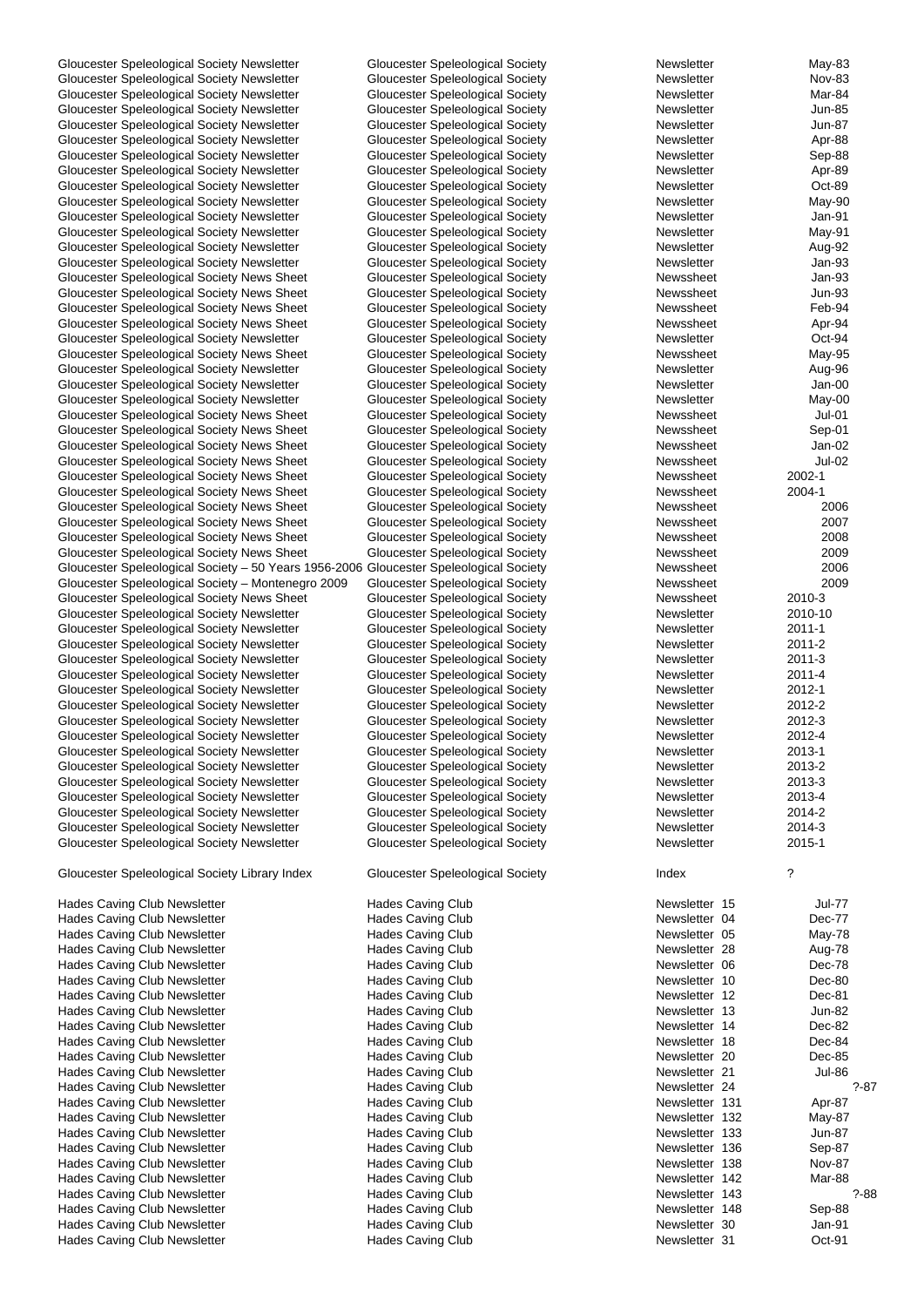Hades Caving Club Newsletter **Hades Caving Club** Newsletter **186 Nov-912 Nov-912** Hades Caving Club Hades Caving Club Newsletter **Hades Caving Club** Hades Caving Club Hades Caving Club Newsletter **Hades Caving Club** Hades Caving Club Hades Caving Club Newsletter **Hades Caving Club** Newsletter 198 Nov-92 Hades Caving Club Newsletter **Hades Caving Club** Hades Caving Club Hades Caving Club Newsletter **Hades Caving Club** Hades Caving Club Hades Caving Club Newsletter **Hades Caving Club** Newsletter 33 Hades Caving Club Newsletter **Hades Caving Club** Hereford Caving Club Newsletter **Hereford Caving Club** Hereford Caving Club Hereford Caving Club Newsletter **Hereford Caving Club** Hereford Caving Club Hereford Caving Club Newsletter Hereford Caving Club Hereford Caving Club Newsletter **Hereford Caving Club Newsletter** Hereford Caving Club Hereford Caving Club Hereford Caving Club Newsletter Hereford Caving Club Newsletter Hereford Caving Club-Hereford Caving Club Newsletter **Hereford Caving Club** Hereford Caving Club Hereford Caving Club Newsletter **Hereford Caving Club** Hereford Caving Club Hereford Caving Club Newsletter Hereford Caving Club Hereford Caving Club Newsletter **Hereford Caving Club** Hereford Caving Club Hereford Caving Club Newsletter Hereford Caving Club Hereford Caving Club Newsletter <br>
Hereford Caving Club Newsletter **Hereford Caving Club** Hereford Caving Club Hereford Caving Club Newsletter Hereford Caving Club Newsletter <br>
Hereford Caving Club Newsletter **Hereford Caving Club** Hereford Caving Club Hereford Caving Club Newsletter Hereford Caving Club Newsletter <br>
Hereford Caving Club Newsletter **Access 12 Hereford Caving Club**<br>
Hereford Caving Club Hereford Caving Club Newsletter Hereford Caving Club Newsletter **Hereford Caving Club** Hereford Caving Club Hereford Caving Club Newsletter Hereford Caving Club Chelsea Speleological Society Newsletter Chelsea Speleological Society Chelsea Speleological Society Newsletter **Chelsea Speleological Society**<br>Chelsea Speleological Society Newsletter **32-2 Oct-902 Oct-902 Chelsea Speleological Society** Chelsea Speleological Society Newsletter Chelsea Speleological Society Newsletter Chelsea Speleological Society Chelsea Speleological Society Newsletter Chelsea Speleological Society Chelsea Speleological Society Newsletter Chelsea Speleological Society Chelsea Speleological Society Newsletter **Chelsea Speleological Society** Chelsea Speleological Society Newsletter Chelsea Speleological Society Chelsea Speleological Society Newsletter **Chelsea Speleological Society** Chelsea Speleological Society Newsletter Chelsea Speleological Society Chelsea Speleological Society Newsletter **Chelsea Speleological Society** Chelsea Speleological Society Chelsea Speleological Society Newsletter Chelsea Speleological Society Chelsea Speleological Society Newsletter Chelsea Speleological Society Chelsea Speleological Society Newsletter Chelsea Speleological Society Chelsea Speleological Society Newsletter Chelsea Speleological Society Chelsea Speleological Society Newsletter Chelsea Speleological Society Chelsea Speleological Society Newsletter Chelsea Speleological Society Chelsea Speleological Society Newsletter Chelsea Speleological Society Chelsea Speleological Society Newsletter **Chelsea Speleological Society** Chelsea Speleological Society Chelsea Speleological Society Newsletter Chelsea Speleological Society Chelsea Speleological Society Newsletter Chelsea Speleological Society Chelsea Speleological Society Newsletter **Chelsea Speleological Society** Chelsea Apr-Chelsea Speleological Society Newsletter **Chelsea Speleological Society** Newsletter 35-05 May-93-05 May-93-05 May-93-05 May-93-05 May-93-05 May-93-05 May-93-05 May-93-05 May-93-05 May-93-05 May-93-05 May-93-05 May-93-05 Ma Chelsea Speleological Society Newsletter Chelsea Speleological Society Chelsea Speleological Society Newsletter Chelsea Speleological Society Chelsea Speleological Society Newsletter **Chelsea Speleological Society**<br>Chelsea Speleological Society Newsletter **35-10 Dec-23-20 Decretter** Chelsea Speleological Society Chelsea Speleological Society Newsletter Chelsea Speleological Society Newsletter Chelsea Speleological Society Chelsea Speleological Society Newsletter Chelsea Speleological Society Chelsea Speleological Society Newsletter **Chelsea Speleological Society** Chelsea Speleological Society Chelsea Speleological Society Newsletter Chelsea Speleological Society Chelsea Speleological Society Newsletter Chelsea Speleological Society Chelsea Speleological Society Newsletter **Chelsea Speleological Society** Chelsea Speleological Society Newsletter Chelsea Speleological Society Chelsea Speleological Society Newsletter Chelsea Speleological Society Chelsea Speleological Society Newsletter Chelsea Speleological Society Chelsea Speleological Society Newsletter Chelsea Speleological Society Chelsea Speleological Society Newsletter Chelsea Speleological Society Chelsea Speleological Society Newsletter **Chelsea Speleological Society** Chelsea Speleological Society Newsletter **Chelsea Speleological Society** Newsletter Chelsea Speleological Society Newsletter Chelsea Speleological Society Chelsea Speleological Society Newsletter **Chelsea Speleological Society** Chelsea Speleological Society Chelsea Speleological Society Newsletter **Chelsea Speleological Society**<br>Chelsea Speleological Society Newsletter **37-10 Oct-25-20 Oct-95-20 Oct-95-20** Oct-95-20 Oct-95-20 Oct-95-20 Oct-Chelsea Speleological Society Newsletter Chelsea Speleological Society Newsletter Chelsea Speleological Society Chelsea Speleological Society Newsletter Chelsea Speleological Society Chelsea Speleological Society Newsletter **Chelsea Speleological Society** Chelsea Speleological Society Newsletter **Chelsea Speleological Society** Newsletter 38-04 Apr-96

Chelsea Speleological Society Newsletter Chelsea Speleological Society

| Newsletter               | 186            | Nov-91                  |
|--------------------------|----------------|-------------------------|
| Newsletter<br>Newsletter | 32<br>197      | Dec-91<br>Oct-92        |
| Newsletter               | 198            | Nov-92                  |
| Newsletter               | 201            | Mar-93                  |
| Newsletter               | 204            | Jun-93                  |
| Newsletter               | 33             | <b>Jun-93</b>           |
| Newsletter               | 205            | <b>Jul-93</b>           |
| Newsletter               | 01             | ?                       |
| Newsletter               | 02             | May-51                  |
| Newsletter               | 08             | Dec-55                  |
| Newsletter               | 14             | Dec-61                  |
| Newsletter<br>Newsletter | 15<br>16       | Oct-62<br>Jul-63        |
| Newsletter               | 23             | Dec-67                  |
| Newsletter               | 25             | Sep-69                  |
| Newsletter               | 26             | <b>Nov-70</b>           |
| Newsletter               | 31             | 1976                    |
| Newsletter<br>Newsletter | 32<br>38       | 1976<br>1984            |
| Newsletter               | 39             | Oct-85                  |
| Newsletter               | 40             | Oct-86                  |
| Newsletter               | 41             | Dec-87                  |
| Newsletter               | 42             | Dec-88                  |
| Newsletter<br>Newsletter | 43<br>44       | Dec-89<br>Dec-92        |
| Newsletter               | 45             | Dec-94                  |
|                          |                |                         |
| Newsletter               | 31-12          | Sep-89                  |
| Newsletter               | 32-02          | Oct-90                  |
| Newsletter<br>Newsletter | 32-02<br>32-05 | Jan-90<br>Feb-90        |
| Newsletter               | 32-06          | Mar-90                  |
| Newsletter               | 33-01          | Nov-90                  |
| Newsletter               | 33-02          | Dec-90                  |
| Newsletter               | 33-03          | Jan-91                  |
| Newsletter<br>Newsletter | 33-04<br>33-05 | Mar-91<br>May-91        |
| Newsletter               | 33-06          | <b>Jul-91</b>           |
| Newsletter               | 34-02          | Mar-92                  |
| Newsletter               | 34-03          | Apr-92                  |
| Newsletter               | 34-04          | Jun-92                  |
| Newsletter<br>Newsletter | 34-05<br>34-06 | <b>Jul-92</b><br>Aug-92 |
| Newsletter               | 34-07          | Sep-92                  |
| Newsletter               | 34-08          | Oct-92                  |
| Newsletter               | 34-09          | <b>Nov-92</b>           |
| Newsletter               | 35-01<br>35-02 | Jan-93                  |
| Newsletter<br>Newsletter | 35-04          | Feb-93<br>Apr-93        |
| Newsletter               | 35-05          | May-93                  |
| Newsletter               | 35-08          | Sep-93                  |
| Newsletter               | 35-09          | Oct-93                  |
| Newsletter               | 35-10          | Dec-93                  |
| Newsletter<br>Newsletter | 36-01<br>36-02 | Jan-94<br>Mar-94        |
| Newsletter               | 36-03          | May-94                  |
| Newsletter               | 36-04          | Jul-94                  |
| Newsletter               | 36-05          | Sep-94                  |
| Newsletter               | 36-06          | Oct-94                  |
| Newsletter<br>Newsletter | 36-07<br>37-01 | Dec-94<br>Jan-95        |
| Newsletter               | 37-02          | Feb-95                  |
| Newsletter               | 37-03          | Mar-95                  |
| Newsletter               | 37-04          | Apr-95                  |
| Newsletter               | 37-05          | May-95                  |
| Newsletter<br>Newsletter | 37-06<br>37-07 | Jun-95<br>Jul-95        |
| Newsletter               | 37-08          | Aug-95                  |
| Newsletter               | 37-09          | Sep-95                  |
| Newsletter               | $37-10$        | Oct-95                  |
| Newsletter               | $37 - 11$      | Nov-95                  |
| Newsletter<br>Newsletter | 37-12<br>38-01 | Dec-95<br>Jan-96        |
| Newsletter               | 38-03          | Mar-96                  |
| Newsletter               | 38-04          | Apr-96                  |
| Newsletter               | 38-05          | May-96                  |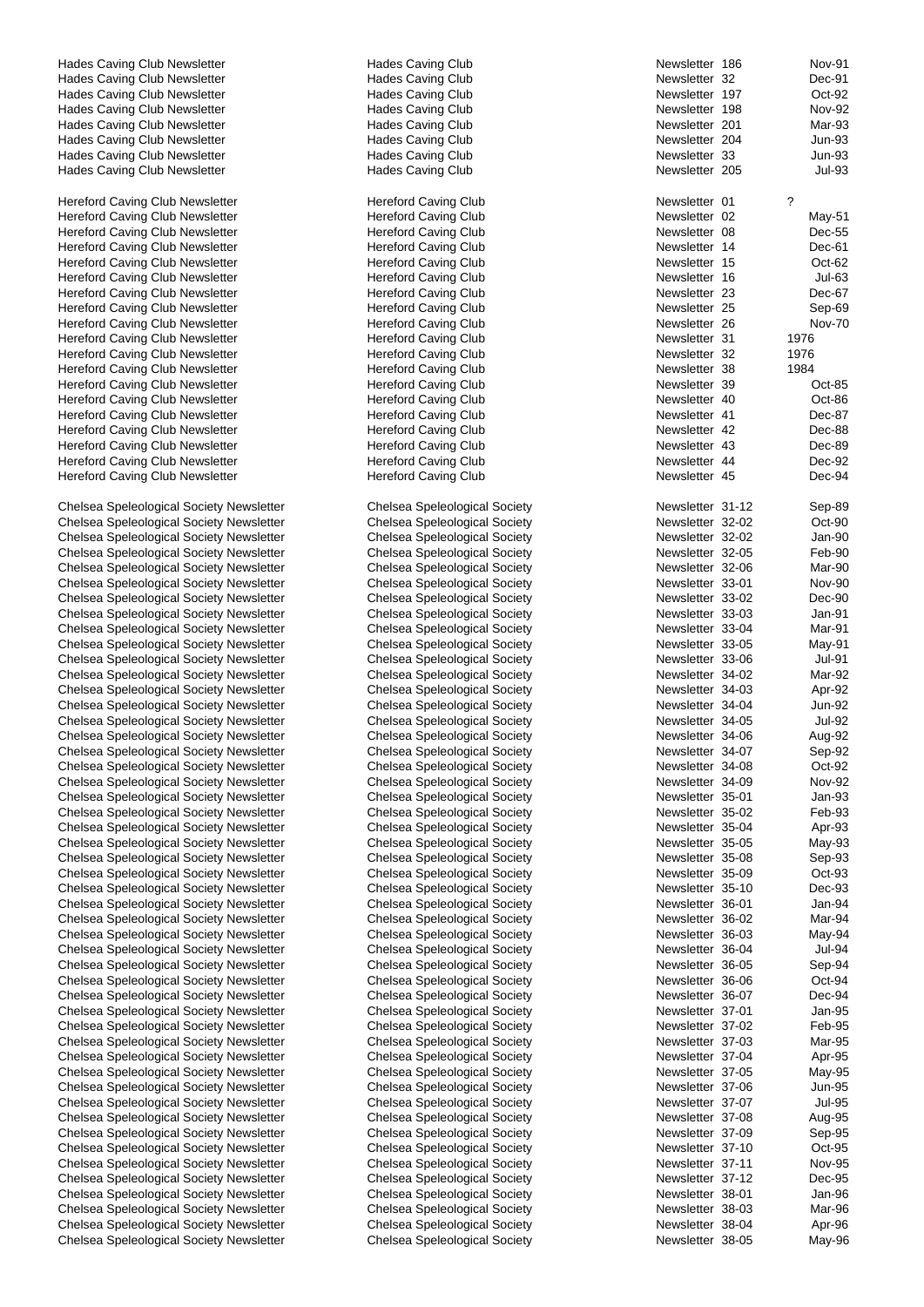Chelsea Speleological Society Newsletter **Chelsea Speleological Society** Chelsea Speleological Society Newsletter **Chelsea Speleological Society** Chelsea August 28-08 Chelsea Speleological Society Newsletter Chelsea Speleological Society Chelsea Speleological Society Newsletter Chelsea Speleological Society Chelsea Speleological Society Newsletter Chelsea Speleological Society Chelsea Speleological Society Newsletter **Chelsea Speleological Society** Newsletter 39-07 Dub-97 Chelsea Speleological Society Newsletter **Chelsea Speleological Society** Chelsea Speleological Society Newsletter **Chelsea Speleological Society** Chelsea Speleological Society Chelsea Speleological Society Newsletter Chelsea Speleological Society Chelsea Speleological Society Newsletter **Chelsea Speleological Society** Chelsea Speleological Society Newsletter **Chelsea Speleological Society** Newsletter 40-01 Access Chelsea Speleological Society Chelsea Speleological Society Newsletter Chelsea Speleological Society Chelsea Speleological Society Newsletter Chelsea Speleological Society Chelsea Speleological Society Newsletter Chelsea Speleological Society Chelsea Speleological Society Newsletter Chelsea Speleological Society Chelsea Speleological Society Newsletter **Chelsea Speleological Society** Chelsea Chelsea Speleological Society Chelsea Speleological Society Newsletter Chelsea Speleological Society Chelsea Speleological Society Newsletter **Chelsea Speleological Society** Chelsea Speleological Society Newsletter Chelsea Speleological Society Chelsea Speleological Society Newsletter Chelsea Speleological Society Chelsea Speleological Society Newsletter Chelsea Speleological Society Chelsea Speleological Society Newsletter Chelsea Speleological Society Chelsea Speleological Society Newsletter Chelsea Speleological Society<br>Chelsea Speleological Society Newsletter 41-01 Dansen Chelsea Speleological Society Chelsea Speleological Society Newsletter Chelsea Speleological Society Newsletter Chelsea Speleological Society Chelsea Speleological Society Newsletter Chelsea Speleological Society Chelsea Speleological Society Newsletter Chelsea Speleological Society Chelsea Speleological Society Newsletter **Chelsea Speleological Society** Newsletter Chelsea Speleological Society Newsletter Chelsea Speleological Society Chelsea Speleological Society Newsletter Chelsea Speleological Society Chelsea Speleological Society Newsletter Chelsea Speleological Society Chelsea Speleological Society Newsletter **Chelsea Speleological Society** Chelsea Speleological Society Newsletter Chelsea Speleological Society Chelsea Speleological Society Newsletter Chelsea Speleological Society Chelsea Speleological Society Newsletter Chelsea Speleological Society Chelsea Speleological Society Newsletter Chelsea Speleological Society Chelsea Speleological Society Newsletter Chelsea Speleological Society Chelsea Speleological Society Newsletter **Chelsea Speleological Society** Chelsea Speleological Society Chelsea Speleological Society Newsletter Chelsea Speleological Society Chelsea Speleological Society Newsletter **Chelsea Speleological Society** Chelsea Chelsea Speleological Society Chelsea Speleological Society Newsletter Chelsea Speleological Society Chelsea Speleological Society Newsletter **Chelsea Speleological Society** Chelsea Speleological Society Newsletter Chelsea Speleological Society Chelsea Speleological Society Newsletter Chelsea Speleological Society Chelsea Speleological Society Newsletter Chelsea Speleological Society Chelsea Speleological Society Newsletter Chelsea Speleological Society Chelsea Speleological Society Newsletter Chelsea Speleological Society Chelsea Speleological Society Newsletter **Chelsea Speleological Society** Chelsea Speleological Society Newsletter **Chelsea Speleological Society** Chelsea Speleological Society Newsletter Chelsea Speleological Society Chelsea Speleological Society Newsletter **Chelsea Speleological Society** Chelsea Speleological Society Chelsea Speleological Society Newsletter Chelsea Speleological Society Chelsea Speleological Society Newsletter Chelsea Speleological Society Chelsea Speleological Society Newsletter Chelsea Speleological Society Chelsea Speleological Society Newsletter Chelsea Speleological Society Chelsea Speleological Society Newsletter **Chelsea Speleological Society** Chelsea Speleological Society Newsletter Chelsea Speleological Society Chelsea Speleological Society Newsletter Chelsea Speleological Society Chelsea Speleological Society Newsletter **Chelsea Speleological Society** Chelsea Appleological Society Chelsea Speleological Society Newsletter **Chelsea Speleological Society** Chelsea Speleological Society Newsletter Chelsea Speleological Society Chelsea Speleological Society Newsletter **Chelsea Speleological Society** Chelsea Speleological Society Newsletter Chelsea Speleological Society Chelsea Speleological Society Newsletter Chelsea Speleological Society Chelsea Speleological Society Newsletter Chelsea Speleological Society Chelsea Speleological Society Newsletter **Chelsea Speleological Society** Chelsea Apr-Chelsea Speleological Society Newsletter Chelsea Speleological Society Chelsea Speleological Society Newsletter **Chelsea Speleological Society** Chelsea Speleological Society Newsletter **Chelsea Speleological Society** Newsletter Chelsea Speleological Society Newsletter **Chelsea Speleological Society** Chelsea Speleological Society Newsletter **Chelsea Speleological Society** Chelsea Speleological Society Newsletter Chelsea Speleological Society Chelsea Speleological Society Newsletter Chelsea Speleological Society Chelsea Speleological Society Newsletter Chelsea Speleological Society Chelsea Speleological Society Newsletter Chelsea Speleological Society Chelsea Speleological Society Newsletter **Chelsea Speleological Society** Chelsea Speleological Society Newsletter **Chelsea Speleological Society** Chelsea Speleological Society Newsletter Chelsea Speleological Society

| Newsletter | 38-07     | Jul-96        |
|------------|-----------|---------------|
| Newsletter | 38-08     | Aug-96        |
| Newsletter | 38-09     | Sep-96        |
| Newsletter | 38-11     | Nov-96        |
| Newsletter | 39-06     | Jun-97        |
|            |           |               |
| Newsletter | 39-07     | Jul-97        |
| Newsletter | 39-08     | Aug-97        |
| Newsletter | 39-10     | Oct-97        |
| Newsletter | 39-11     | Nov-97        |
| Newsletter | 39-12     | Dec-97        |
| Newsletter | 40-01     |               |
|            |           | Jan-98        |
| Newsletter | 40-02     | Feb-98        |
| Newsletter | 40-03     | Mar-98        |
| Newsletter | 40-04     | Apr-98        |
| Newsletter | 40-05     | May-98        |
| Newsletter | 40-06     | Jun-98        |
| Newsletter | 40-07     | Jul-98        |
| Newsletter |           |               |
|            | 40-08     | Aug-98        |
| Newsletter | 40-09     | Sep-98        |
| Newsletter | 40-10     | Oct-98        |
| Newsletter | $40 - 11$ | Nov-98        |
| Newsletter | 40-12     | Dec-98        |
| Newsletter | 41-01     | Jan-99        |
| Newsletter | 41-02     | Feb-99        |
|            |           |               |
| Newsletter | 41-03     | Mar-99        |
| Newsletter | 41-04     | Apr-99        |
| Newsletter | 41-05     | May-99        |
| Newsletter | 41-06     | <b>Jun-99</b> |
| Newsletter | 41-07     | Jul-99        |
| Newsletter | 41-09     | Sep-99        |
| Newsletter | $41 - 10$ | Oct-99        |
|            |           |               |
| Newsletter | $41 - 12$ | Dec-99        |
| Newsletter | 42-01     | Oct-00        |
| Newsletter | 42-01     | Jan-00        |
| Newsletter | 42-02     | Feb-00        |
| Newsletter | 42-03     | Mar-00        |
| Newsletter | 42-04     | Apr-00        |
| Newsletter |           |               |
|            | 42-05     | May-00        |
| Newsletter | 42-06     | Jun-00        |
| Newsletter | 42-07     | Jul-00        |
| Newsletter | 42-09     | Sep-00        |
| Newsletter | 42-11     | Nov-00        |
| Newsletter | 42-12     | Dec-00        |
| Newsletter | 43-01     | Jan-01        |
| Newsletter | 43-02     |               |
|            |           | Feb-01        |
| Newsletter | 43-03     | Mar-01        |
| Newsletter | 43-04     | Apr-01        |
| Newsletter | 43-05     | May-01        |
| Newsletter | 43-06     | Jun-01        |
| Newsletter | 43-07     | Jul-01        |
| Newsletter | 43-09     | Sep-01        |
|            |           |               |
| Newsletter | 43-10     | Oct-01        |
| Newsletter | 43-11     | Nov-01        |
| Newsletter | 43-12     | Dec-01        |
| Newsletter | 44-01     | Jan-02        |
| Newsletter | 44-02     | Feb-02        |
| Newsletter | 44-03     | Mar-02        |
| Newsletter | 44-06     | Jun-02        |
| Newsletter |           | <b>Jul-02</b> |
|            | 44-07     |               |
| Newsletter | 44-09     | Sep-02        |
| Newsletter | 44-10     | Oct-02        |
| Newsletter | 44-11     | Nov-02        |
| Newsletter | 44-12     | Dec-02        |
| Newsletter | 45-01     | $Jan-03$      |
| Newsletter | 45-03     | Mar-03        |
|            |           |               |
| Newsletter | 45-04     | Apr-03        |
| Newsletter | 45-05     | May-03        |
| Newsletter | 45-06     | Jun-03        |
| Newsletter | 45-07     | $Jul-03$      |
| Newsletter | 45-09     | Sep-03        |
| Newsletter | 45-10     | $Oct-03$      |
|            |           |               |
| Newsletter | 45-11     | Nov-03        |
| Newsletter | 45-12     | Dec-03        |
| Newsletter | 46-02     | Feb-04        |
| Newsletter | 46-12     | Dec-04        |
| Newsletter | 47-01     | Jan-05        |
| Newsletter | 47-02     | Feb-05        |
| Newsletter | 47-03     | Mar-05        |
|            |           |               |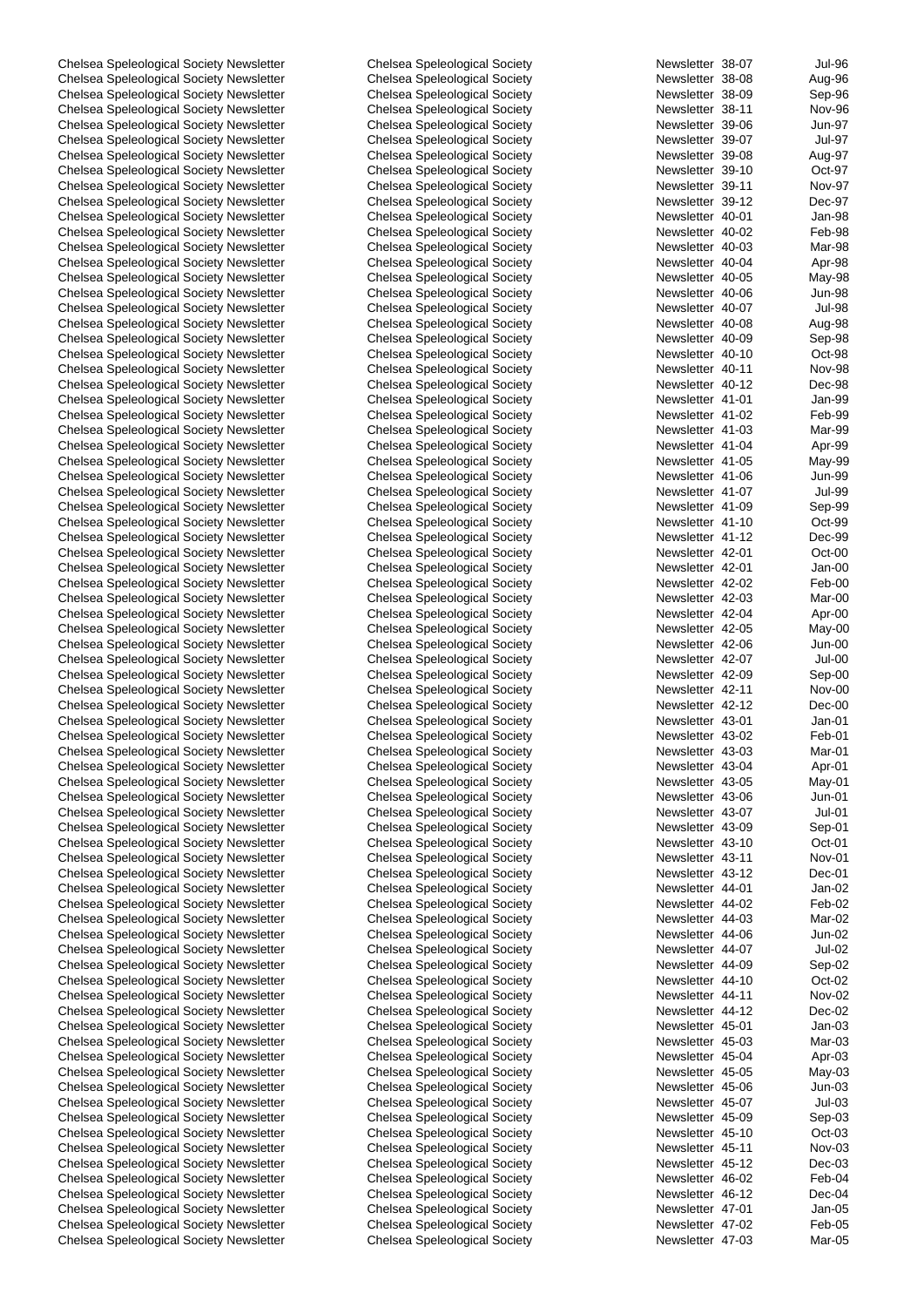Chelsea Speleological Society Newsletter Chelsea Speleological Society Chelsea Speleological Society Newsletter **Chelsea Speleological Society** Chelsea Speleological Society Chelsea Speleological Society Newsletter Chelsea Speleological Society Chelsea Speleological Society Newsletter Chelsea Speleological Society Chelsea Speleological Society Newsletter Chelsea Speleological Society Chelsea Speleological Society Newsletter **Chelsea Speleological Society** Oct-Chelsea Speleological Society Newsletter **Chelsea Speleological Society** Chelsea Speleological Society Newsletter Chelsea Speleological Society Newsletter 48-01 Jan-06 Chelsea Speleological Society Newsletter Chelsea Speleological Society Chelsea Speleological Society Newsletter Chelsea Speleological Society Chelsea Speleological Society Newsletter **Chelsea Speleological Society** Chelsea Speleological Society Newsletter Chelsea Speleological Society Chelsea Speleological Society Newsletter Chelsea Speleological Society Chelsea Speleological Society Newsletter Chelsea Speleological Society Chelsea Speleological Society Newsletter Chelsea Speleological Society Chelsea Speleological Society Newsletter **Chelsea Speleological Society** Chelsea Chelsea Speleological Society Chelsea Speleological Society Newsletter Chelsea Speleological Society Chelsea Speleological Society Newsletter **Chelsea Speleological Society** Chelsea Speleological Society Newsletter Chelsea Speleological Society Chelsea Speleological Society Newsletter Chelsea Speleological Society Chelsea Speleological Society Newsletter Chelsea Speleological Society Chelsea Speleological Society Newsletter **Chelsea Speleological Society** Chelsea Speleological Society Chelsea Speleological Society Newsletter Chelsea Speleological Society<br>Chelsea Speleological Society Newsletter 50-000 Feb-08 Feb-08 Chelsea Speleological Society Chelsea Speleological Society Newsletter Chelsea Speleological Society Newsletter Chelsea Speleological Society Chelsea Speleological Society Newsletter **Chelsea Speleological Society** Chelsea Speleological Society Chelsea Speleological Society Newsletter **Chelsea Speleological Society** Chelsea Speleological Society Newsletter **Franch Chelsea Speleological Society** Chelsea Speleological Society Newsletter Chelsea Speleological Society Chelsea Speleological Society Newsletter Chelsea Speleological Society Chelsea Speleological Society Newsletter Chelsea Speleological Society Chelsea Speleological Society Newsletter **Chelsea Speleological Society** Chelsea Speleological Society Chelsea Speleological Society Newsletter Chelsea Speleological Society Chelsea Speleological Society Newsletter Chelsea Speleological Society Chelsea Speleological Society Newsletter Chelsea Speleological Society Chelsea Speleological Society Newsletter Chelsea Speleological Society Chelsea Speleological Society Newsletter Chelsea Speleological Society Chelsea Speleological Society Newsletter **Chelsea Speleological Society** Chelsea Speleological Society Chelsea Speleological Society Newsletter Chelsea Speleological Society Chelsea Speleological Society Newsletter **Chelsea Speleological Society** Chelsea Speleological Society Chelsea Speleological Society Newsletter Chelsea Speleological Society Chelsea Speleological Society Newsletter **51-12 Decree** Chelsea Speleological Society Chelsea Speleological Society Newsletter Chelsea Speleological Society Chelsea Speleological Society Newsletter Chelsea Speleological Society Chelsea Speleological Society Newsletter Chelsea Speleological Society Chelsea Speleological Society Newsletter Chelsea Speleological Society Chelsea Speleological Society Newsletter Chelsea Speleological Society Chelsea Speleological Society Newsletter **52-10 Chelsea Speleological Society** Chelsea Speleological Society Chelsea Speleological Society Newsletter **52-2-07 Chelsea Speleological Society** Chelsea Speleological Society Newsletter Chelsea Speleological Society Chelsea Speleological Society Newsletter **Chelsea Speleological Society** Chelsea Speleological Society Chelsea Speleological Society Newsletter **Chelsea Speleological Society** Chelsea Speleological Society Newsletter Chelsea Speleological Society Chelsea Speleological Society Newsletter **Chelsea Speleological Society** Chelsea Speleological Society Newsletter Chelsea Speleological Society Chelsea Speleological Society Newsletter **53/08 Chelsea Speleological Society** Chelsea Speleological Society Chelsea Speleological Society Newsletter **Chelsea Speleological Society** Chelsea Speleological Society Chelsea Speleological Society Newsletter **Chelsea Speleological Society** Chelsea Speleological Society Newsletter **Franch Society Chelsea Speleological Society** Chelsea Speleological Society Newsletter **Fig. 2016** Chelsea Speleological Society Chelsea Speleological Society Newsletter Chelsea Speleological Society Chelsea Speleological Society Newsletter **Fig. 2016** Chelsea Speleological Society Chelsea Speleological Society Newsletter Chelsea Speleological Society Chelsea Speleological Society Newsletter Chelsea Speleological Society Chelsea Speleological Society Newsletter Chelsea Speleological Society Chelsea Speleological Society Newsletter **Fig. 2013** Chelsea Speleological Society Chelsea Speleological Society Newsletter **Chelsea Speleological Society** Chelsea Speleological Society Newsletter **55/07/09 Chelsea Speleological Society** Chelsea Speleological Society Newsletter **Fig. 2016** Chelsea Speleological Society Chelsea Speleological Society Newsletter **55/11/2 Decrets** Chelsea Speleological Society Chelsea Speleological Society Newsletter **Feb-12** Chelsea Speleological Society Chelsea Speleological Society Newsletter Chelsea Speleological Society Chelsea Speleological Society Newsletter Chelsea Speleological Society Chelsea Speleological Society Newsletter Chelsea Speleological Society Chelsea Speleological Society Newsletter Chelsea Speleological Society Chelsea Speleological Society Newsletter **Feb-15 Chelsea Speleological Society** Chelsea Speleological Society Newsletter **Franch Society** Chelsea Speleological Society Chelsea Speleological Society Newsletter **Chelsea Speleological Society** Chelsea Speleological Society

| Newsletter               | 47-04                | Apr-05                  |
|--------------------------|----------------------|-------------------------|
| Newsletter               | 47-05                | May-05                  |
| Newsletter<br>Newsletter | 47-06<br>47-07       | Jun-05<br><b>Jul-05</b> |
| Newsletter               | 47-09                | Sep-05                  |
| Newsletter               | 47-10                | Oct-05                  |
| Newsletter               | 47-11                | Nov-05                  |
| Newsletter               | 48-01                | Jan-06                  |
| Newsletter               | 48-07                | Jul-06                  |
| Newsletter               | 48-09                | Sep-06                  |
| Newsletter               | 48-10                | Oct-06                  |
| Newsletter               | 48-11                | Nov-06                  |
| Newsletter               | 48-12                | Dec-06                  |
| Newsletter               | 49-01                | Jan-07                  |
| Newsletter               | 49-02                | Feb-07                  |
| Newsletter               | 49-03                | Mar-07                  |
| Newsletter               | 49-04                | Apr-07                  |
| Newsletter               | 49-05                | May-07                  |
| Newsletter<br>Newsletter | 49-07<br>49-09       | Jul-07                  |
| Newsletter               | 49-12                | Sep-07<br>Dec-07        |
| Newsletter               | 50-01                | Jan-08                  |
| Newsletter               | 50-02                | Feb-08                  |
| Newsletter               | 50-04                | Apr-08                  |
| Newsletter               | 50-05                | May-08                  |
| Newsletter               | 50-06                | Jun-08                  |
| Newsletter               | 50-07                | Jul-08                  |
| Newsletter               | 50-09                | Sep-08                  |
| Newsletter               | 50-10                | Oct-08                  |
| Newsletter               | 50-11                | Nov-08                  |
| Newsletter               | 50-12                | Dec-08                  |
| Newsletter               | $51 - 01$            | Jan-09                  |
| Newsletter               | 51-02                | Feb-09                  |
| Newsletter               | 51-03                | Mar-09                  |
| Newsletter<br>Newsletter | 51-04<br>51-05       | Apr-09                  |
| Newsletter               | 51-06                | May-09<br>Jun-09        |
| Newsletter               | 51-07                | Jul-09                  |
| Newsletter               | 51-08                | Aug-09                  |
| Newsletter               | $51 - 10$            | Oct-09                  |
| Newsletter               | $51 - 11$            | Nov-09                  |
| Newsletter               | $51 - 12$            | Dec-09                  |
| Newsletter               | 52-01                | Jan-10                  |
| Newsletter               | 52-02                | Feb-10                  |
| Newsletter               | 52-03                | Mar-10                  |
| Newsletter               | 52-04                | Apr-10                  |
| Newsletter               | 52-05                | May-10                  |
| Newsletter               | 52-06                | Jun-10                  |
| Newsletter<br>Newsletter | 52-07<br>$52 - 11$   | Jul-10<br><b>Nov-10</b> |
| Newsletter               | $52 - 12$            | Dec-10                  |
| Newsletter               | 53-01                | $Jan-11$                |
| Newsletter               | 53-04                | Apr-11                  |
| Newsletter               | 53-06                | Jun-11                  |
| Newsletter               | 53/07                | Jul-11                  |
| Newsletter               | 53/08                | Aug-11                  |
| Newsletter               | 53/09/10             | Sep-11                  |
| Newsletter               | 53/11/12             | Nov-11                  |
| Newsletter               | 54/01/02             | Jan-12                  |
| Newsletter               | 54/03/04             | Mar-12                  |
| Newsletter               | 54/05/06             | May-12                  |
| Newsletter               | 54/09/10             | Oct-12                  |
| Newsletter               | 54/11                | Nov-12                  |
| Newsletter               | 54/12                | Dec-12                  |
| Newsletter               | 55/01/02             | Feb-13                  |
| Newsletter<br>Newsletter | 55/03/04<br>55/05/06 | Apr-13<br>Jun-13        |
| Newsletter               | 55/07/08             | Aug-13                  |
| Newsletter               | 55/09/10             | Oct-13                  |
| Newsletter               | 55/11/12             | Dec-13                  |
| Newsletter               | 56/01/02             | Feb-14                  |
| Newsletter               | 56/03/04             | Apr-14                  |
| Newsletter               | 56/05/06             | Jun-14                  |
| Newsletter               | 56/07/08             | Aug-14                  |
| Newsletter               | 56/09/10             | Oct-14                  |
| Newsletter               | 57/01/02             | Feb-15                  |
| Newsletter               | 57/03/04/05          | May-15                  |
| Newsletter               | 57/07/08/09          | Sep-15                  |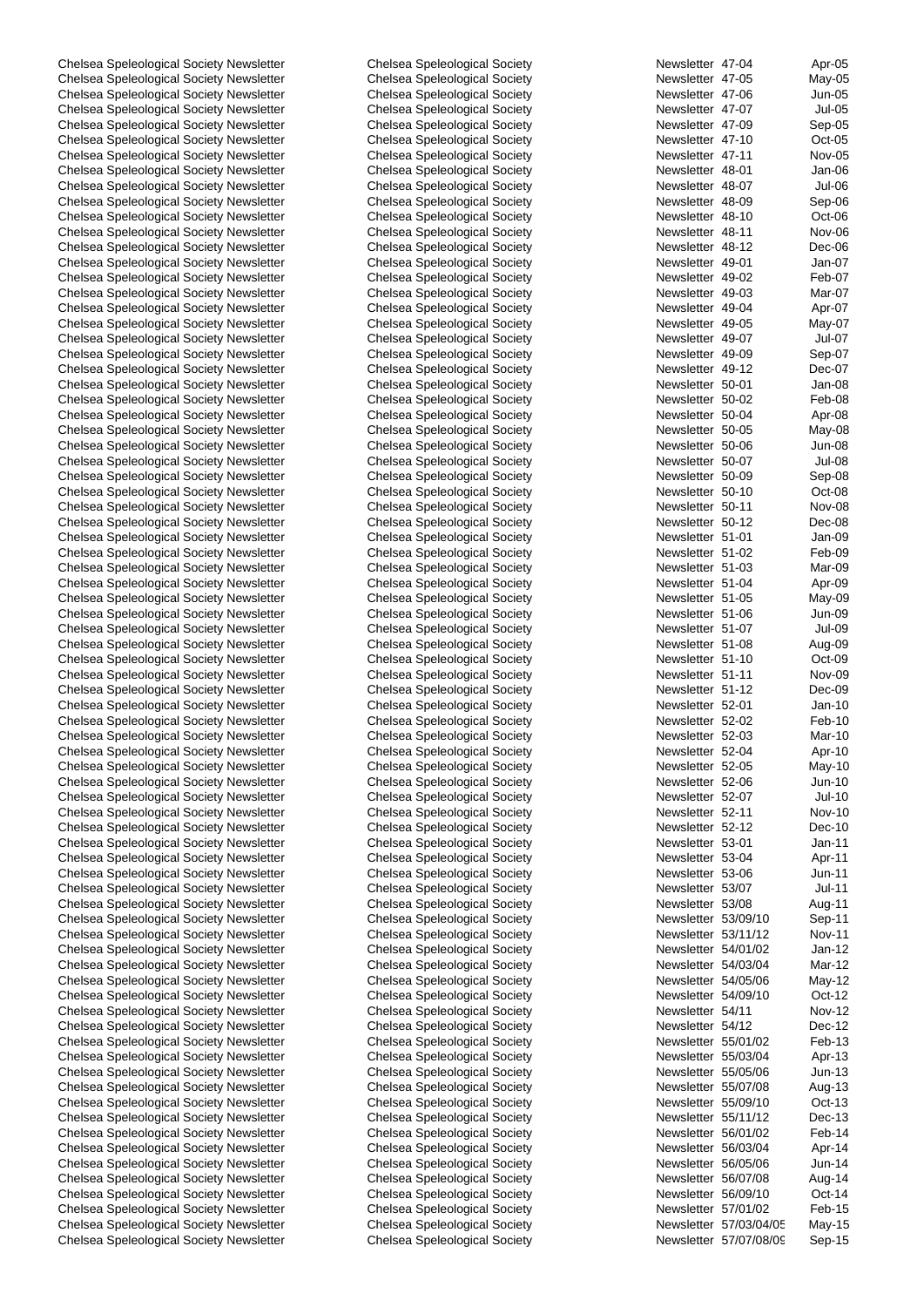| Chelsea Speleological Society Newsletter                                              | Chelsea Speleological Society |                | Newsletter 57/10/11/12 | $Dec-15$      |
|---------------------------------------------------------------------------------------|-------------------------------|----------------|------------------------|---------------|
| Chelsea Speleological Society Newsletter                                              | Chelsea Speleological Society |                | Newsletter 58/01/02/03 | Mar-16        |
| Chelsea Speleological Society Newsletter                                              | Chelsea Speleological Society |                | Newsletter 58/04/05/06 | Jun-16        |
|                                                                                       |                               |                |                        |               |
| Chelsea Speleological Society Newsletter Index Vol 30-3 Chelsea Speleological Society |                               | Index          |                        |               |
| South Wales Caving Club Newsletter                                                    | South Wales Caving Club       | newsletter 63  |                        | May-69        |
| South Wales Caving Club Newsletter                                                    | South Wales Caving Club       | newsletter 64  |                        | Sep-69        |
|                                                                                       |                               |                |                        |               |
| South Wales Caving Club Newsletter                                                    | South Wales Caving Club       | newsletter 65  |                        | Feb-70        |
| South Wales Caving Club Newsletter                                                    | South Wales Caving Club       | newsletter 66  |                        | May-70        |
| South Wales Caving Club Newsletter                                                    | South Wales Caving Club       | newsletter 67  |                        | Oct-70        |
| South Wales Caving Club Newsletter                                                    | South Wales Caving Club       | newsletter 68  |                        | <b>Mar-71</b> |
| South Wales Caving Club Newsletter                                                    | South Wales Caving Club       | newsletter 69  |                        | Jul-71        |
| South Wales Caving Club Newsletter                                                    | South Wales Caving Club       | newsletter 70  |                        | Feb-72        |
| South Wales Caving Club Newsletter                                                    | South Wales Caving Club       | newsletter 71  |                        | Apr-72        |
| South Wales Caving Club Newsletter                                                    | South Wales Caving Club       | newsletter 72  |                        | Feb-73        |
| South Wales Caving Club Newsletter                                                    | South Wales Caving Club       | newsletter 73  |                        | Aug-73        |
| South Wales Caving Club Newsletter                                                    | South Wales Caving Club       | newsletter 74  |                        | <b>Nov-73</b> |
| South Wales Caving Club Newsletter                                                    | South Wales Caving Club       | newsletter 75  |                        | Mar-74        |
| South Wales Caving Club Newsletter                                                    | South Wales Caving Club       | newsletter 76  |                        | Jun-74        |
| South Wales Caving Club Newsletter                                                    | South Wales Caving Club       | newsletter 77  |                        | Sep-74        |
| South Wales Caving Club Newsletter                                                    | South Wales Caving Club       | newsletter 78  |                        | Dec-74        |
| South Wales Caving Club Newsletter                                                    | South Wales Caving Club       | newsletter 79  |                        | Feb-75        |
| South Wales Caving Club Newsletter                                                    | South Wales Caving Club       | newsletter 80  |                        | <b>Jun-75</b> |
| South Wales Caving Club Newsletter                                                    | South Wales Caving Club       | newsletter 81  |                        | Dec-75        |
| South Wales Caving Club Newsletter                                                    | South Wales Caving Club       | newsletter 82  |                        | Mar-76        |
| South Wales Caving Club Newsletter                                                    | South Wales Caving Club       | newsletter 83  |                        | Jun-76        |
| South Wales Caving Club Newsletter                                                    | South Wales Caving Club       | newsletter 84  |                        | Oct-76        |
| South Wales Caving Club Newsletter                                                    | South Wales Caving Club       | newsletter 85  |                        | Dec-76        |
|                                                                                       | South Wales Caving Club       | newsletter 86  |                        | 1997          |
| South Wales Caving Club Newsletter                                                    |                               |                |                        |               |
| South Wales Caving Club Newsletter                                                    | South Wales Caving Club       | newsletter 86  |                        | Mar-77        |
| South Wales Caving Club Newsletter                                                    | South Wales Caving Club       | newsletter 87  |                        | <b>Jul-77</b> |
| South Wales Caving Club Newsletter                                                    | South Wales Caving Club       | newsletter 89  |                        | <b>Jun-78</b> |
| South Wales Caving Club Newsletter                                                    | South Wales Caving Club       | newsletter 90  |                        | Sep-78        |
| South Wales Caving Club Newsletter                                                    | South Wales Caving Club       | newsletter 97  |                        | Mar-83        |
| South Wales Caving Club Newsletter                                                    | South Wales Caving Club       | newsletter 98  |                        | Feb-84        |
| South Wales Caving Club Newsletter                                                    | South Wales Caving Club       | newsletter 99  |                        | Feb-85        |
| South Wales Caving Club Newsletter                                                    | South Wales Caving Club       | newsletter 101 |                        | 1986          |
| South Wales Caving Club Newsletter                                                    | South Wales Caving Club       | newsletter 103 |                        | 1987          |
| South Wales Caving Club Newsletter                                                    | South Wales Caving Club       | newsletter 103 |                        | 1987          |
| South Wales Caving Club Newsletter                                                    | South Wales Caving Club       | newsletter 105 |                        | 1989          |
| South Wales Caving Club Newsletter                                                    | South Wales Caving Club       | newsletter 107 |                        | 1990          |
| South Wales Caving Club Newsletter                                                    | South Wales Caving Club       | newsletter 108 |                        | 1990          |
| South Wales Caving Club Newsletter                                                    | South Wales Caving Club       | newsletter 109 |                        | 1991          |
| South Wales Caving Club Newsletter                                                    | South Wales Caving Club       | newsletter 110 |                        | 1992          |
| South Wales Caving Club Newsletter                                                    | South Wales Caving Club       | newsletter 113 |                        | 1994          |
| South Wales Caving Club Newsletter                                                    | South Wales Caving Club       | newsletter 117 |                        | 1996          |
| South Wales Caving Club Newsletter - 50th Aniversary F South Wales Caving Club        |                               | newsletter 118 |                        | 1996          |
| South Wales Caving Club Newsletter                                                    | South Wales Caving Club       | newsletter 119 |                        | 1997          |
| South Wales Caving Club Newsletter                                                    | South Wales Caving Club       | newsletter 120 |                        | 1998          |
| South Wales Caving Club Newsletter                                                    | South Wales Caving Club       |                |                        |               |
|                                                                                       |                               | newsletter 120 |                        | 1998          |
| South Wales Caving Club Newsletter                                                    | South Wales Caving Club       | newsletter 121 |                        | 2000          |
| South Wales Caving Club Newsletter                                                    | South Wales Caving Club       | newsletter 122 |                        | 2001          |
| South Wales Caving Club Newsletter                                                    | South Wales Caving Club       | newsletter     | 123                    | 2003          |
| South Wales Caving Club Newsletter                                                    | South Wales Caving Club       | newsletter     | 126                    | 2007          |
| South Wales Caving Club Newsletter index                                              | South Wales Caving Club       | index          | $1 - 80$               |               |
| South Wales Caving Club Newsletter index                                              | South Wales Caving Club       | index          | $1 - 100$              |               |
|                                                                                       |                               |                |                        |               |
| South Wales Caving Club 21st Aniversary Publication                                   | South Wales Caving Club       | magazine       |                        | 1967          |
| OFD                                                                                   | South Wales Caving Club       | Handbook       |                        | 1969          |
|                                                                                       |                               |                |                        |               |
| South Wales Cave Rescue Organisation Newsletter                                       | <b>SWCRO</b>                  | Newsletter 1   |                        | Nov-91        |

#### **MINING RELATED NEWSLETTERS AND JOURNALS**

| National Association of Mining History Organisation Field NAMHO                                                           | booklet    | 1996         |
|---------------------------------------------------------------------------------------------------------------------------|------------|--------------|
| National Association of Mining History Organisation Inter National Association of Mining History Organisation             | Newsletter | Apr-05       |
| National Association of Mining History Organisation Inter National Association of Mining History Organisation             | Newsletter | Sep-05       |
| National Association of Mining History Organisation Inter National Association of Mining History Organisation Newsletter  |            | $Jan-06$     |
| National Association of Mining History Organisation Inter National Association of Mining History Organisation Newsletter  |            | $Dec-04$     |
| National Association of Mining History Organisation Inter National Association of Mining History Organisation Newsletter  |            | Jan-94<br>24 |
| National Association of Mining History Organisation New National Association of Mining History Organisation Newsletter 42 |            | win-01       |
| National Association of Mining History Organisation New National Association of Mining History Organisation Newsletter 38 |            | spr-01       |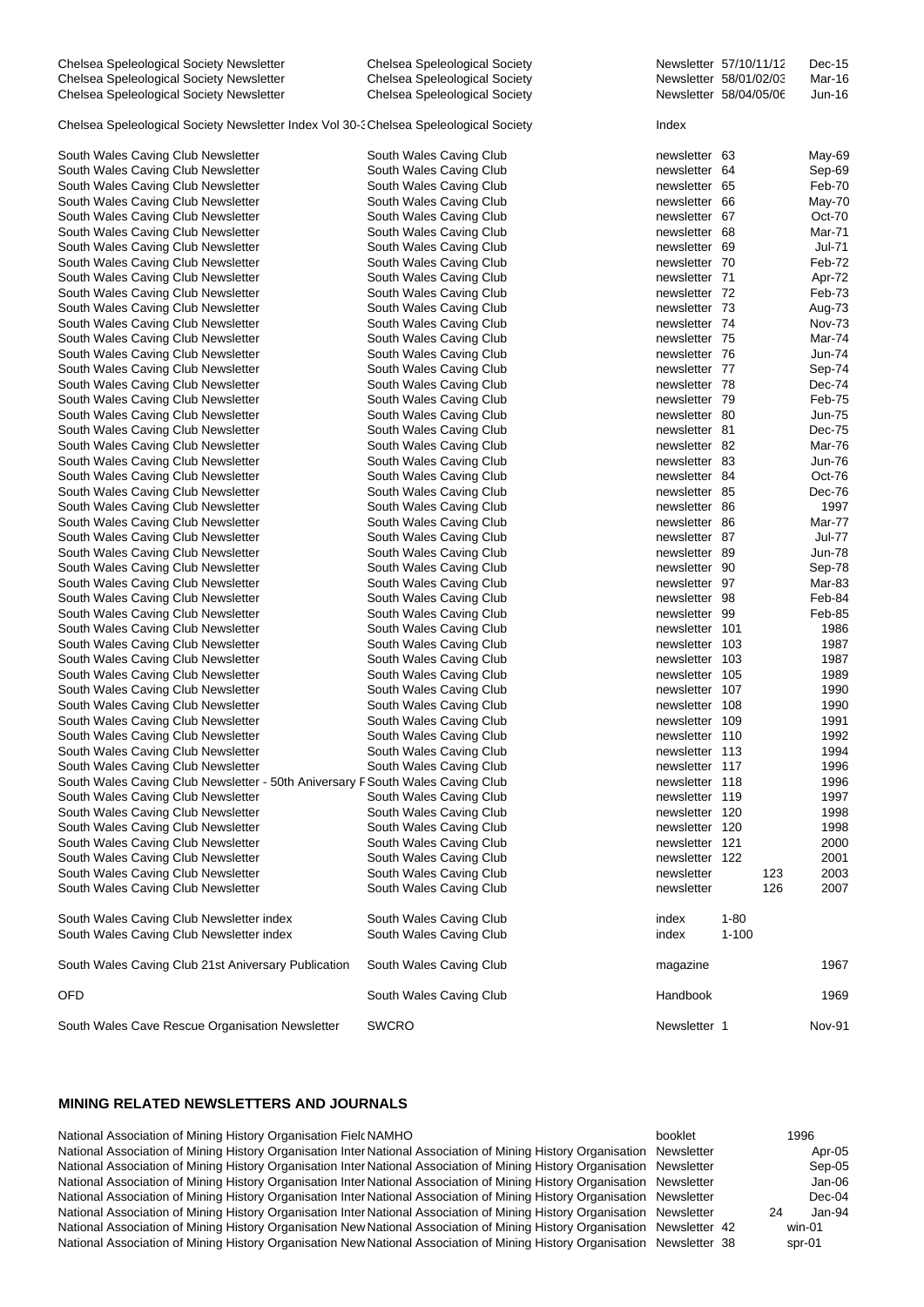National Association of Mining History Organisation New National Association of Mining History Organisation Newsletter 40 aut-00 National Association of Mining History Organisation NewNational Association of Mining History Organisation Newsletter 39 sum-00 National Association of Mining History Organisation NewNational Association of Mining History Organisation Newsletter 31 win-96 National Association of Mining History Organisation New National Association of Mining History Organisation Newsletter National Association of Mining History Organisation NewNational Association of Mining History Organisation Newsletter 28 sum-95 National Association of Mining History Organisation NewNational Association of Mining History Organisation Newsletter 22 Aug-92 National Association of Mining History Organisation NewNational Association of Mining History Organisation Newsletter Aut-99 National Association of Mining History Organisation NewNational Association of Mining History Organisation Newsletter Oct-06 National Association of Mining History Organisation New National Association of Mining History Organisation Newsletter Jul-08 National Association of Mining History Organisation New National Association of Mining History Organisation Newsletter Jun-09 National Association of Mining History Organisation New National Association of Mining History Organisation Newsletter Jun-10 National Association of Mining History Organisation New National Association of Mining History Organisation Newsletter Jun-12 National Association of Mining History Organisation NewNational Association of Mining History Organisation Newsletter Dec-12 NAMHO 1999 Folder **National Association of Mining History Organisation** 1999 1999 NAMHO 2000. Proceedings of the International NAMHO NAMHO 2000 NAMHO 2006 Conference Proceedings National Association of Mining History Organisation 2006 Bulletin of the Peak District Mines Historical Society Peak District Mines Historical Society bulletin 9.1 sum-84

Guidelines on Archival Research and Publication National Association of Mining History Organisation booklet

#### **PUBLICATIONS OF NATIONAL BODIES**

| Cave Science                   | <b>British Cave Research Association</b> | Journal | 9.1  |
|--------------------------------|------------------------------------------|---------|------|
| Cave Science                   | <b>British Cave Research Association</b> | Journal | 9.2  |
| Cave Science                   | <b>British Cave Research Association</b> | Journal | 9.3  |
| Cave Science                   | <b>British Cave Research Association</b> | Journal | 9.4  |
| Cave Science                   | <b>British Cave Research Association</b> | Journal | 10.1 |
| Cave Science                   | <b>British Cave Research Association</b> | Journal | 10.2 |
| Cave Science                   | <b>British Cave Research Association</b> | Journal | 10.3 |
| Cave Science                   | <b>British Cave Research Association</b> | Journal | 10.4 |
| Cave Science                   | <b>British Cave Research Association</b> | Journal | 11.1 |
| Cave Science                   | <b>British Cave Research Association</b> | Journal | 11.2 |
| Cave Science                   | <b>British Cave Research Association</b> | Journal | 11.3 |
| Cave Science                   | <b>British Cave Research Association</b> | Journal | 11.4 |
| Cave Science                   | <b>British Cave Research Association</b> | Journal | 12.1 |
| Cave Science                   | <b>British Cave Research Association</b> | Journal | 12.2 |
| Cave Science                   | <b>British Cave Research Association</b> | Journal | 12.3 |
| Cave Science                   | <b>British Cave Research Association</b> | Journal | 12.4 |
| Cave Science                   | <b>British Cave Research Association</b> | Journal | 13.1 |
| Cave Science                   | <b>British Cave Research Association</b> | Journal | 13.2 |
| Cave Science                   | <b>British Cave Research Association</b> | Journal | 13.3 |
| Cave Science                   | <b>British Cave Research Association</b> | Journal | 14.1 |
| Cave Science                   | <b>British Cave Research Association</b> | Journal | 14.3 |
| Cave Science                   | <b>British Cave Research Association</b> | Journal | 15.1 |
| Cave Science                   | <b>British Cave Research Association</b> | Journal | 15.2 |
| Cave Science                   | <b>British Cave Research Association</b> | Journal | 15.3 |
| Cave Science                   | <b>British Cave Research Association</b> | Journal | 16.1 |
| Cave Science                   | <b>British Cave Research Association</b> | Journal | 16.2 |
| Cave Science                   | <b>British Cave Research Association</b> | Journal | 16.3 |
| Cave Science                   | <b>British Cave Research Association</b> | Journal | 17.1 |
| Cave Science                   | <b>British Cave Research Association</b> | Journal | 17.2 |
| Cave Science                   | <b>British Cave Research Association</b> | Journal | 17.3 |
| Cave Science                   | <b>British Cave Research Association</b> | Journal | 18.1 |
| Cave Science                   | <b>British Cave Research Association</b> | Journal | 18.2 |
| Cave Science                   | <b>British Cave Research Association</b> | Journal | 18.3 |
| Cave Science                   | <b>British Cave Research Association</b> | Journal | 19.1 |
| Cave Science                   | <b>British Cave Research Association</b> | Journal | 19.2 |
| Cave Science                   | <b>British Cave Research Association</b> | Journal | 19.3 |
| Cave Science                   | <b>British Cave Research Association</b> | Journal | 20.1 |
| Cave Science                   | <b>British Cave Research Association</b> | Journal | 20.3 |
| <b>Caves and Karst Science</b> | <b>British Cave Research Association</b> | Journal | 21.1 |
| Caves and Karst Science        | <b>British Cave Research Association</b> | Journal | 21.2 |
| <b>Caves and Karst Science</b> | <b>British Cave Research Association</b> | Journal | 21.3 |
| Caves and Karst Science        | <b>British Cave Research Association</b> | Journal | 22.1 |
| <b>Caves and Karst Science</b> | <b>British Cave Research Association</b> | Journal | 22.2 |
| <b>Caves and Karst Science</b> | <b>British Cave Research Association</b> | Journal | 22.3 |
| Caves and Karst Science        | <b>British Cave Research Association</b> | Journal | 23.1 |
| <b>Caves and Karst Science</b> | <b>British Cave Research Association</b> | Journal | 23.2 |
| <b>Caves and Karst Science</b> | <b>British Cave Research Association</b> | Journal | 23.3 |
| Caves and Karst Science        | <b>British Cave Research Association</b> | Journal | 24.1 |
| Caves and Karst Science        | <b>British Cave Research Association</b> | Journal | 24.2 |
| Caves and Karst Science        | <b>British Cave Research Association</b> | Journal | 24.3 |
| Caves and Karst Science        | <b>British Cave Research Association</b> | Journal | 25.1 |
| Caves and Karst Science        | <b>British Cave Research Association</b> | Journal | 25.1 |
| Caves and Karst Science        | <b>British Cave Research Association</b> | Journal | 25.2 |
| Caves and Karst Science        | <b>British Cave Research Association</b> |         | 25.2 |
|                                |                                          | Journal |      |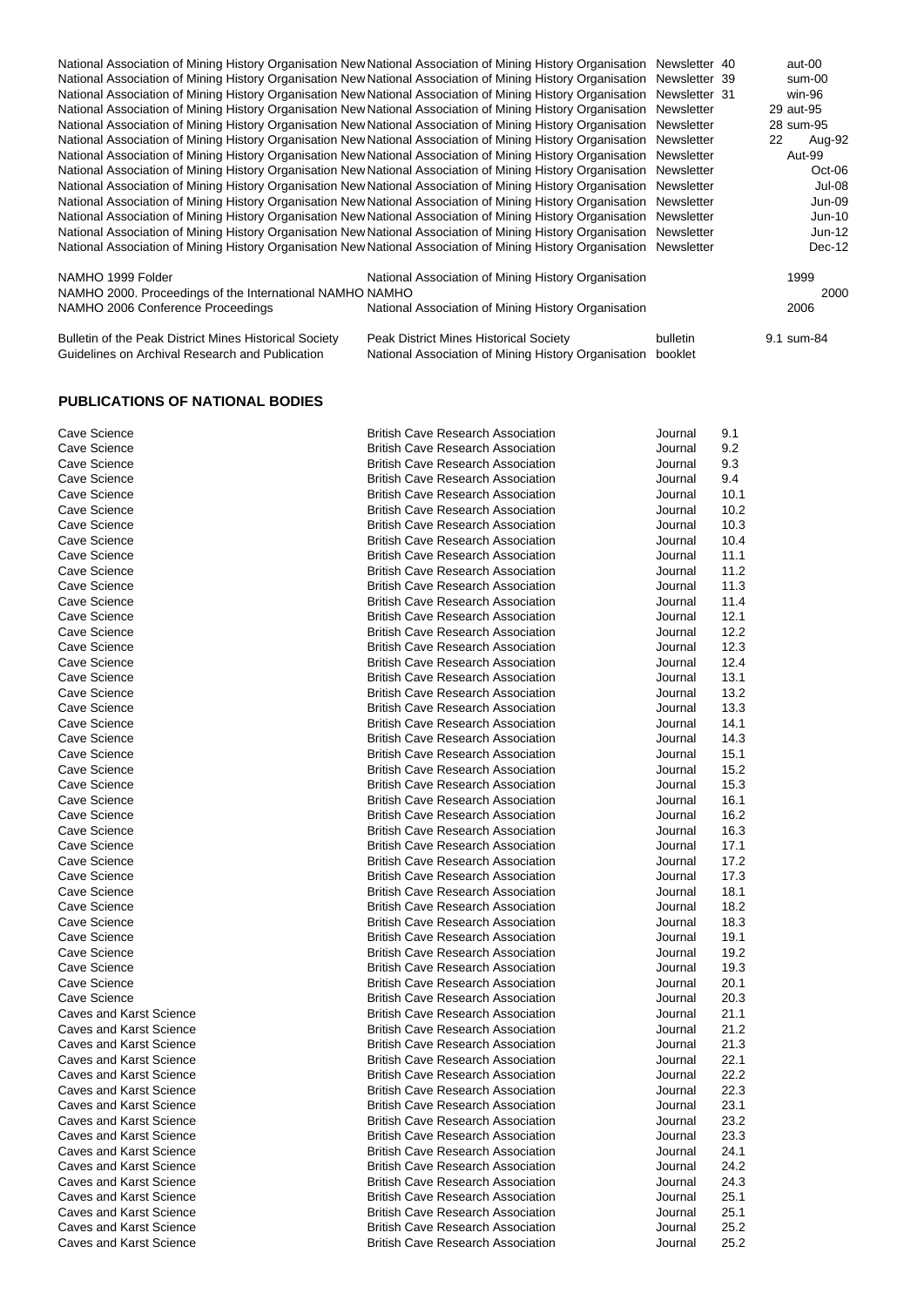| Caves and Karst Science                                                                  | <b>British Cave Research Association</b>                           | Journal                        | 25.3      |                  |
|------------------------------------------------------------------------------------------|--------------------------------------------------------------------|--------------------------------|-----------|------------------|
| Caves and Karst Science                                                                  | <b>British Cave Research Association</b>                           | Journal                        | 25.3      |                  |
| <b>Caves and Karst Science</b>                                                           | <b>British Cave Research Association</b>                           | Journal                        | 26.1      |                  |
| <b>Caves and Karst Science</b>                                                           |                                                                    |                                | 26.1      |                  |
|                                                                                          | <b>British Cave Research Association</b>                           | Journal                        |           |                  |
| Caves and Karst Science                                                                  | <b>British Cave Research Association</b>                           | Journal                        | 26.2      |                  |
| Caves and Karst Science                                                                  | <b>British Cave Research Association</b>                           | Journal                        | 26.3      |                  |
| <b>Caves and Karst Science</b>                                                           | <b>British Cave Research Association</b>                           | Journal                        | 27.1      |                  |
| Caves and Karst Science                                                                  | <b>British Cave Research Association</b>                           | Journal                        | 27.2      |                  |
| Caves and Karst Science                                                                  | <b>British Cave Research Association</b>                           | Journal                        | 27.3      |                  |
| Caves and Karst Science                                                                  | <b>British Cave Research Association</b>                           | Journal                        | 28.1      |                  |
| <b>Caves and Karst Science</b>                                                           | <b>British Cave Research Association</b>                           | Journal                        | 28.2      |                  |
|                                                                                          |                                                                    |                                |           |                  |
| <b>Caves and Karst Science</b>                                                           | <b>British Cave Research Association</b>                           | Journal                        | 28.3      |                  |
| Caves and Karst Science                                                                  | <b>British Cave Research Association</b>                           | Journal                        | 29.2      |                  |
| Caves and Karst Science                                                                  | <b>British Cave Research Association</b>                           | Journal                        | 31.2      |                  |
| <b>Caves and Karst Science</b>                                                           | <b>British Cave Research Association</b>                           | Journal                        | 31.3      |                  |
| Cave and Karst Science                                                                   | <b>British Cave Research Association</b>                           | Journal                        | 29-01     | 2002             |
| Cave and Karst Science                                                                   | <b>British Cave Research Association</b>                           | Journal                        | $31 - 01$ | 2004             |
| Cave and Karst Science                                                                   | <b>British Cave Research Association</b>                           | Journal                        | $27 - 2$  | Aug-00           |
|                                                                                          |                                                                    |                                |           |                  |
| Cave and Karst Science                                                                   | <b>British Cave Research Association</b>                           | Journal                        | $23 - 3$  | Dec-98           |
| Cave and Karst Science                                                                   | <b>British Cave Research Association</b>                           | Journal                        | $25 - 3$  |                  |
| Cave and Karst Science                                                                   | <b>British Cave Research Association</b>                           | Journal                        | 30-03     | 2003             |
| Caves and Karst Science                                                                  | <b>British Cave Research Association</b>                           | Journal                        | 43-01     |                  |
| <b>Caves and Karst Science</b>                                                           | <b>British Cave Research Association</b>                           | Journal                        | 43-02     |                  |
|                                                                                          |                                                                    |                                |           |                  |
| Cave Science Combined Indexes Vol 11                                                     | <b>British Cave Research Association</b>                           | index                          | vol 11    | Mar-99           |
| British Cave Research Transactions (Otter Hole)                                          | <b>British Cave Research Association</b>                           | Journal                        | 6.4       |                  |
|                                                                                          |                                                                    |                                |           |                  |
| Speleology                                                                               | <b>British Cave Research Association</b>                           | <b>Bulletin</b>                | 04        | May-04           |
| Speleology                                                                               | <b>British Cave Research Association</b>                           | <b>Bulletin</b>                | 05        | Dec-05           |
| Speleology                                                                               | <b>British Cave Research Association</b>                           | <b>Bulletin</b>                | 06        | Apr-06           |
| Speleology                                                                               | <b>British Cave Research Association</b>                           | <b>Bulletin</b>                | 08        | Dec-06           |
|                                                                                          |                                                                    |                                |           |                  |
| Speleology                                                                               | <b>British Cave Research Association</b>                           | <b>Bulletin</b>                | 09        | Apr-07           |
| Speleology                                                                               | <b>British Cave Research Association</b>                           | <b>Bulletin</b>                | 10/11     | Dec-07           |
| Speleology                                                                               | <b>British Cave Research Association</b>                           | <b>Bulletin</b>                | 12        | sum-2008         |
| Speleology                                                                               | <b>British Cave Research Association</b>                           | <b>Bulletin</b>                | 13        | May-09           |
| Speleology                                                                               | <b>British Cave Research Association</b>                           | <b>Bulletin</b>                | 14        | Aug-09           |
| Speleology                                                                               | <b>British Cave Research Association</b>                           | <b>Bulletin</b>                | 15        | Jul-10           |
| Speleology                                                                               | <b>British Cave Research Association</b>                           | <b>Bulletin</b>                | 16        | Dec-10           |
|                                                                                          |                                                                    |                                |           |                  |
|                                                                                          |                                                                    |                                |           |                  |
| <b>Speleology</b>                                                                        | <b>British Cave Research Association</b>                           | <b>Bulletin</b>                | 17        | <b>Mar-11</b>    |
| Speleology                                                                               | <b>British Cave Research Association</b>                           | <b>Bulletin</b>                | 19        | Dec-13           |
| BCRA Index of subjects and authors to Bulletins 1 - 20 British Cave Research Association |                                                                    | Index                          |           | 1978             |
|                                                                                          |                                                                    |                                |           |                  |
| Cambrian Caving Council Journal The Red Dragon                                           | Cambrian Caving Council                                            | Journal                        | 12        | 1986             |
| Cambrian Caving Council Journal The Red Dragon                                           | <b>Cambrian Caving Council</b>                                     | Journal                        | 13        | 1987             |
| Cambrian Caving Council Journal The Red Dragon                                           | <b>Cambrian Caving Council</b>                                     | Journal                        | 14        | 1988             |
| Cambrian Caving Council Journal The Red Dragon                                           | <b>Cambrian Caving Council</b>                                     | Journal                        | 15        | 1989             |
| Cambrian Caving Council Journal The Red Dragon                                           | <b>Cambrian Caving Council</b>                                     | Journal                        |           | 1990             |
| Cambrian Caving Council Journal The Red Dragon                                           | <b>Cambrian Caving Council</b>                                     | Journal                        | 16        | 1990             |
| Cambrian Caving Council Journal The Red Dragon                                           | <b>Cambrian Caving Council</b>                                     | Journal                        |           | 1991             |
|                                                                                          |                                                                    |                                |           |                  |
| Cambrian Caving Council Journal The Red Dragon                                           | <b>Cambrian Caving Council</b>                                     | Journal                        |           | 1992             |
| Cambrian Caving Council Journal The Red Dragon                                           | <b>Cambrian Caving Council</b>                                     | Journal                        | 18        | 1992             |
| Cambrian Caving Council Journal The Red Dragon                                           | <b>Cambrian Caving Council</b>                                     | Journal                        | 19        | 1993             |
| Cambrian Caving Council Journal The Red Dragon                                           | <b>Cambrian Caving Council</b>                                     | Journal                        |           | 1993             |
| Cambrian Caving Council Journal The Red Dragon                                           | <b>Cambrian Caving Council</b>                                     | Journal                        |           | 1994             |
| Cambrian Caving Council Journal The Red Dragon                                           | <b>Cambrian Caving Council</b>                                     | Journal                        | 20        | 1994             |
| Cambrian Caving Council Journal The Red Dragon                                           | <b>Cambrian Caving Council</b>                                     | Journal                        |           | 1995             |
|                                                                                          |                                                                    | Journal                        | 21        | 1995             |
| Cambrian Caving Council Journal The Red Dragon                                           | <b>Cambrian Caving Council</b>                                     |                                |           |                  |
| Cambrian Caving Council Journal The Red Dragon                                           | <b>Cambrian Caving Council</b>                                     | Journal                        | 22        | 1996             |
| Cambrian Caving Council Journal The Red Dragon                                           | <b>Cambrian Caving Council</b>                                     | Journal                        |           | 1996             |
| Cambrian Caving Council Journal The Red Dragon                                           | <b>Cambrian Caving Council</b>                                     | Journal                        |           | 1998             |
| Cambrian Caving Council Journal The Red Dragon                                           | <b>Cambrian Caving Council</b>                                     | Journal                        |           | 1999             |
| Cambrian Caving Council Journal Red Dragon Index 1-2Cambrian Caving Council              |                                                                    | Index                          |           | 1993             |
| Cambrian Caving Council Handbook                                                         | <b>Cambrian Caving Council</b>                                     | Handbook                       |           | 1993             |
|                                                                                          |                                                                    |                                |           |                  |
| <b>Speleoscene</b>                                                                       | The National Caving Association                                    | Newsletter 01                  |           | Oct-91           |
| <b>Speleoscene</b>                                                                       | The National Caving Association                                    | Newsletter 02                  |           | Dec-91           |
| <b>Speleoscene</b>                                                                       | The National Caving Association                                    | Newsletter 02                  |           | Dec-91           |
| <b>Speleoscene</b>                                                                       | The National Caving Association                                    | Newsletter 03                  |           | Feb-92           |
|                                                                                          |                                                                    |                                |           |                  |
| <b>Speleoscene</b>                                                                       | The National Caving Association                                    | Newsletter 03                  |           | Feb-92           |
| <b>Speleoscene</b><br><b>Speleoscene</b>                                                 | The National Caving Association<br>The National Caving Association | Newsletter 04<br>Newsletter 05 |           | Apr-92<br>Jun-92 |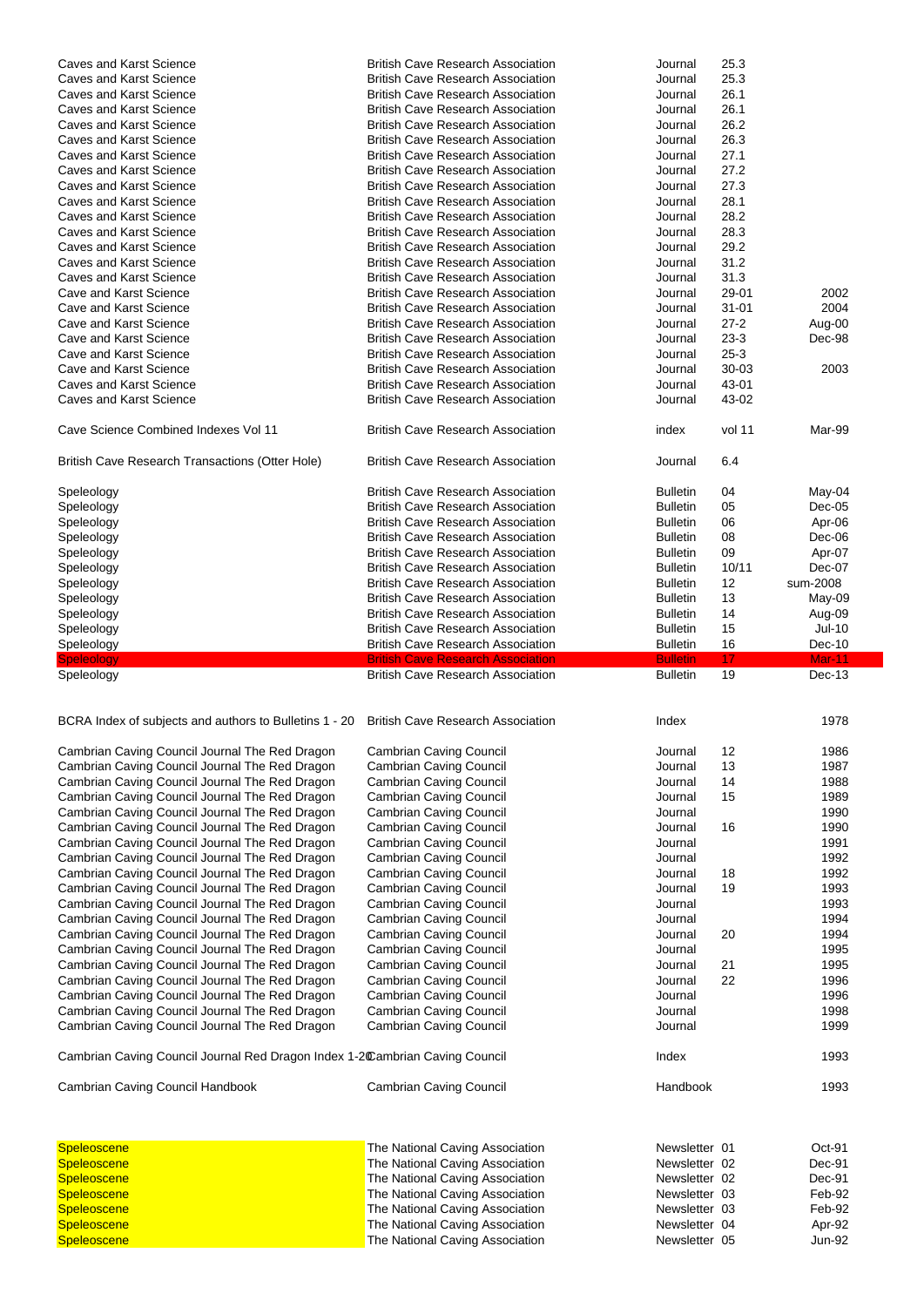| <b>Speleoscene</b>                         | The National Caving Association   | Newsletter 06   | Aug-92        |
|--------------------------------------------|-----------------------------------|-----------------|---------------|
| Speleoscene                                | The National Caving Association   | Newsletter 07   | <b>Nov-92</b> |
| <b>Speleoscene</b>                         | The National Caving Association   | Newsletter 07   | <b>Nov-92</b> |
| <b>Speleoscene</b>                         | The National Caving Association   | Newsletter 08   | Jan-93        |
| <b>Speleoscene</b>                         | The National Caving Association   | Newsletter 08   | Jan-93        |
| <b>Speleoscene</b>                         | The National Caving Association   | Newsletter 09   | Mar-93        |
| <b>Speleoscene</b>                         | The National Caving Association   | Newsletter 09   | Mar-93        |
| <b>Speleoscene</b>                         | The National Caving Association   | Newsletter 10   | Dec-93        |
| <b>Speleoscene</b>                         | The National Caving Association   | Newsletter 10   | Dec-93        |
| <b>Speleoscene</b>                         | The National Caving Association   | Newsletter 11   | Apr-94        |
| <b>Speleoscene</b>                         | The National Caving Association   | Newsletter 12   | Aug-94        |
| <b>Speleoscene</b>                         | The National Caving Association   | Newsletter 14   | Dec-94        |
| <b>Speleoscene</b>                         | The National Caving Association   | Newsletter 15   | Feb-95        |
| <b>Speleoscene</b>                         | The National Caving Association   | Newsletter 16   | Apr-95        |
| <b>Speleoscene</b>                         | The National Caving Association   | Newsletter 21   | Feb-96        |
| <b>Speleoscene</b>                         | The National Caving Association   | Newsletter 21   | Feb-96        |
| <b>Speleoscene</b>                         | The National Caving Association   | Newsletter 29   | Jun-97        |
| <b>Speleoscene</b>                         | The National Caving Association   | Newsletter 30   | Aug-97        |
| <b>Speleoscene</b>                         | The National Caving Association   | Newsletter 32   | Mar-98        |
| <b>Speleoscene</b>                         | The National Caving Association   | Newsletter 32   | Mar-98        |
| <b>Speleoscene</b>                         | The National Caving Association   | Newsletter 33   | Jun-98        |
| <b>Speleoscene</b>                         | The National Caving Association   | Newsletter 33   | Jun-98        |
| <b>Speleoscene</b>                         | The National Caving Association   | Newsletter 34   | Aug-98        |
| <b>Speleoscene</b>                         | The National Caving Association   | Newsletter 34   | Aug-98        |
| <b>Speleoscene</b>                         | The National Caving Association   | Newsletter 35   | Oct-98        |
| <b>Speleoscene</b>                         | The National Caving Association   | Newsletter 36   | Dec-98        |
| <b>Speleoscene</b>                         | The National Caving Association   | Newsletter 36   | Dec-98        |
|                                            | The National Caving Association   | Newsletter 37   |               |
| <b>Speleoscene</b>                         |                                   |                 | Mar-99        |
| <b>Speleoscene</b>                         | The National Caving Association   | Newsletter 38   | <b>Jul-99</b> |
| <b>Speleoscene</b>                         | The National Caving Association   | Newsletter 39   | Dec-99        |
| <b>Speleoscene</b>                         | The National Caving Association   | Newsletter 39   | Dec-99        |
| <b>Speleoscene</b>                         | The National Caving Association   | Newsletter 40   | Feb-00        |
| <b>Speleoscene</b>                         | The National Caving Association   | Newsletter 40   | Feb-00        |
| <b>Speleoscene</b>                         | The National Caving Association   | Newsletter 41   | May-00        |
| <b>Speleoscene</b>                         | The National Caving Association   | Newsletter 42   | Sep-00        |
| <b>Speleoscene</b>                         | The National Caving Association   | Newsletter 43   | Dec-00        |
| <b>Speleoscene</b>                         | The National Caving Association   | Newsletter 44   | Feb-01        |
| <b>Speleoscene</b>                         | The National Caving Association   | Newsletter 45   | Apr-01        |
| <b>Speleoscene</b>                         | The National Caving Association   | Newsletter 46   | Jun-01        |
| <b>Speleoscene</b>                         | The National Caving Association   | Newsletter 47   | Aug-01        |
| <b>Speleoscene</b>                         | The National Caving Association   | Newsletter 48   | $Oct-01$      |
| <b>Speleoscene</b>                         | The National Caving Association   | Newsletter 49   | Dec-01        |
| <b>Speleoscene</b>                         | The National Caving Association   | Newsletter 50   | Mar-02        |
| <b>Speleoscene</b>                         | The National Caving Association   | Newsletter 51   | Aug-02        |
| <b>Speleoscene</b>                         | The National Caving Association   | Newsletter 53   | May-03        |
| <b>British Caving Association Handbook</b> | <b>British Caving Association</b> | Handbook        | 2014          |
| <b>MAGAZINES</b>                           |                                   |                 |               |
| Descent                                    |                                   | 008<br>magazine |               |
| Descent                                    |                                   | magazine 009    |               |
| Descent                                    |                                   | magazine 010    |               |
| Descent                                    |                                   | magazine 012    |               |
|                                            |                                   |                 |               |
| Descent                                    |                                   | magazine 013    |               |
| Descent                                    |                                   | magazine 014    |               |

| Descent | magazine | 008 |
|---------|----------|-----|
| Descent | magazine | 009 |
| Descent | magazine | 010 |
| Descent | magazine | 012 |
| Descent | magazine | 013 |
| Descent | magazine | 014 |
| Descent | magazine | 016 |
| Descent | magazine | 017 |
| Descent | magazine | 018 |
| Descent | magazine | 019 |
| Descent | magazine | 020 |
| Descent | magazine | 021 |
| Descent | magazine | 022 |
| Descent | magazine | 023 |
| Descent | magazine | 025 |
| Descent | magazine | 026 |
| Descent | magazine | 027 |
| Descent | magazine | 028 |
| Descent | magazine | 029 |
| Descent | magazine | 030 |
| Descent | magazine | 031 |
| Descent | magazine | 032 |
| Descent | magazine | 033 |
| Descent | magazine | 034 |
| Descent | magazine | 035 |
| Descent | magazine | 036 |
| Descent | magazine | 037 |
| Descent | magazine | 038 |
|         |          |     |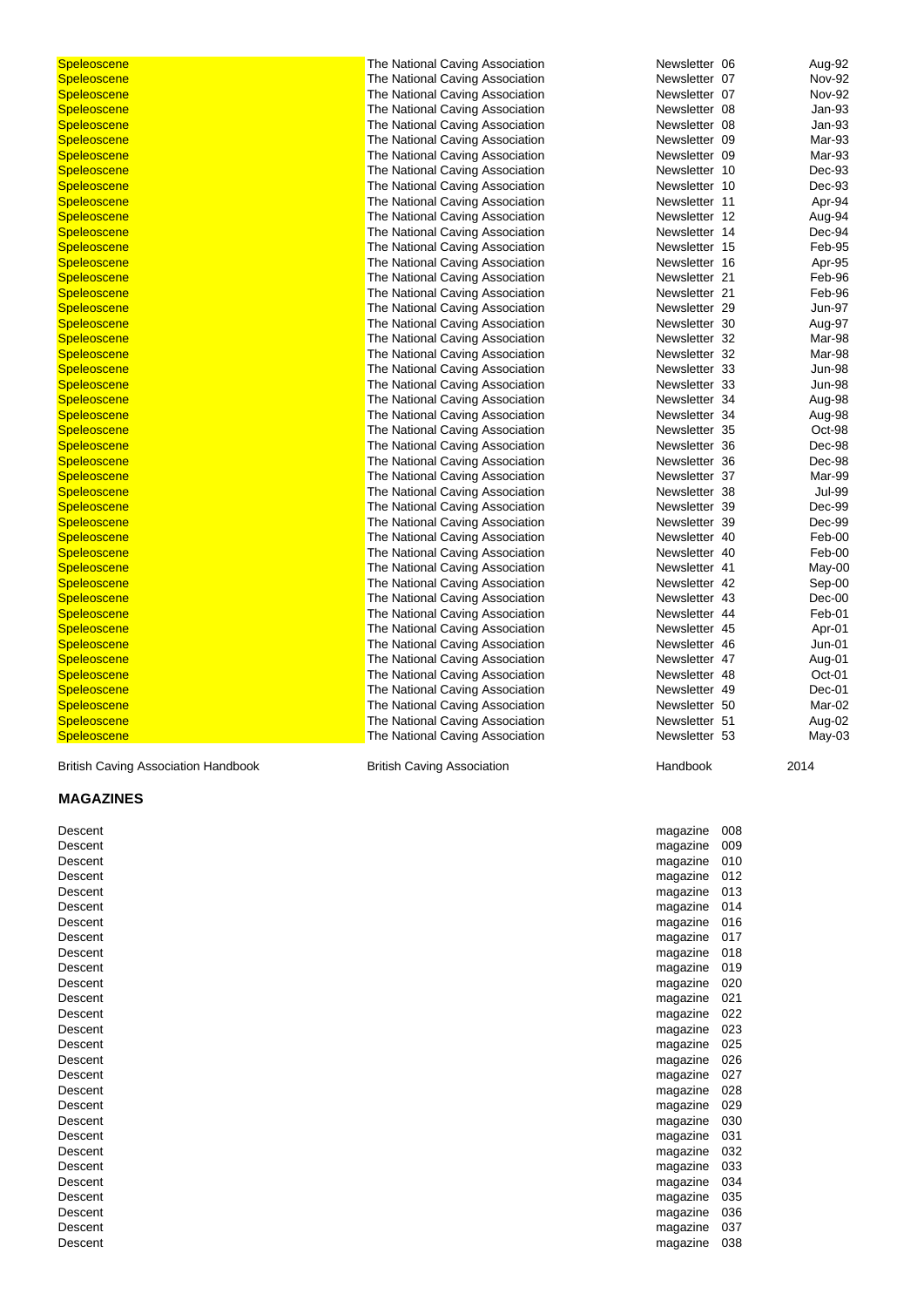| Descent | magazine             | 039 |               |
|---------|----------------------|-----|---------------|
| Descent | magazine             | 040 |               |
| Descent | magazine             | 041 |               |
| Descent | magazine             | 042 |               |
| Descent | magazine             | 043 |               |
| Descent | magazine             | 044 |               |
| Descent | magazine             | 045 |               |
| Descent | magazine             | 046 |               |
| Descent | magazine             | 047 |               |
| Descent | magazine             | 048 |               |
| Descent |                      | 052 |               |
|         | magazine             |     |               |
| Descent | magazine             | 053 |               |
| Descent | magazine             | 054 |               |
| Descent | magazine             | 055 |               |
| Descent | magazine             | 056 |               |
| Descent | magazine             | 057 |               |
| Descent | magazine             | 058 |               |
| Descent | magazine             | 059 |               |
| Descent | magazine             | 060 |               |
| Descent | magazine             | 061 |               |
| Descent | magazine             | 062 |               |
| Descent | magazine             | 063 |               |
| Descent | magazine             | 064 |               |
| Descent | magazine             | 065 |               |
| Descent | magazine             | 066 |               |
| Descent | magazine             | 067 |               |
| Descent |                      | 068 |               |
|         | magazine             |     |               |
| Descent | magazine             | 069 |               |
| Descent | magazine             | 070 |               |
| Descent | magazine             | 071 |               |
| Descent | magazine             | 072 |               |
| Descent | magazine             | 073 |               |
| Descent | magazine             | 074 |               |
| Descent | magazine             | 075 | May-87        |
| Descent | magazine             | 076 | <b>Jul-87</b> |
| Descent | magazine             | 077 | Sep-87        |
| Descent | magazine             | 078 |               |
| Descent | magazine             | 079 |               |
| Descent | magazine             | 080 |               |
| Descent | magazine             | 081 |               |
| Descent | magazine             | 082 |               |
| Descent | magazine             | 083 |               |
| Descent | magazine             | 084 |               |
| Descent | magazine             | 085 |               |
| Descent | magazine             | 086 |               |
|         |                      |     |               |
| Descent | magazine 087         |     |               |
| Descent | magazine             | 088 |               |
| Descent | magazine             | 089 |               |
| Descent | magazine             | 090 |               |
| Descent | magazine             | 091 |               |
| Descent | magazine             | 092 |               |
| Descent | magazine             | 093 |               |
| Descent | magazine             | 094 |               |
| Descent | magazine             | 095 |               |
| Descent | magazine             | 096 |               |
| Descent | magazine             | 097 |               |
| Descent | magazine             | 098 |               |
| Descent | magazine             | 099 |               |
| Descent | magazine             | 100 |               |
| Descent | magazine             | 100 |               |
| Descent | magazine             | 101 |               |
| Descent | magazine             | 102 |               |
| Descent | magazine             | 102 |               |
| Descent | magazine             | 103 |               |
|         |                      |     |               |
| Descent | magazine<br>magazine | 103 |               |
| Descent |                      | 104 |               |
| Descent |                      |     |               |
| Descent | magazine             | 104 |               |
| Descent | magazine             | 105 |               |
| Descent | magazine             | 105 |               |
|         | magazine             | 105 |               |
| Descent | magazine             | 106 |               |
| Descent | magazine             | 106 |               |
| Descent | magazine             | 106 |               |
| Descent | magazine             | 107 |               |
| Descent | magazine             | 107 |               |
| Descent | magazine             | 107 |               |
| Descent | magazine             | 108 |               |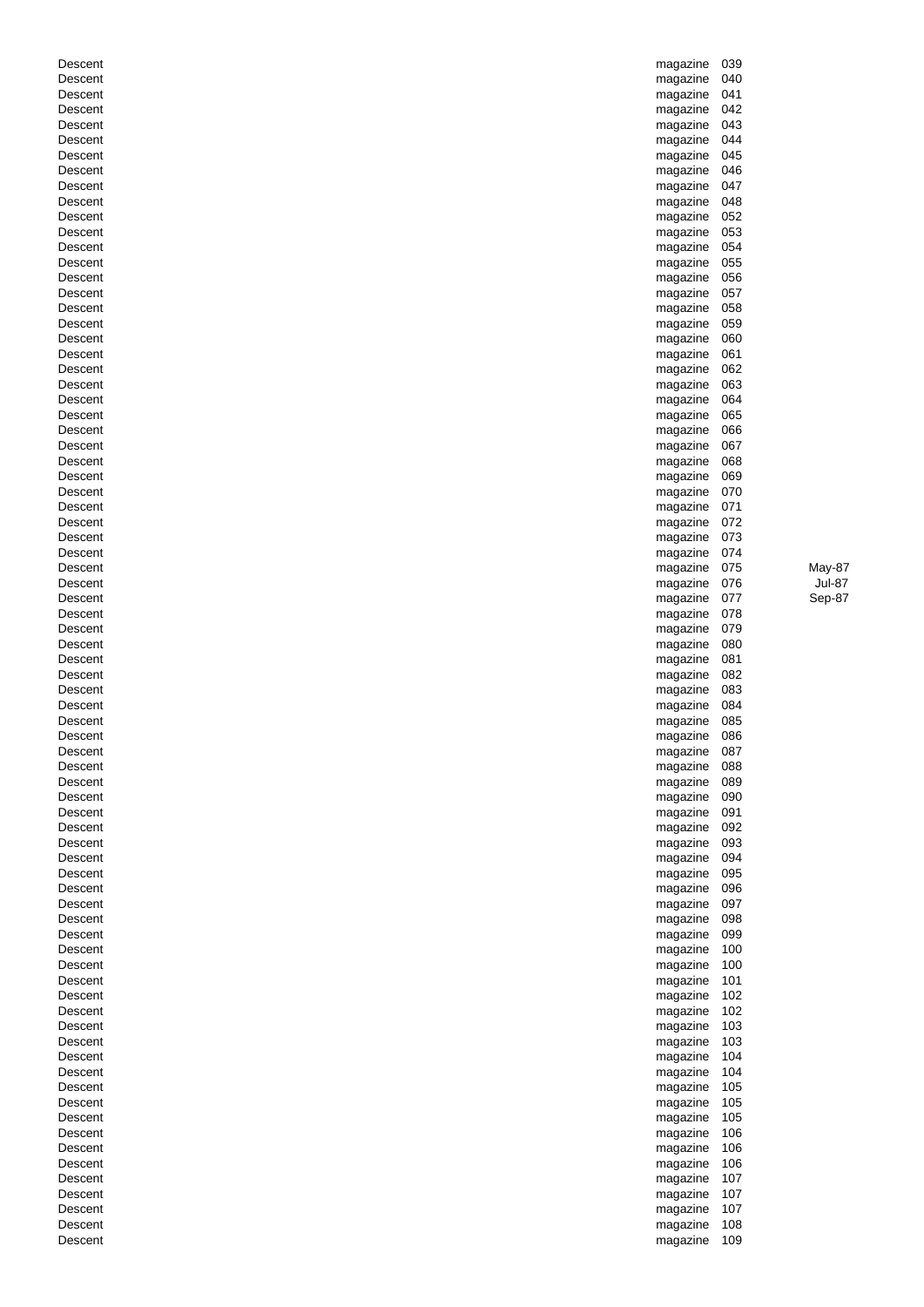| Descent            | magazine             | 109        |                           |
|--------------------|----------------------|------------|---------------------------|
| Descent            | magazine             | 110        |                           |
| Descent            | magazine             | 111        |                           |
| Descent            | magazine             | 112        |                           |
| Descent            | magazine             | 113        |                           |
| Descent            | magazine             | 114        | Nov-93                    |
| Descent            | magazine             | 115        | Jan-94                    |
| Descent            | magazine             | 116        |                           |
| Descent            | magazine             | 117        |                           |
| Descent            | magazine             | 118        |                           |
| Descent            | magazine             | 118        |                           |
| Descent            | magazine             | 119        |                           |
| Descent            | magazine             | 120        |                           |
| Descent            | magazine             | 121        |                           |
| Descent            | magazine             | 122        |                           |
| Descent            | magazine             | 123        |                           |
| Descent            | magazine             | 124        |                           |
| Descent            | magazine             | 125        |                           |
| Descent            | magazine             | 127        | Jan-96                    |
| Descent            | magazine             | 128        | Mar-96                    |
| Descent            | magazine             | 129        |                           |
| Descent            | magazine             | 130        |                           |
| Descent            | magazine             | 130        |                           |
| Descent            | magazine             | 131        |                           |
| Descent            | magazine             | 132        |                           |
| Descent            | magazine             | 132        |                           |
| Descent            | magazine             | 133        |                           |
| Descent            | magazine             | 134        |                           |
| Descent            | magazine             | 135        |                           |
| Descent            | magazine             | 136        |                           |
| Descent            | magazine             | 137        |                           |
| Descent            | magazine             | 138        |                           |
| Descent            | magazine             | 139        |                           |
| Descent            | magazine             | 140        |                           |
| Descent            | magazine             | 141        |                           |
| Descent            | magazine             | 142        |                           |
| Descent            | magazine             | 143        |                           |
| Descent            | magazine             | 144        |                           |
| Descent            | magazine             | 145        |                           |
| Descent            | magazine             | 146        |                           |
| Descent            | magazine             | 147        |                           |
| Descent            | magazine             | 148        |                           |
| Descent            | magazine             | 149        |                           |
| Descent            | magazine             | 150<br>151 | <b>Nov-99</b><br>$Jan-00$ |
| Descent<br>Descent | magazine<br>magazine | 152        | Mar-00                    |
| Descent            |                      | 153        | May-00                    |
| Descent            | magazine<br>magazine | 154        |                           |
| Descent            | magazine             | 155        |                           |
| Descent            | magazine             | 156        |                           |
| Descent            | magazine             | 157        |                           |
| Descent            | magazine             | 158        |                           |
| Descent            | magazine             | 159        |                           |
| Descent            | magazine             | 159        |                           |
| Descent            | magazine             | 160        |                           |
| Descent            | magazine             | 160        |                           |
| Descent            | magazine             | 161        |                           |
| Descent            | magazine             | 162        |                           |
| Descent            | magazine             | 163        |                           |
| Descent            | magazine             | 163        |                           |
| Descent            | magazine             | 164        |                           |
| Descent            | magazine             | 165        |                           |
| Descent            | magazine             | 166        |                           |
| Descent            | magazine             | 169        |                           |
| Descent            | magazine             | 171        |                           |
| Descent            | magazine             | 172        |                           |
| Descent            | magazine             | 173        |                           |
| Descent            | magazine             | 180        |                           |
| Descent            | magazine             | 181        |                           |
| Descent            | magazine             | 182        |                           |
| Descent            | magazine             | 183        |                           |
| Descent            | magazine             | 184        |                           |
| Descent            | magazine             | 185        |                           |
| Descent            | magazine             | 187        |                           |
| Descent            | magazine             | 188        |                           |
| Descent            | magazine             | 197        | Sep-07                    |
|                    |                      |            |                           |
| Descent            | magazine             | 193        | Jan-07                    |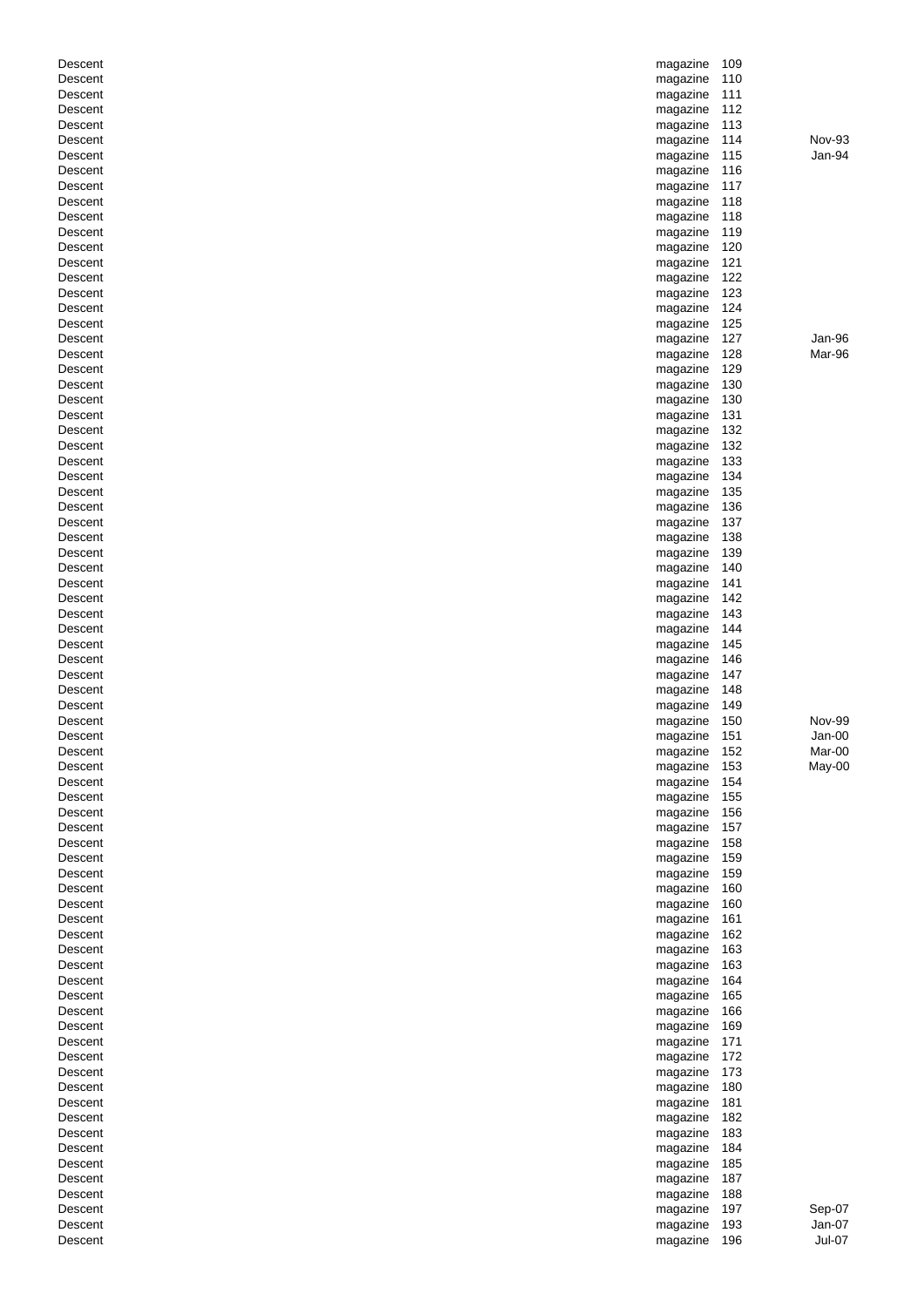| Descent                              | magazine             | 186        | Nov-05                  |
|--------------------------------------|----------------------|------------|-------------------------|
| Descent                              | magazine             | 195        | May-07                  |
| Descent                              | magazine             | 200        | Mar-08                  |
| Descent                              | magazine             | 201        | May-08                  |
| Descent                              | magazine             | 202        | Jul-08                  |
| Descent                              | magazine             | 203        | Sept-08                 |
| Descent                              | magazine             | 198        | Nov-07                  |
| Descent                              | magazine             | 204        |                         |
| Descent                              | magazine             | 205        | Jan-09                  |
| Descent<br>Descent                   | magazine             | 206        | Mar-09                  |
| Descent                              | magazine             | 207<br>208 | May-09<br>Jul-09        |
| Descent                              | magazine<br>magazine | 209        | Sep-09                  |
| Descent                              | magazine             | 210        | Nov-09                  |
| Descent                              | magazine             | 211        |                         |
|                                      |                      |            |                         |
| Descent                              | magazine             | 213        |                         |
| Descent                              | magazine             | 214        |                         |
| Descent                              | magazine             | 215        |                         |
| Descent                              | magazine             | 216        |                         |
| Descent                              | magazine             | 217        |                         |
| Descent                              | magazine             | 218        |                         |
| Descent                              | magazine             | 219        |                         |
| Descent                              | magazine             | 220        |                         |
| Descent                              | magazine             | 221        |                         |
| Descent                              | magazine             | 222        |                         |
| Descent                              | magazine             | 223        | $Jan-12$                |
| Descent                              | magazine             | 224        |                         |
| Descent                              | magazine             | 225        |                         |
| Descent                              | magazine             | 226        |                         |
|                                      |                      |            |                         |
| Descent                              | magazine             | 228        | <b>Nov-12</b>           |
| Descent                              | magazine             | 229        |                         |
| Descent                              | magazine             | 230        |                         |
| Descent                              | magazine             | 232<br>233 |                         |
| Descent<br>Descent                   | magazine             | 234        |                         |
| Descent                              | magazine<br>magazine | 236        |                         |
| Descent                              | magazine             | 237        |                         |
| Descent                              | magazine             | 238        |                         |
| Descent                              | magazine             | 239        |                         |
| Descent                              | magazine             | 240        |                         |
| Descent                              | magazine             | 242        |                         |
| Descent                              | magazine             | 243        |                         |
| Descent                              | magazine 244         |            |                         |
| Descent                              | magazine             | 245        |                         |
| Descent                              | magazine 246         |            |                         |
| Descent                              | magazine             | 247        |                         |
| Descent                              | magazine             | 248        |                         |
| Descent                              | magazine             | 249        |                         |
| Descent                              | magazine             | 250        |                         |
|                                      |                      |            |                         |
| Caves and Caving                     | magazine             | 001        | Aug-78                  |
| Caves and Caving                     | magazine             | 002        | <b>Nov-78</b>           |
| Caves and Caving                     | magazine             | 003        | Feb-79                  |
| Caves and Caving                     | magazine             | 004        | May-79                  |
| Caves and Caving                     | magazine             | 005        | Aug-79                  |
| Caves and Caving                     | magazine             | 006        | <b>Nov-79</b>           |
| Caves and Caving                     | magazine             | 007        | Feb-80                  |
| Caves and Caving                     | magazine             | 008        | May-80                  |
| Caves and Caving<br>Caves and Caving | magazine<br>magazine | 009<br>010 | Aug-80<br><b>Nov-80</b> |
| Caves and Caving                     | magazine             | 011        | Feb-81                  |
| Caves and Caving                     | magazine             | 012        | May-81                  |
| Caves and Caving                     | magazine             | 013        | Aug-81                  |
| Caves and Caving                     | magazine             | 014        | <b>Nov-81</b>           |
| Caves and Caving                     | magazine             | 015        | Feb-82                  |
| Caves and Caving                     | magazine             | 016        | May-82                  |
| Caves and Caving                     | magazine             | 017        | Aug-82                  |
| Caves and Caving                     | magazine             | 018        | <b>Nov-82</b>           |
| Caves and Caving                     | magazine             | 019        | Feb-83                  |
| Caves and Caving                     | magazine             | 020        | May-83                  |
| Caves and Caving                     | magazine             | 022        | Nov-83                  |
| Caves and Caving                     | magazine             | 023        | Feb-84                  |
| Caves and Caving                     | magazine             | 024        | May-84                  |
| Caves and Caving                     | magazine             | 025        | Aug-84                  |
| Caves and Caving                     | magazine             | 026        | Nov-84                  |
| Caves and Caving                     | magazine             | 029        | Aug-85                  |
|                                      |                      |            |                         |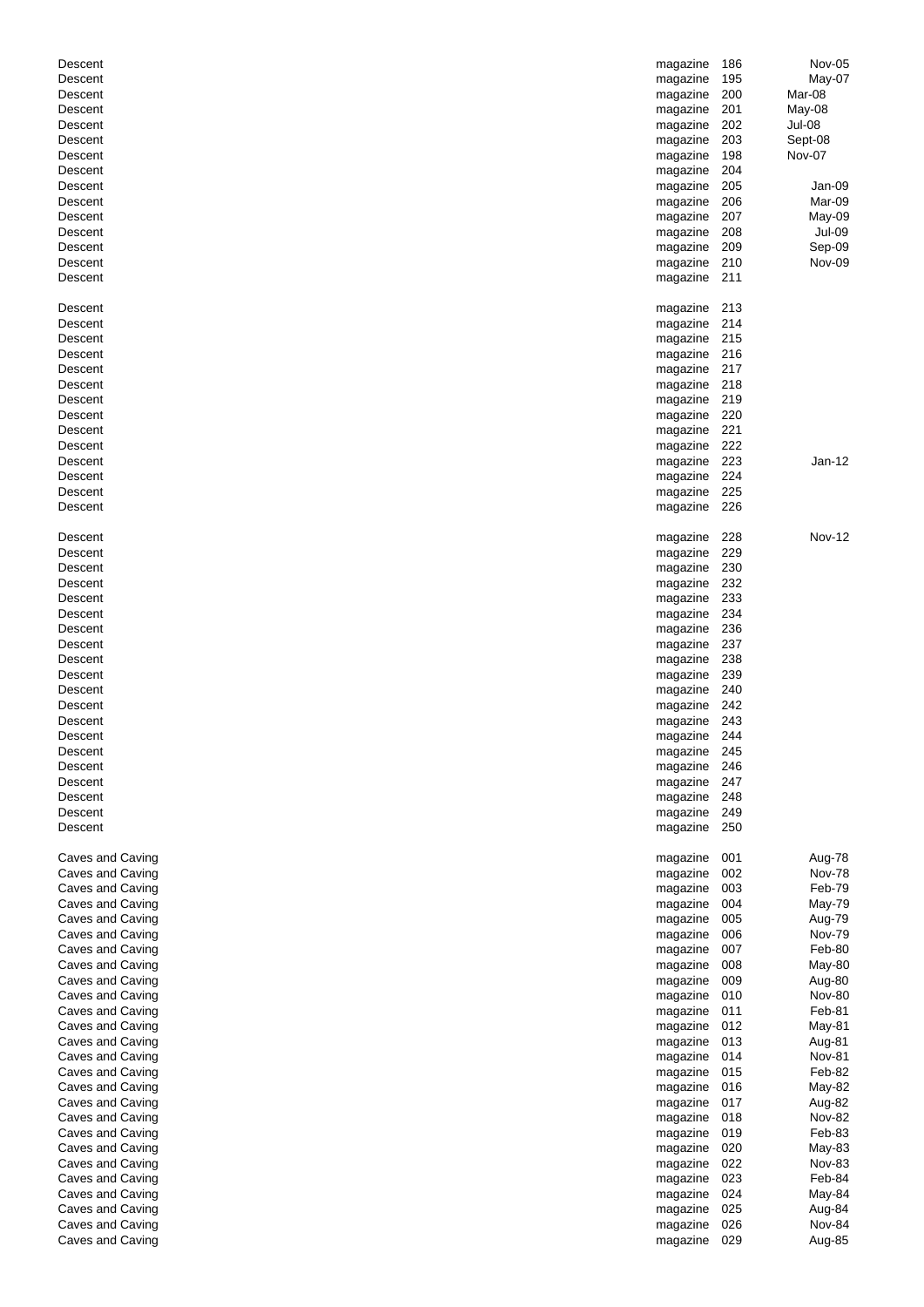| Caves and Caving                     | magazine                 | 030        |           |
|--------------------------------------|--------------------------|------------|-----------|
| Caves and Caving                     | magazine                 | 031        |           |
| Caves and Caving<br>Caves and Caving | magazine<br>magazine     | 032<br>033 | May-86    |
| Caves and Caving                     | magazine                 | 034        |           |
| Caves and Caving                     | magazine                 | 035        |           |
| Caves and Caving                     | magazine                 | 036        |           |
| Caves and Caving                     | magazine                 | 037        |           |
| Caves and Caving                     | magazine                 | 038        |           |
| Caves and Caving                     | magazine                 | 040        |           |
| Caves and Caving                     | magazine                 | 041        | winter-88 |
| Caves and Caving<br>Caves and Caving | magazine<br>magazine     | 042<br>043 |           |
| Caves and Caving                     | magazine                 | 044        |           |
| Caves and Caving                     | magazine                 | 045        |           |
| Caves and Caving                     | magazine                 | 046        |           |
| Caves and Caving                     | magazine                 | 046        |           |
| Caves and Caving                     | magazine                 | 047        |           |
| Caves and Caving                     | magazine                 | 047        |           |
| Caves and Caving                     | magazine                 | 048        |           |
| Caves and Caving<br>Caves and Caving | magazine                 | 048        |           |
| Caves and Caving                     | magazine<br>magazine     | 049<br>050 |           |
| Caves and Caving                     | magazine                 | 050        |           |
| Caves and Caving                     | magazine                 | 051        |           |
| Caves and Caving                     | magazine                 | 051        |           |
| Caves and Caving                     | magazine                 | 052        |           |
| Caves and Caving                     | magazine                 | 052        |           |
| Caves and Caving                     | magazine                 | 053        |           |
| Caves and Caving                     | magazine                 | 053        |           |
| Caves and Caving                     | magazine                 | 054        |           |
| Caves and Caving<br>Caves and Caving | magazine<br>magazine     | 054<br>055 |           |
| Caves and Caving                     | magazine                 | 055        |           |
| Caves and Caving                     | magazine                 | 056        | sum-92    |
| Caves and Caving                     | magazine                 | 057        |           |
| Caves and Caving                     | magazine                 | 058        |           |
| Caves and Caving                     | magazine                 | 058        |           |
| Caves and Caving                     | magazine                 | 059        |           |
| Caves and Caving                     | magazine                 | 060        |           |
| Caves and Caving<br>Caves and Caving | magazine                 | 060<br>061 |           |
| Caves and Caving                     | magazine<br>magazine     | 061        |           |
| Caves and Caving                     | magazine                 | 062        |           |
| Caves and Caving                     | magazine                 | 062        |           |
| Caves and Caving                     | magazine                 | 063        |           |
| Caves and Caving                     | magazine                 | 063        |           |
| Caves and Caving                     | magazine                 | 064        |           |
| Caves and Caving                     | magazine                 | 065        |           |
| Caves and Caving<br>Caves and Caving | magazine                 | 066<br>067 |           |
| Caves and Caving                     | magazine<br>magazine     | 067        |           |
| Caves and Caving                     | magazine                 | 068        |           |
| Caves and Caving                     | magazine                 | 069        |           |
| Caves and Caving                     | magazine                 | 070        |           |
| Caves and Caving                     | magazine                 | 071        |           |
| Caves and Caving                     | magazine                 | 072        |           |
| Caves and Caving                     | magazine                 | 073<br>074 | aut-96    |
| Caves and Caving<br>Caves and Caving | magazine<br>magazine     | 075        | spring-99 |
| Caves and Caving                     | magazine                 | 076        | summer-97 |
| Caves and Caving                     | magazine                 | 077        |           |
| Caves and Caving                     | magazine                 | 078        |           |
| Caves and Caving                     | magazine                 | 079        |           |
| Caves and Caving                     | magazine                 | 080        |           |
| Caves and Caving                     | magazine                 | 081        |           |
| Caves and Caving                     | magazine                 | 082        |           |
| Caves and Caving<br>Caves and Caving | magazine<br>magazine     | 082<br>083 |           |
| Caves and Caving                     | magazine                 | 084        |           |
| Caves and Caving                     | magazine                 | 085        |           |
| Caves and Caving                     | magazine                 | 086        |           |
| Caves and Caving                     | magazine                 | 087        | spr-00    |
| Caves and Caving                     | magazine                 | 087        |           |
| Caves and Caving                     | magazine                 | 087        |           |
| Caves and Caving                     | magazine                 | 088        |           |
| Caves and Caving<br>Caves and Caving | magazine<br>magazine 089 | 089        |           |
|                                      |                          |            |           |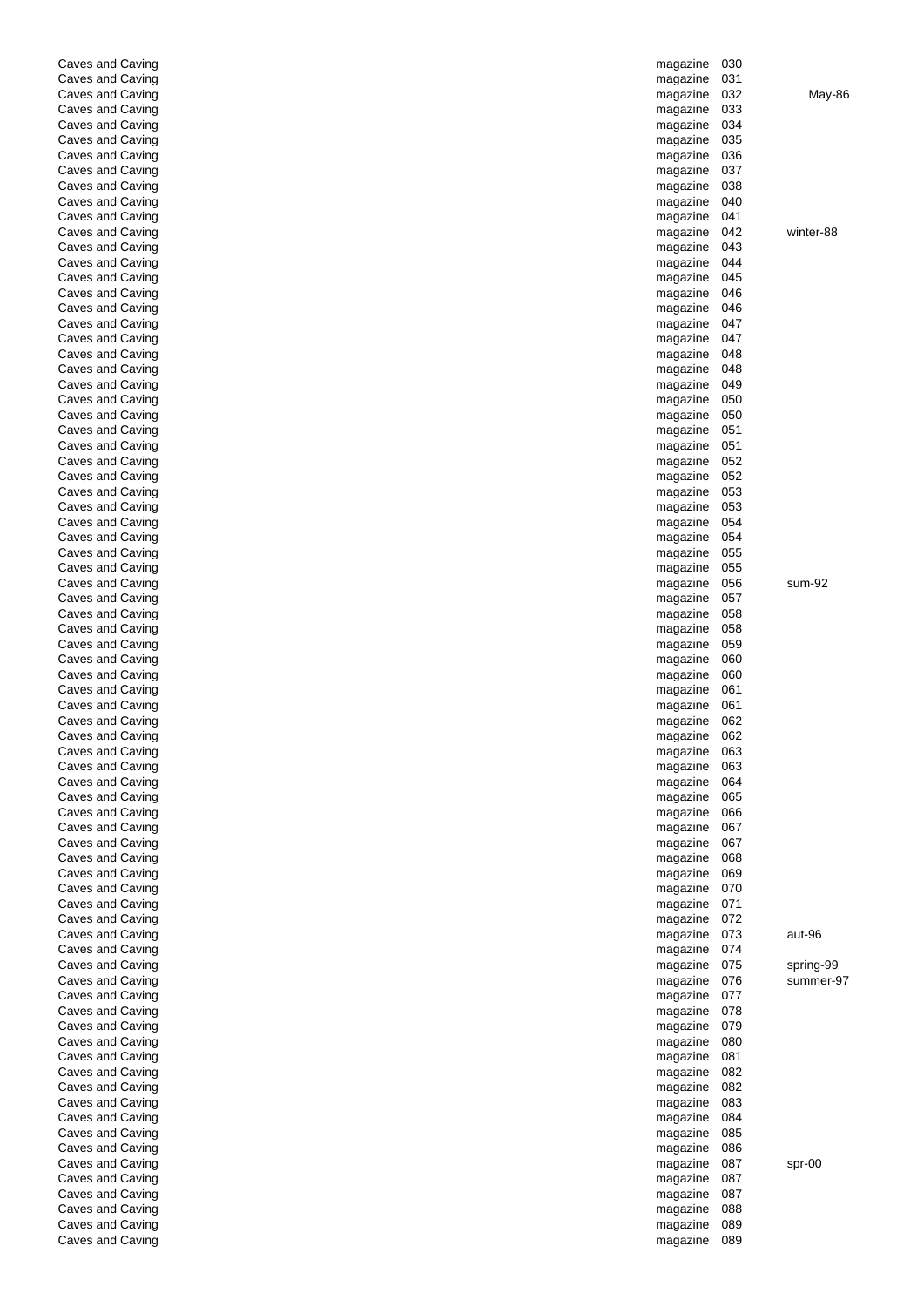| Caves and Caving                       | magazine             | 089        | win-01           |
|----------------------------------------|----------------------|------------|------------------|
| Caves and Caving                       | magazine             | 090        |                  |
| Caves and Caving                       | magazine             | 090        |                  |
| Caves and Caving                       | magazine             | 091        |                  |
| Caves and Caving                       | magazine             | 092        |                  |
| Caves and Caving                       | magazine             | 099        |                  |
| The British Caver                      | Magazine             | 54         | aut-70           |
| The British Caver                      | Magazine             | 55         | Jan-71           |
| The British Caver                      | Magazine             | 56         | Jun-71           |
| The British Caver                      | Magazine             | 58         | spr-72           |
| The British Caver                      | Magazine             | 59         | Jul-72           |
| The British Caver                      | Magazine             | 62         | Jul-74           |
| The British Caver                      | Magazine             | 63         | May-75           |
| The British Caver                      | Magazine             | 64         | Aug-76           |
| The British Caver                      | Magazine             | 65         | Mar-77           |
| The British Caver                      | Magazine             | 66         | Aug-77           |
| The British Caver                      | Magazine             | 67         | Dec-77           |
| The British Caver                      | Magazine             | 68         | spr-78           |
| The British Caver                      | Magazine             | 69         | sum-78           |
| The British Caver                      | Magazine             | 70         | aut-78           |
| The British Caver                      | Magazine             | 71         | win-78           |
| The British Caver                      | Magazine             | 72         | spr-79           |
| The British Caver                      | Magazine             | 73         | sum-78           |
| The British Caver                      | Magazine             | 75         | Dec-79           |
| The British Caver                      | Magazine             | 76         | spr-80           |
| The British Caver                      | Magazine             | 77         | sum-80           |
| The British Caver                      | Magazine             | 78         | aut-80           |
| The British Caver                      | Magazine             | 79         | win-80           |
| The British Caver                      | Magazine             | 80         | spr-81           |
| The British Caver                      | Magazine             | 81         | sum-81           |
| The British Caver                      | Magazine             | 82         | aut-81           |
| The British Caver                      | Magazine             | 84         | spr-82           |
| The British Caver                      | Magazine             | 85         | sum-82           |
| The British Caver                      | Magazine             | 86         | aut-82           |
| The British Caver                      | Magazine             | 87         | Dec-82           |
| The British Caver                      | Magazine             | 88         | sum-83           |
| The British Caver                      | Magazine             | 89         | win-83           |
| The British Caver                      | Magazine             | 90         | spr-84           |
| The British Caver                      | Magazine             | 91         | sum-84           |
| The British Caver                      | Magazine             | 92         | aut-84           |
| The British Caver                      | Magazine             | 93         | win-84           |
| The British Caver                      | Magazine             | 94         | spr-85           |
| The British Caver                      | Magazine             | 96         | win-85           |
| The British Caver                      | Magazine             | 97         | spr-86           |
| The British Caver                      | Magazine             | 98         | sum-86           |
| The British Caver                      | Magazine             | 99         | aut-86           |
| The British Caver<br>The British Caver | Magazine<br>Magazine | 100        | win-86           |
| The British Caver                      |                      | 101<br>103 | spr-87           |
| The British Caver                      | Magazine<br>Magazine | 104        | win-87<br>spr-88 |
| The British Caver                      | Magazine             | 105        | sum-88           |
| The British Caver                      | Magazine             | 107        | sum-89           |
| The British Caver                      | Magazine             | 108        | aut-89           |
| The British Caver                      | Magazine             | 109        | win-89           |
| The British Caver                      | Magazine             | 110        | spr-90           |
| The British Caver                      | Magazine             | 112        | sum-91           |
| The British Caver                      | Magazine             | 112        | sum-91           |
| The British Caver                      | Magazine             | 113        | win-91           |
| The British Caver                      | Magazine             | 114        | sum-92           |
| The British Caver                      | Magazine             | 120        | spr-97           |
| The British Caver                      | Magazine             | 121        | spr-98           |
| The British Caver                      | Magazine             | 122        | spr-99           |
| The British Caver                      | Magazine             | 123        | spr-00           |
| The British Caver                      | Magazine             | 124        | spr-01           |
| The British Caver                      | Magazine             | 126        | spr-04           |
| The British Caver                      | Magazine             | 129        | Spr-07           |
|                                        |                      |            |                  |
| Subterranea Britannica                 | Newsletter 05        |            | 1985             |
| Subterranea Britannica                 | Newsletter 09        |            | 1992             |
| Subterranea Britannica                 | Newsletter 10        |            | 1993             |
| Subterranea Britannica                 | Newsletter 11        |            | 1993             |
| Subterranea Britannica                 | Newsletter 12        |            | 1994             |
| Subterranea Britannica                 | Newsletter 13        |            | 1994             |
| Subterranea Britannica                 | Newsletter 14        |            | 1995             |
| Subterranea Britannica                 | Newsletter 15        |            | 1995             |